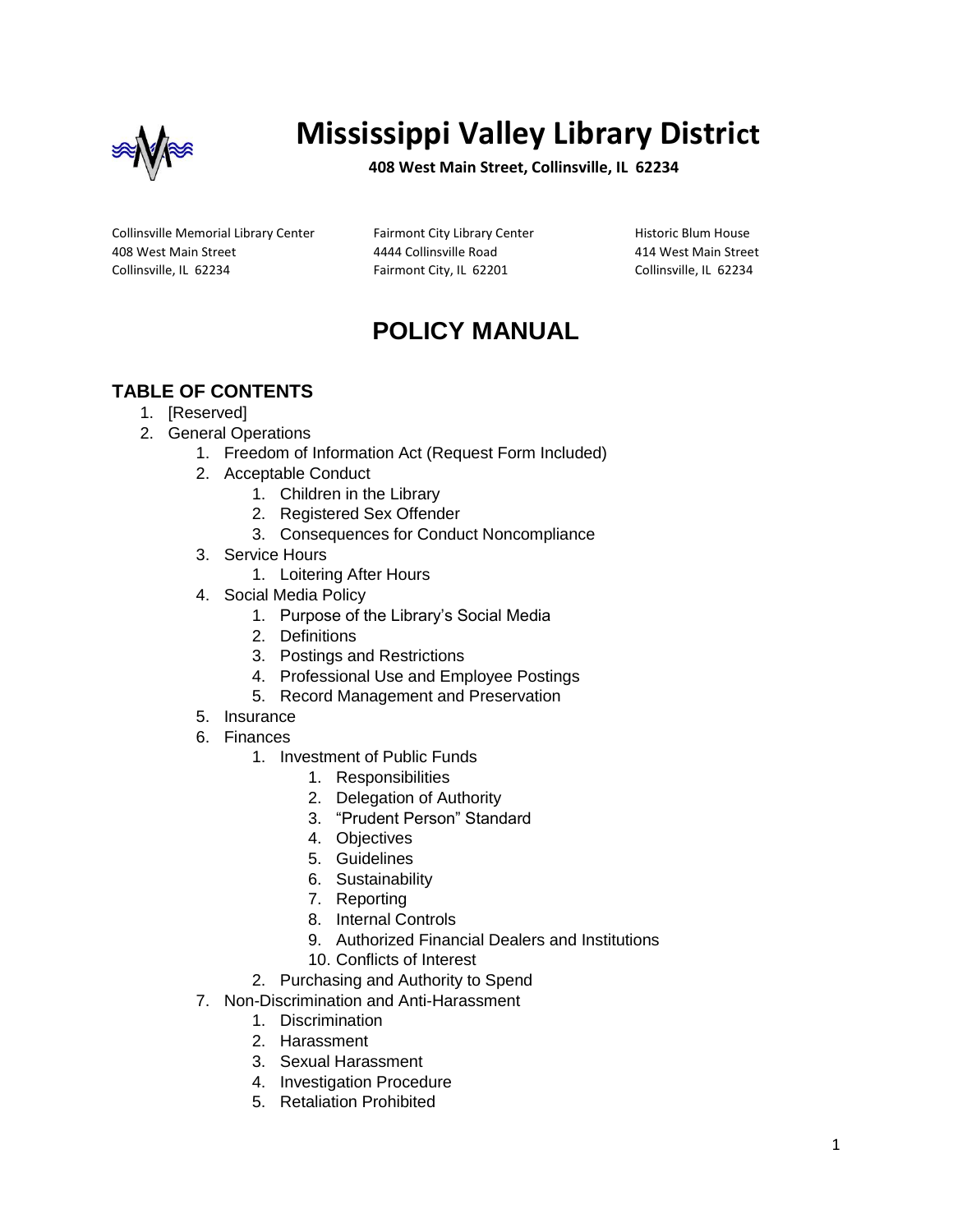- 6. Resolution Outside Employer
- 8. Security Cameras
	- 1. Purpose of Security Cameras
	- 2. Signage
	- 3. Staff Access to Digital Images
	- 4. Acceptable Use and Patron Privacy
- 9. Identity Protection Policy
- 10. Petition and Distribution of Literature
	- 1. Election Day
- 11. Blo odborne Pathogen Policy
	- 1. Exposure Determination
	- 2. Universal Precautions
	- 3. Exposure Control Plan
- 12. Alcohol Policy
	- 1. When Alcohol Is Allowed
	- 2. Where Alcohol Is Allowed
	- 3. The Serving of Alcohol
	- 4. Allowable Event Types
	- 5. Dram Shop Liability Insurance
	- 6. General Rules and Restrictions
- 3. Services
	- 1. Borrowing
		- 1. General
		- 2. Application Requirements
		- 3. Address Check and Account Renewal
		- 4. Fines, Fees, Charges
		- 5. Delinquency and Inactivity/Record Purging
		- 6. Confidentiality of Records
		- 7. Use of Library Resources by Minors
	- 2. Hours of Operation, Loan Periods, Fines, Fees
		- 1. Amnesty Program
	- 3. Computer and Internet Access
		- 1. General
		- 2. Eligibility
		- 3. Acceptable Use
		- 4. Library Patrons' Rights
		- 5. Time Limits
		- 6. Internet Use
	- 4. Interlibrary Loan
	- 5. Services to Patrons with Disabilities
		- 1. Homebound Service
		- 2. Service Animals
	- 6. Additional Services
		- 1. Notary Service
		- 2. Proctoring
- 4. Facilities
	- 1. Exhibits and Displays
	- 2. Community Bulletin Boards and Brochure Racks
	- 3. Meeting Spaces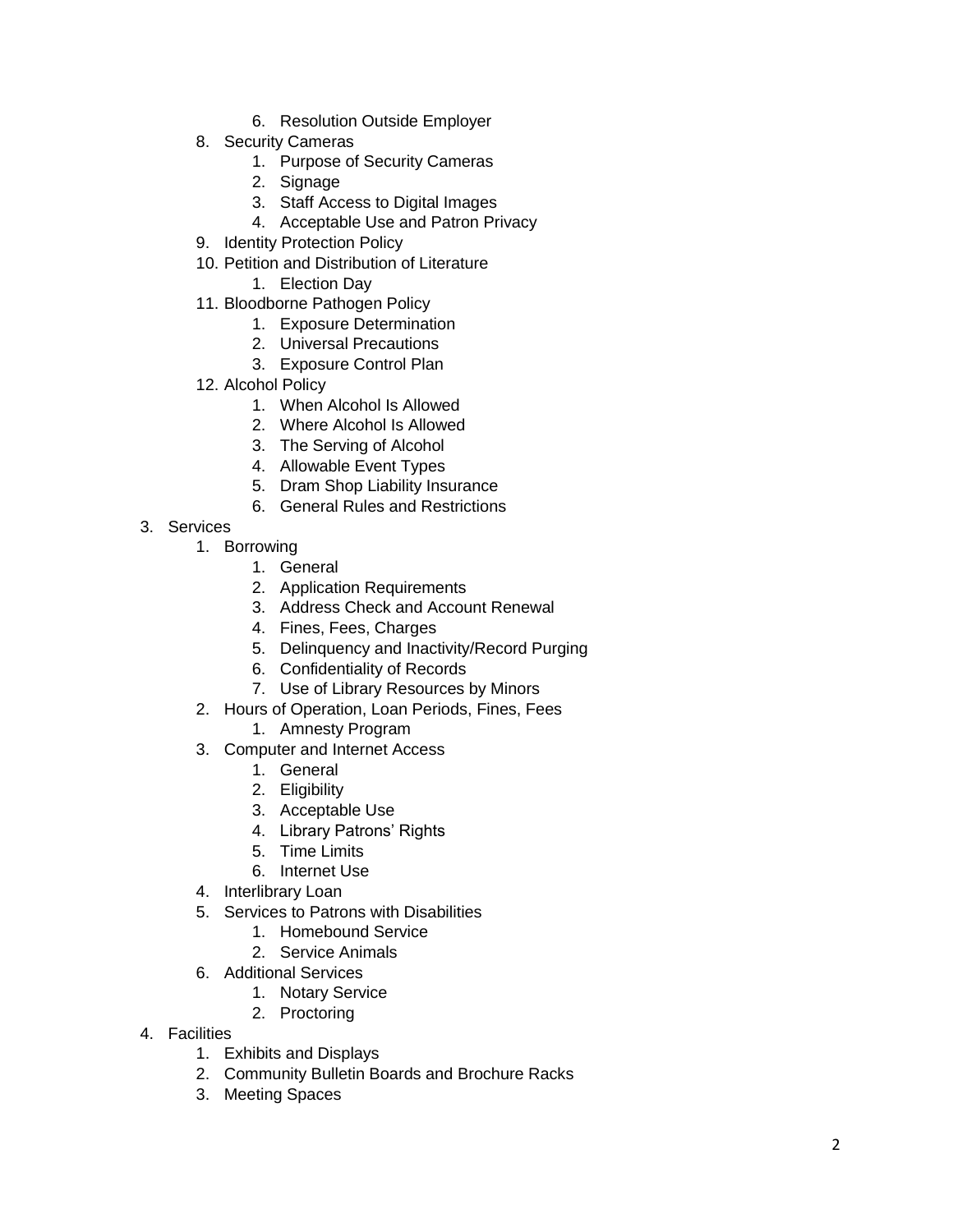- 1. Availability
- 2. Scheduling and Payment
- 3. General Rules for Use of Meeting Spaces
	- 1. Rules for Specific Meeting Spaces
- 4. Liability
- 5. Study Areas
- 6. Carma Wilbert Reading Room
- 5. Collection Development
	- 1. Materials Selection Policy
	- 2. Gifts and Memorials
	- 3. Materials Withdrawal Policy
	- 4. Challenged Materials (Request for Reconsideration of Material Form Included)
- 6. Personnel
	- 1. Organizational Structure
	- 2. Application, Selection and Employment
		- 1. Application and Interview
		- 2. Selection and Appointment
		- 3. Probationary Period
		- 4. At Will Employment
	- 3. Conditions of Employment and Pay Practices
		- 1. Hours of Work and Employee Categories
		- 2. Salaries and Wages
		- 3. Personal Appearance
	- 4. Evaluations
	- 5. Disciplinary Actions
		- 1. Disciplinary Probation
		- 2. Suspension
	- 6. Separations
		- 1. Resignation
		- 2. Dismissal
		- 3. Retirement
	- 7. Grievance Policy
		- 1. Definition
		- 2. Purpose and Scope
	- 8. Benefits
		- 1. Vacation
		- 2. Sick Leave
		- 3. Personal Leave
		- 4. Family and Medical Leave
		- 5. Victims' Economic Security and Safety Act (VESSA)
		- 6. Holidays
		- 7. Bereavement
		- 8. Jury Duty
		- 9. Military Leave
		- 10. Other Leaves of Absence
		- 11. Requests and Approval of Leave
		- 12. Pensions
		- 13. Health Insurance
		- 14. Workers Compensation Insurance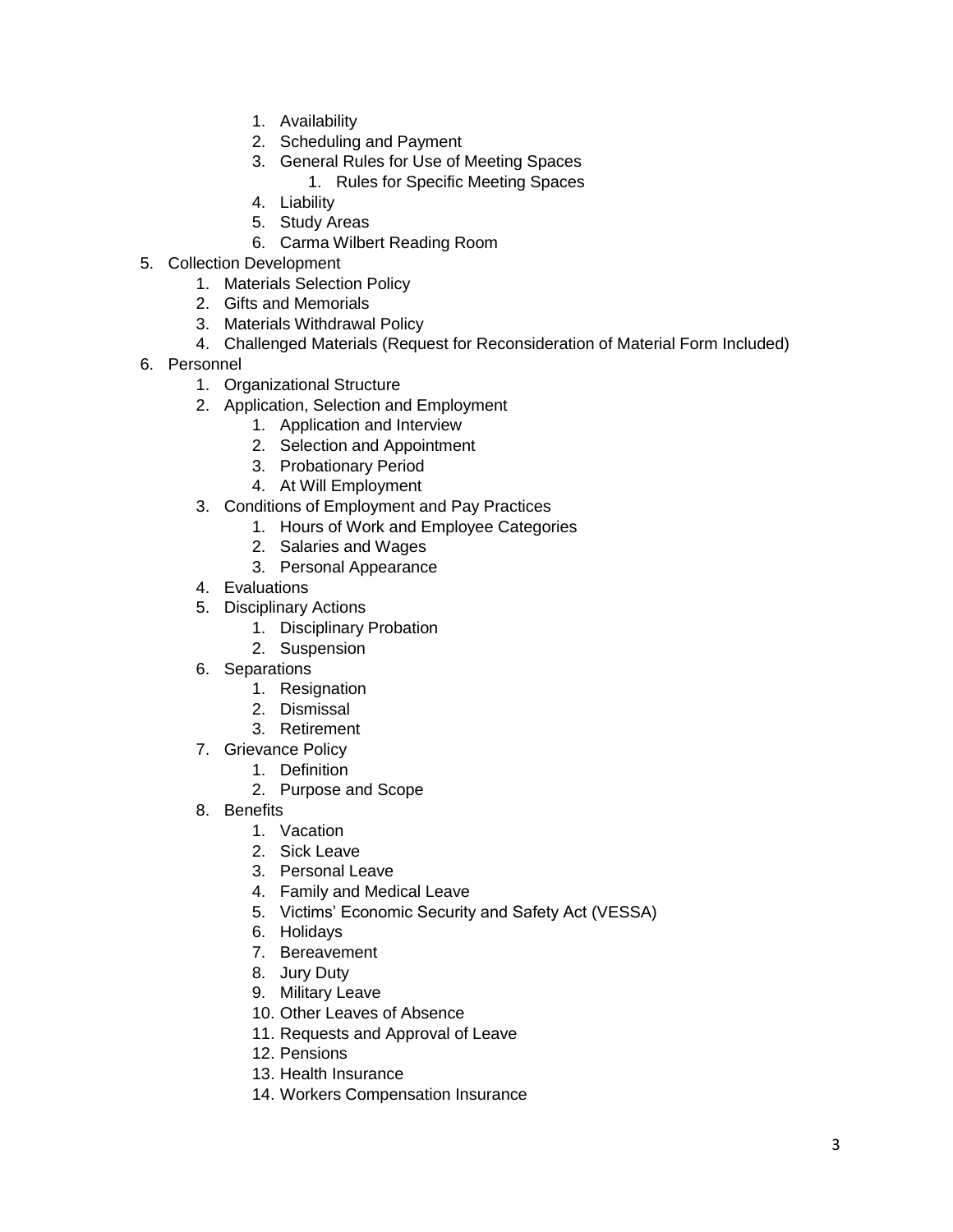- 15. Reimbursements
- 16. Staff Development and Training
- 17. Professional Affiliations
- 9. Miscellaneous Personnel Policies
	- 1. Personnel Files
	- 2. Drug Free Workplace
	- 3. Adverse Weather Conditions
	- 4. Employee Internet, Email, and Telephone Use Policy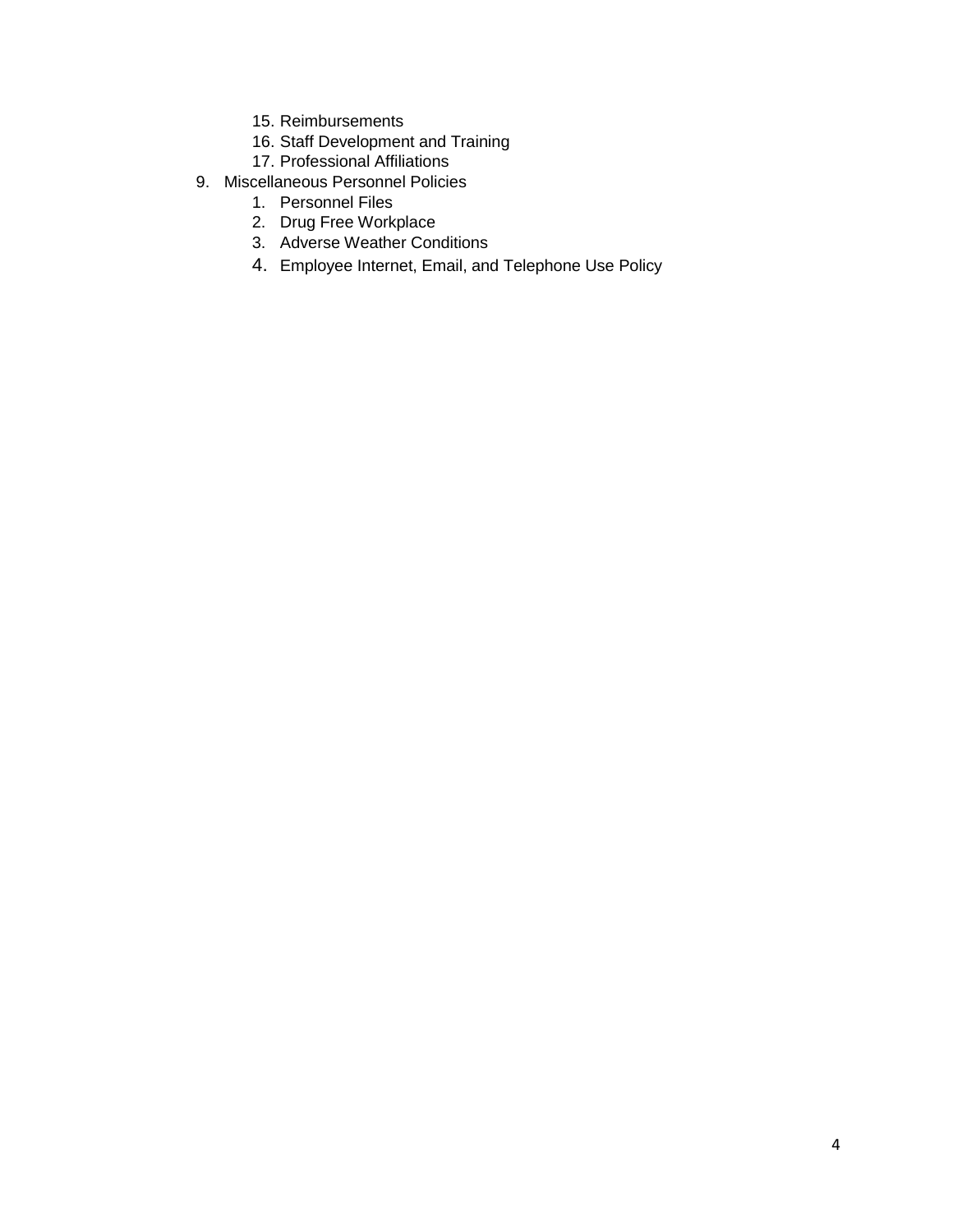**[Section 1 reserved]**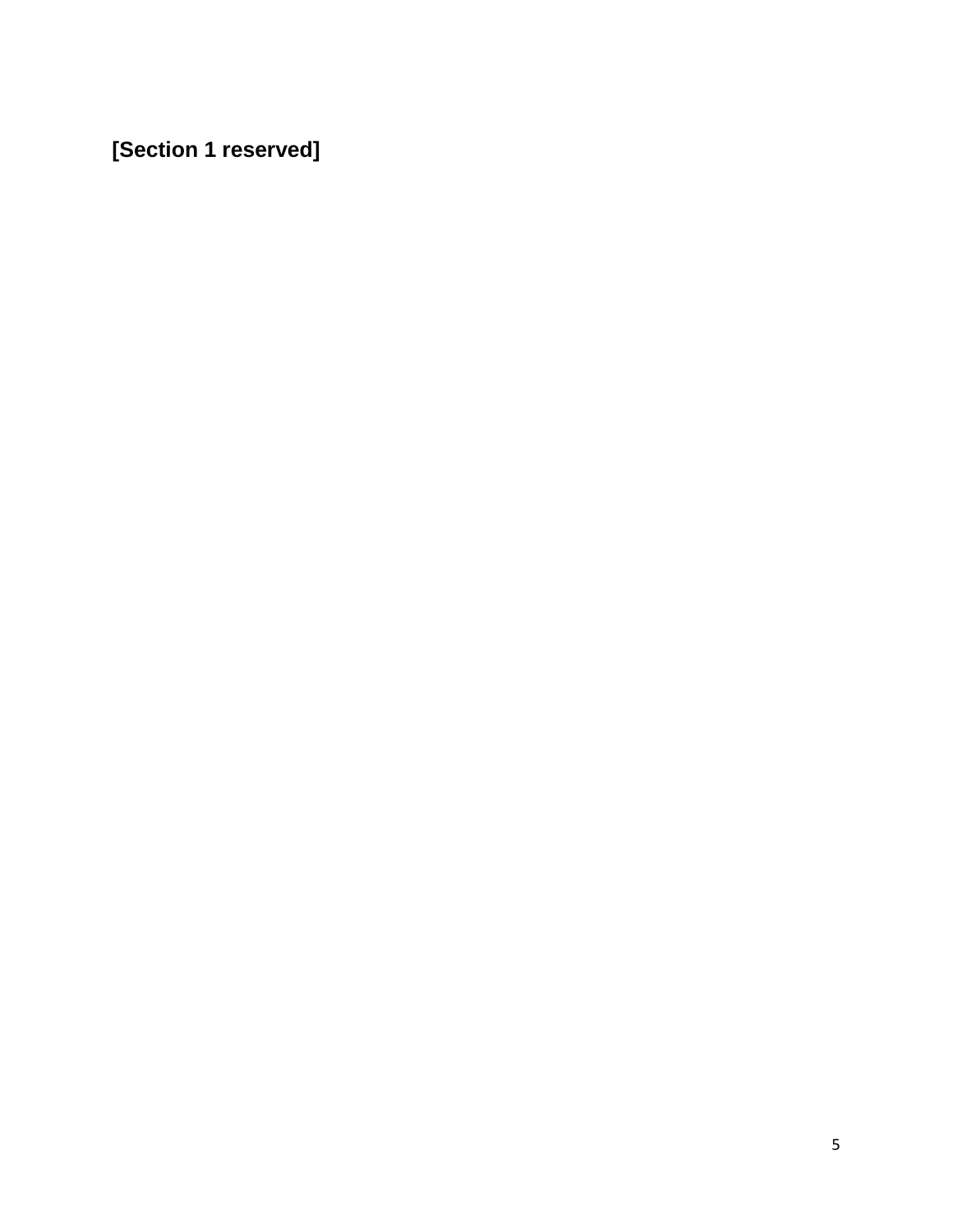## **2. GENERAL OPERATIONS**

## **2.1 Freedom of Information Act**

Records relating to the conduct of the business of the Mississippi Valley Library District are subject to inspection under the Freedom of Information Act [5 ILCS 140/1 et seq.] However, "library circulation and other records identifying library users with specific material" are specifically exempted [5 ILCS 140/7]. This exemption is consistent with the Library Records Confidentiality Act [75 ILCS 70/1].

**Reviewed and Approved, 9/18/2017; revised 7/20/2020**

## **2.1.1 A brief description of our public body is as follows:**

The purpose of the Mississippi Valley Library District (hereafter "Library") is to provide materials and services to meet the personal, intellectual, educational and recreational needs and interests of the members of the community. In order to fulfill this purpose, the Library will assemble, organize, preserve, and make easily and readily accessible to all people a variety of materials. The Library functions as a center for community activities, meetings, and programs which provides the opportunity for members of the community to experience personal enrichment and furtherance of knowledge.

The total amount of our operating budget for FY2022 is: \$1,145,216.37. Funding sources are property and personal property replacement taxes, grants, charges, and donations. Tax levies are:

- Corporate purposes (for general operating expenditures)
- IMRF (provides for employee's retirement and related expenses)
- Social Security (employer's FICA costs and related expenses)
- Audit (for annual audit and related expenses)
- Maintenance (for maintaining the building)
- Tort Liability (for insurance premiums, risk management, attorney's fees and related expenses, unemployment, and worker's compensation insurance)

The administrative office is located at 408 West Main Street, Collinsville, IL 62234. We have approximately the following number of persons employed: 11 full-time and 10 part-time.

The following organization exercises control over our policies and procedures: The Mississippi Valley Library District Board of Trustees, which typically meets monthly on the third Monday of each month, excluding December, 6:30 p.m., alternating between the Blum House, 414 W. Main, Collinsville, IL and the Fairmont City Library Center, 4444 Collinsville Road, Fairmont City, IL.

Members are:

- Mark Schusky, President
- Laura Gottschalk, Vice-President
- Amanda Burr, Secretary
- Nancy Gerstenecker, Treasurer
- Cathy Kulupka, Trustee
- Jed Robbins, Trustee
- Ana Romero-Lizana, Trustee

We are required to report and be answerable for our operations to: The Illinois State Library, Gwendolyn Brooks Building, 300 South Second Street, Springfield, Illinois. **Reviewed and Approved 9/18/2017; Revised 1/13/2020; 7/20/2020; 7/19/2021**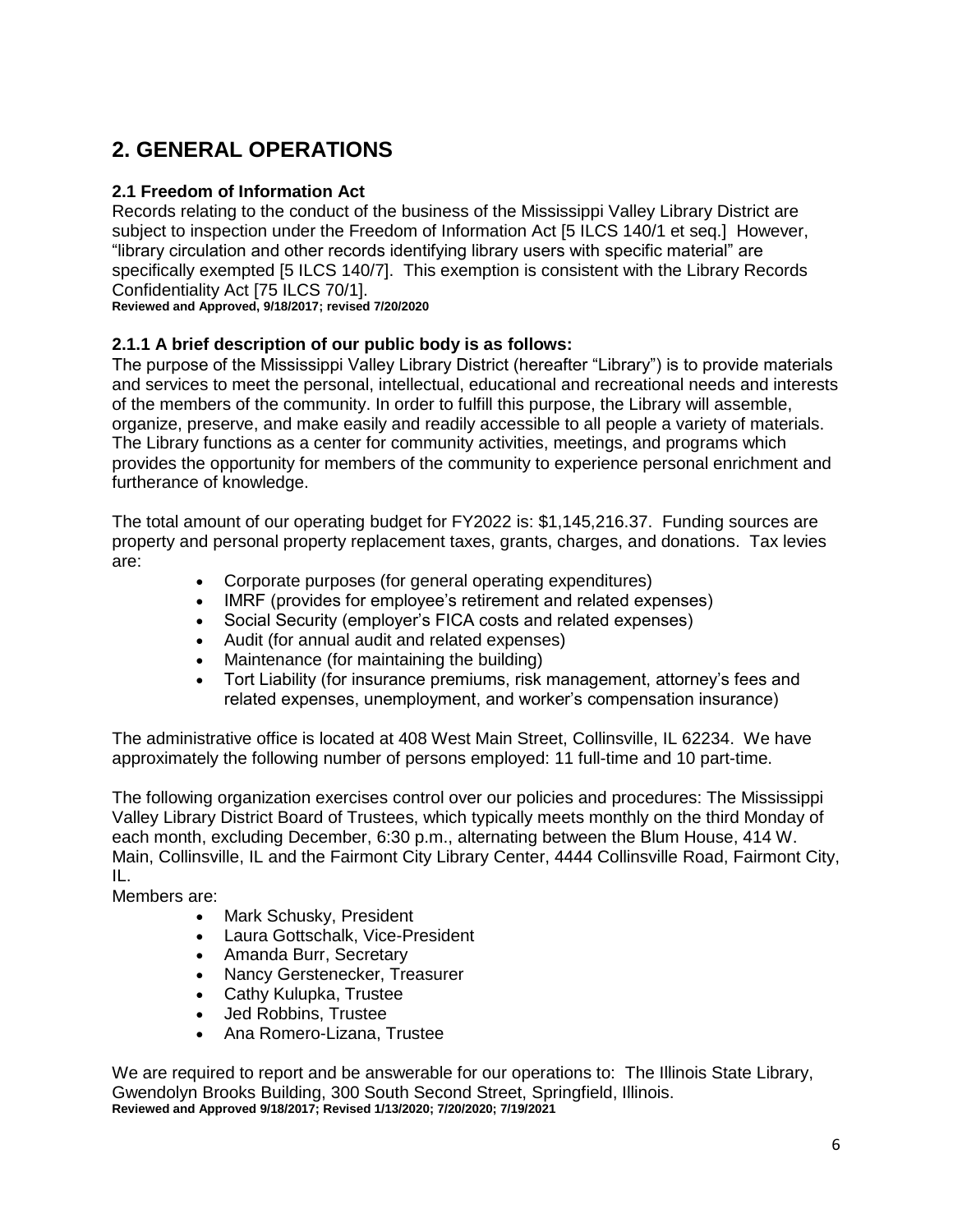#### **2.1.2 You may request the information and the records available to the public in writing in the following manner:**

- 1. Use request form (appended hereto).
- 2. Your request should be directed to the following individual: Kyla Waltermire, FOIA Officer, Mississippi Valley Library District, 408 West Main St., Collinsville, IL 62234 or email at kylaw@mvld.org.
- 3. You must indicate whether you have a "commercial purpose" in your request.
- 4. You must specify the records requested to be disclosed for inspection or to be copied. If you desire that any records be certified, you must specify which ones.
- 5. To reimburse us our actual costs for reproducing and certifying the records (if requested), you will be charged the following fees:
	- a) There is no charge for the first fifty (50) pages of black and white text either letter or legal size. The actual copying cost of color copies and other sized copies will be charged.
	- b) \$.10 per page after the initial 50 pages
	- c) \$1.00 for certification of records by a Notary.
- 6. If the records are kept in electronic format, you may request a specific format and if feasible, they will be so provided, but it not, they will be provided either in the electronic format in which they are kept (and you would be required to pay the actual cost of the medium only, i.e. disc, disk, tape, etc.) or in paper as you select.
- 7. The office will respond to a written request within five (5) working days or sooner if possible. An extension of an additional five (5) working days may be necessary to properly respond.
- 8. Records may be inspected or copied. If inspected, an employee must be present throughout the inspection.
- 9. You may appeal the decision of the FOIA officer directly to the Public Access Counselor (of the Attorney General's Office).
- 10. The place and times where the records will be available are as follows: Mississippi Valley Library District, 408 West Main Street, Collinsville, IL 62234; Monday-Friday, 9:00 a.m. to 5:00 p.m.

**Reviewed and Approved 9/18/2017; Revised 1/13/2020**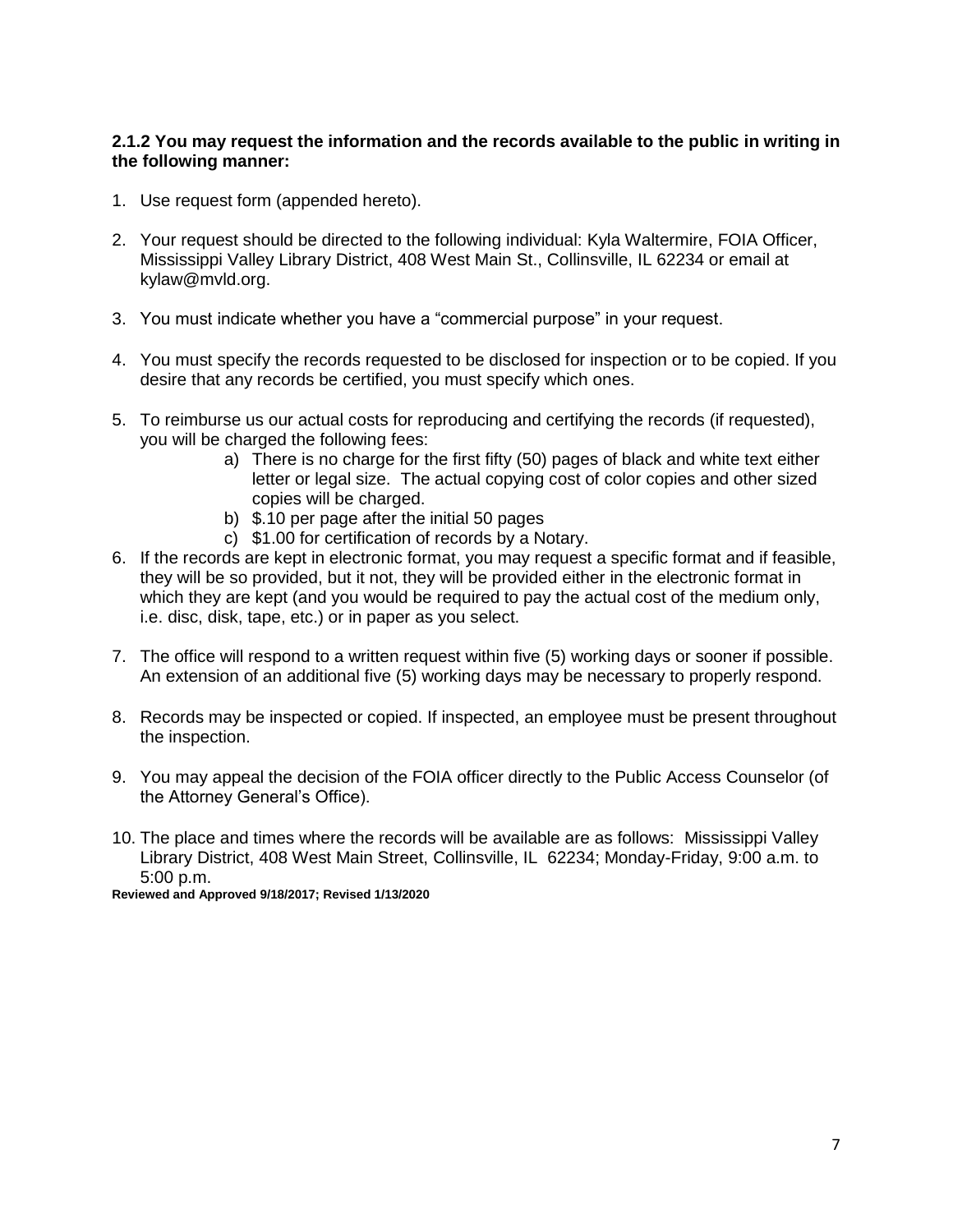## **Freedom of Information Request: Mississippi Valley Library District**

| Requester's Name (or Business Name)                                                                                                                                                                                                                                                                                                                                                                                                                     |              | Date of Request                       |  |
|---------------------------------------------------------------------------------------------------------------------------------------------------------------------------------------------------------------------------------------------------------------------------------------------------------------------------------------------------------------------------------------------------------------------------------------------------------|--------------|---------------------------------------|--|
| <b>Street Address</b>                                                                                                                                                                                                                                                                                                                                                                                                                                   |              |                                       |  |
| City                                                                                                                                                                                                                                                                                                                                                                                                                                                    | <b>State</b> | Zipcode                               |  |
| Phone Number                                                                                                                                                                                                                                                                                                                                                                                                                                            |              | Certification requested: Yes___ No___ |  |
| Description of records requested:                                                                                                                                                                                                                                                                                                                                                                                                                       |              |                                       |  |
| Is the reason for this request a "commercial purpose" as defined in the Act? Yes___ No___<br>Library Response (Requestor does not fill in below this line).                                                                                                                                                                                                                                                                                             |              |                                       |  |
| () The documents request are enclosed<br>A<br>P<br>P<br>On the date and the state of the state of the state of the state of the state of the state of the state of the<br>() The documents will be made available upon payment of copying costs of \$_<br>R<br>() For "commercial requests" only: the estimated time of when the documents will be<br>O<br>available is ____________________________, at the prepaid costs stated above.<br>ν<br>Ε<br>D |              |                                       |  |
| () The request creates an undue burden on the public body in accordance with Section<br>$3(g)$ of the Freedom of Information Act, and we are unable to negotiate a more<br>D<br>reasonable request.<br>Е<br>() The materials requested are exempt under Section 7 _____________of the Freedom of<br>N<br>Information Act for the following reasons:<br>Ε                                                                                                |              |                                       |  |
| D<br>) Request delayed, for the following reasons (in accordance with 3(D) of the FOIA).<br>request.                                                                                                                                                                                                                                                                                                                                                    |              |                                       |  |
| This form cannot be MANDATORY under FOIA, but it is preferred.<br>Failure to use it may result in the request not being properly or promptly processed.                                                                                                                                                                                                                                                                                                 |              |                                       |  |

FOIA Officer: \_\_\_\_\_\_\_\_\_\_\_\_\_\_\_\_\_\_\_\_\_\_\_\_\_\_\_\_\_\_\_\_\_\_ Date of Reply: \_\_\_\_\_\_\_\_\_\_\_\_\_\_\_\_\_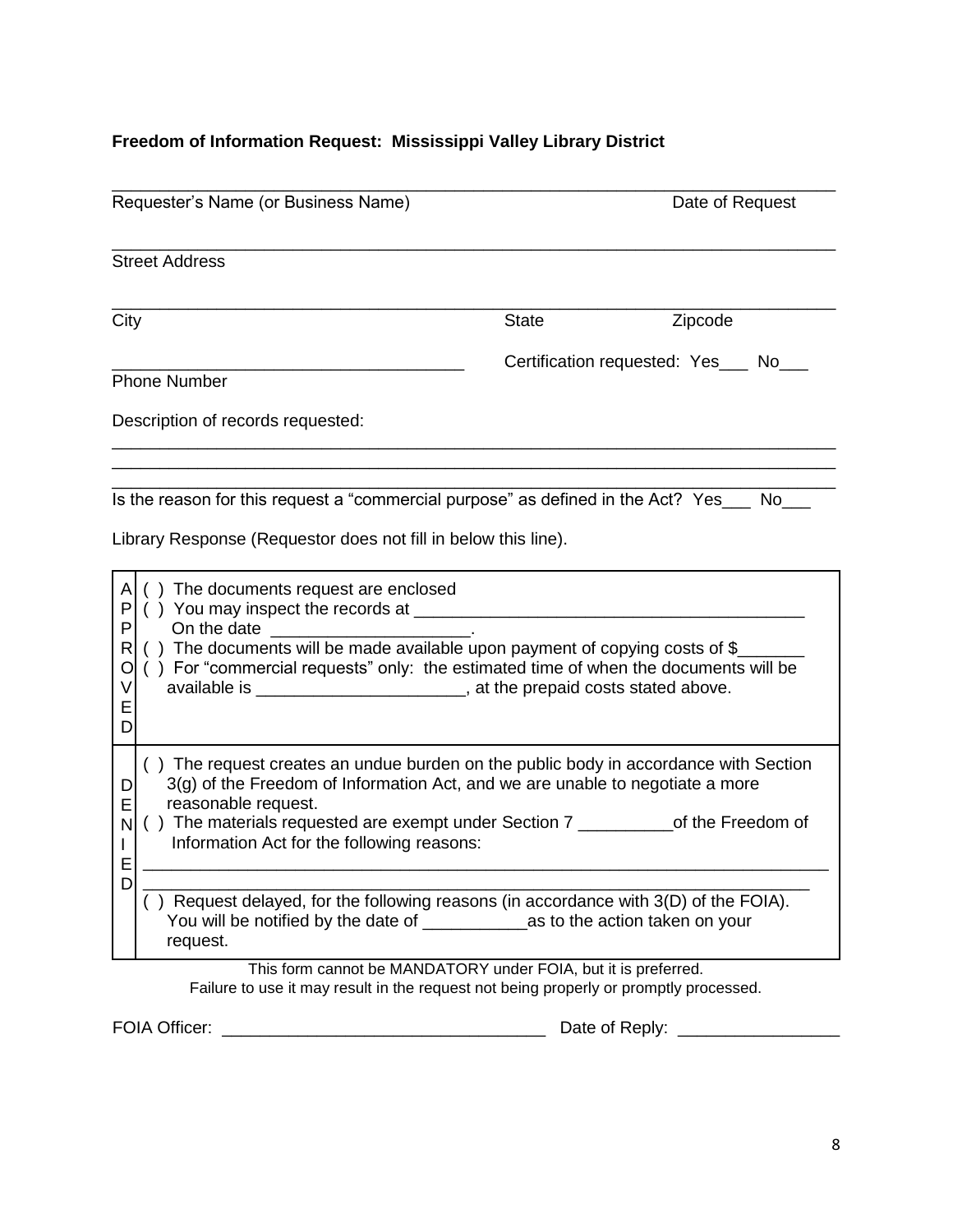## **2.2 Acceptable Conduct**

Patrons of the Mississippi Valley Library District (hereafter "Library") are expected to conduct themselves in a manner that is not disruptive to others using the Library or to Library operations and does not cause damage or harm to Library patrons or materials/property. The safety and security of Library patrons, staff, and materials/property are the top priorities when determining compliance with acceptable conduct.

Although some conduct may be determined on a case-by-case basis, other acceptable conduct measures are expected from patrons at all times. These include:

- Complying with Library staff directives and all Library policies;
- Using respectful verbal and body language;
- Using the restrooms for their intended purposes only;
- Cleaning up after oneself, particularly regarding but not limited to food and beverage;
- Using furniture in its intended manner and in its designated location (staff must approve requests to move furniture);
- Keeping weapons off of Library property except for law enforcement (430 ILCS 66/);
- Smoking, vaping, or using tobacco products at least 15 feet from Library entrances;
- Abstaining from possessing or using alcohol or illegal substances, unless alcohol use is allowed under a specific circumstance outlined in another policy such as the Alcohol Policy or Meeting Spaces Policy;
- Wearing shoes and clothing that covers what are widely considered to be "private parts" (swimwear and underwear must be covered by other clothing);
- Speaking at a reasonable volume;
- **EXECTE:** Listening to audio with headphones or earbuds;
- Keeping personal belongings with oneself;
- Supervising children according to the Children in the Library policy;
- Storing bicycles and scooters outside at the bike rack (patrons are responsible for securing their items);
- Using sports equipment, hoverboards, and skateboards outside only and in a manner that does not cause damage to Library property;
- Receiving permission from one of the Library's Center Managers or the Executive Director to take photos or audiovisual recordings of Library staff, patrons, or property;
- Using care with Library materials and property so as to prevent damage;
- Abstaining from any behaviors that are deemed illegal by local, state, or federal laws. **Reviewed and Approved 3/19/2018. Revised 11/15/2021.**

#### **2.2.1 Children in the Library**

Parents, guardians, and/or responsible caregivers are responsible for the behavior of their children while they are in the Library. The Library staff is committed to help children with activities related to the Library; however, Library staff cannot, nor is it their responsibility to, serve in loco parentis. Violations of this policy are grounds for suspension of Library privileges. Whenever advisable, the Library will notify the parent or guardian of incidents involving an unattended child.

Children under the age of ten (10) must be accompanied and supervised at all times by a parent, guardian, or other responsible caregiver.

Children ages ten (10) and older may use the Library unattended by a parent, guardian, or other responsible caregiver, subject to other Library policies.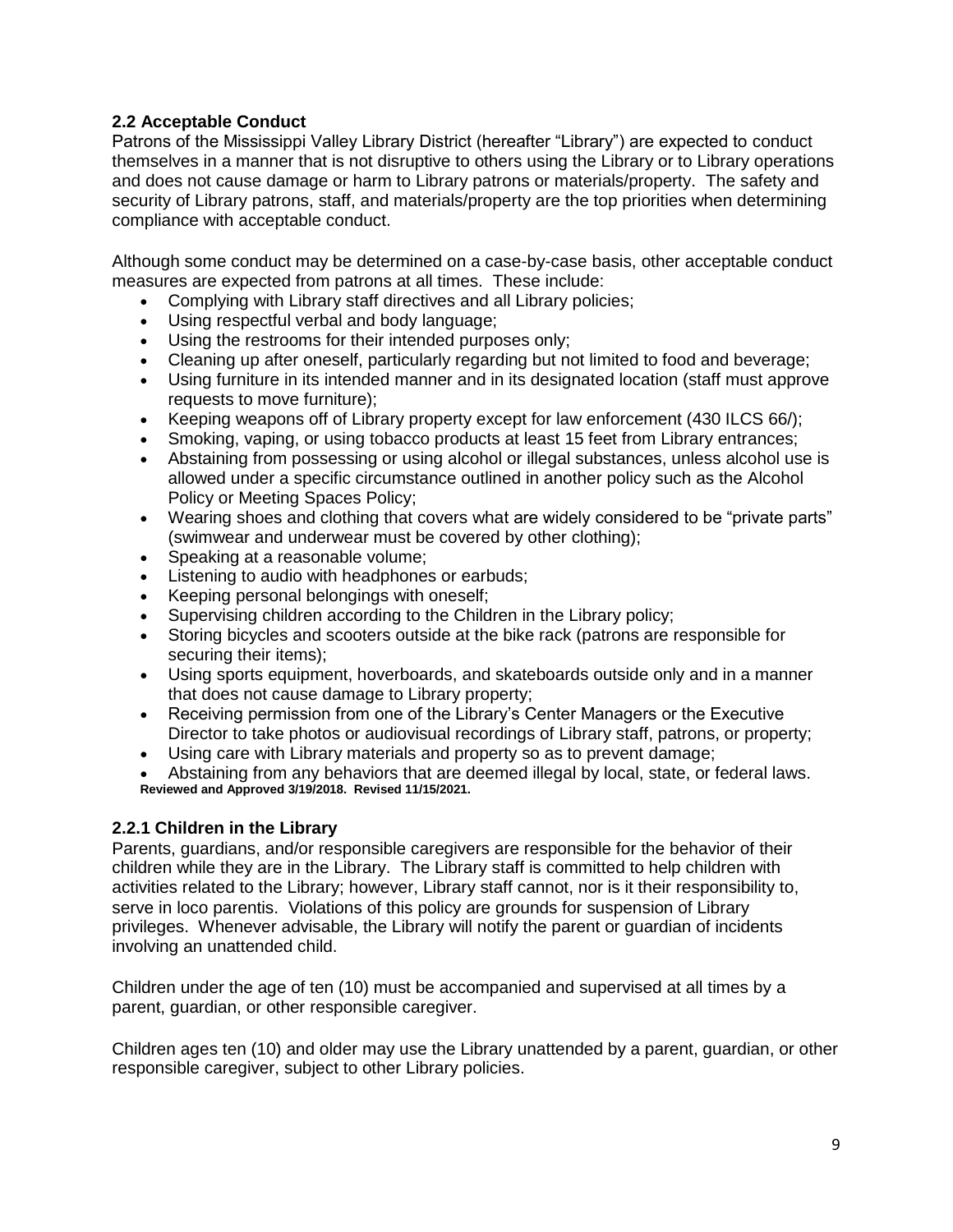When the safety of an unattended child is in doubt, or the parent, guardian, or responsible caregiver cannot be located, or if the Library is closing, Library staff are authorized to call the police and stay with the child until the police arrive. In the event that a child is at the Library ten (10) minutes after the Library closes to the public, the police will be called to pick up the child. Attempts will be made during that time to reach parents, guardians, or another responsible caregiver, but in no instance will Library staff take a child home.

From time to time the Library schedules or provides programs that are designed and suitable for attendance by children without direct supervision. Program announcements will indicate whether or not such supervision is required. When direct supervision is not required, the parent, guardian, or responsible caregiver must remain easily accessible in the Library.

Parents, guardians, and responsible caregivers are responsible for monitoring children's use of Library materials and resources, as Library staff is not responsible for restricting children's access.

**Reviewed and Approved, 3/19/2018**

#### **2.2.2 Registered Sex Offender**

The Board of Trustees, Administration, and Staff of the Mississippi Valley Library District acknowledge that registered sex offenders live within the communities that we serve.

Public libraries are recognized as a community gathering place and a primary point for information of all kinds to be disseminated to the public. The Mississippi Valley Library District acknowledges that the right to some level of access to a public library is constitutionally protected under the First Amendment right to receive information. To that end, all individuals are welcome to our libraries, provided that in so doing they do not violate the law or any library policies/procedures.

The State of Illinois enacted the "Sex Offender Registration Act" (730 ILCS 150/1, et seq.) which requires all persons adjudicated sexually dangerous who are later released, or found to be no longer sexually dangerous and discharged, to register with proper local law enforcement authorities so that their whereabouts are known by these authorities. The "Sex Offender Registration Act" also prohibits child sex offenders from residing within 500 feet of a school, park, playground or other facility providing services exclusively to persons under the age of 18. As public libraries do not provide services exclusively to persons under the age of 18, registered sex offenders in Illinois can live within 500 feet of a public library.

#### **Areas of Access**

Whenever a registered sex offender wishes to enter a Mississippi Valley Library District facility, they need to be aware of the following limitations with regard to where they can go and what they can take part in while on library property.

Registered sex offenders may:

- Visit library collection areas intended for adults.
- Use a public computer. However, registered sex offenders will not be allowed to utilize the Internet stations located in the adult areas of the District's libraries as these same computers are also intended for use by teen-aged minors. Rather, registered sex offenders will be allowed to use laptops available for use within the library as availability permits.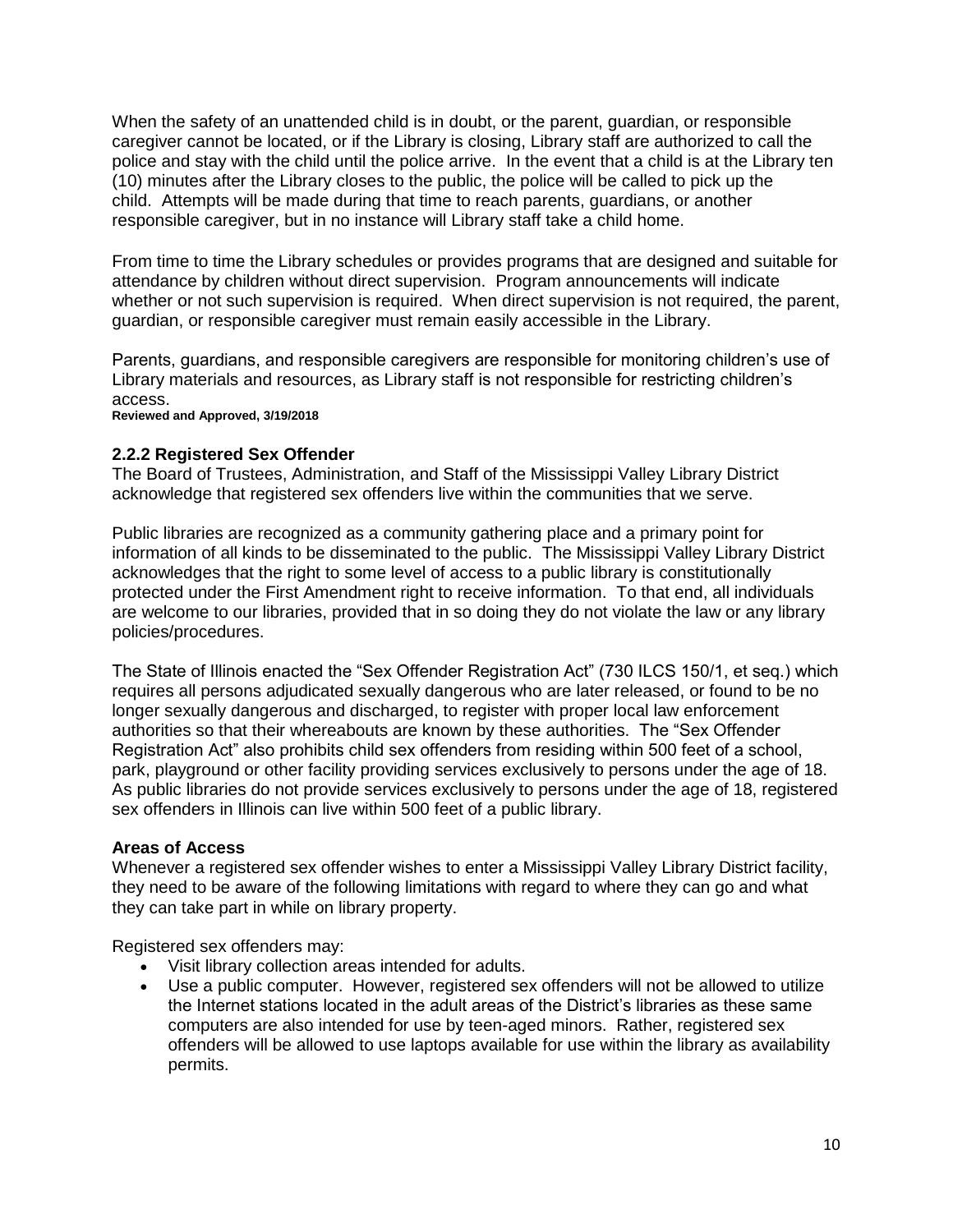- Request and receive quality adult reference service, place holds on library materials, check out materials with a library card in good standing, and otherwise receive access to library information.
- Attend library programming intended exclusively for adults.
- If they are the parent or legal guardian of a minor child (with proper documentation), a registered sex offender may accompany that child into areas of a library facility that are primarily for the use of minor, into programs intended for minors, etc. so long as abuse is not suspected and the minor remains with the registered sex offender the entire time.

Registered sex offenders may not:

- Loiter or linger outdoors on library property.
- Loiter or linger in stairways or elevators or any other common areas of the library.
- Be present in any areas of a library facility that are primarily for the use of minors, including but not limited to: the Children's or Teens' Departments as a whole, any story time room or room being used for Children's or Teens' programming, and restrooms constructed in or near the Children's or Teens' Departments and primarily intended for use by Children or Teens.
- Attend library programming whose audience/participants can be reasonably expected to contain minors.

#### **Expectations of Mississippi Valley Library District Staff**

With regard to staff knowledge of use of public library facilities by registered sex offenders, staff are not expected to regularly review the registered sex offender database. However, library staff may know that an individual is a registered sex offender because the individual has selfidentified, law enforcement has provided identification, or staff may have independent personal knowledge. In such cases, the librarian in charge should be notified and should advise the sex offender of the Registered Sex Offender Policy.

If another patron advises staff that a registered sex offender is on the premises, the patron will be allowed to point out the individual and, if possible, provide the name of the alleged sex offender. The librarian in charge will then be notified and review the sex offender database to confirm whether the individual is a registered sex offender. If the individual is a registered sex offender, the librarian in charge will advise the sex offender of the Registered Sex Offender Policy. If the name of the purported sex offender cannot be obtained or the fact that the individual is a registered sex offender cannot be confirmed, the individual will not be approached and the governance of the Registered Sex Offender Policy will suffice. **Reviewed and Approved, 3/16/2020**

#### **2.2.3 Consequences for Conduct Noncompliance**

Any person who does not comply with the Library's Acceptable Conduct policy will be given the opportunity to come into compliance, provided that immediate intervention for safety and security is not needed. Continued noncompliance may result in the person being removed from Library property for a length of time proportional to the nature of the noncompliance. Individuals who have been officially placed on trespass notice from the Library may petition the Executive Director at the end of that period to have their case reviewed and a determination made as to whether the person is welcome to return, with or without stipulations. The Library reserves the right to press charges against anyone who commits criminal acts toward staff, patrons, or Library materials/property.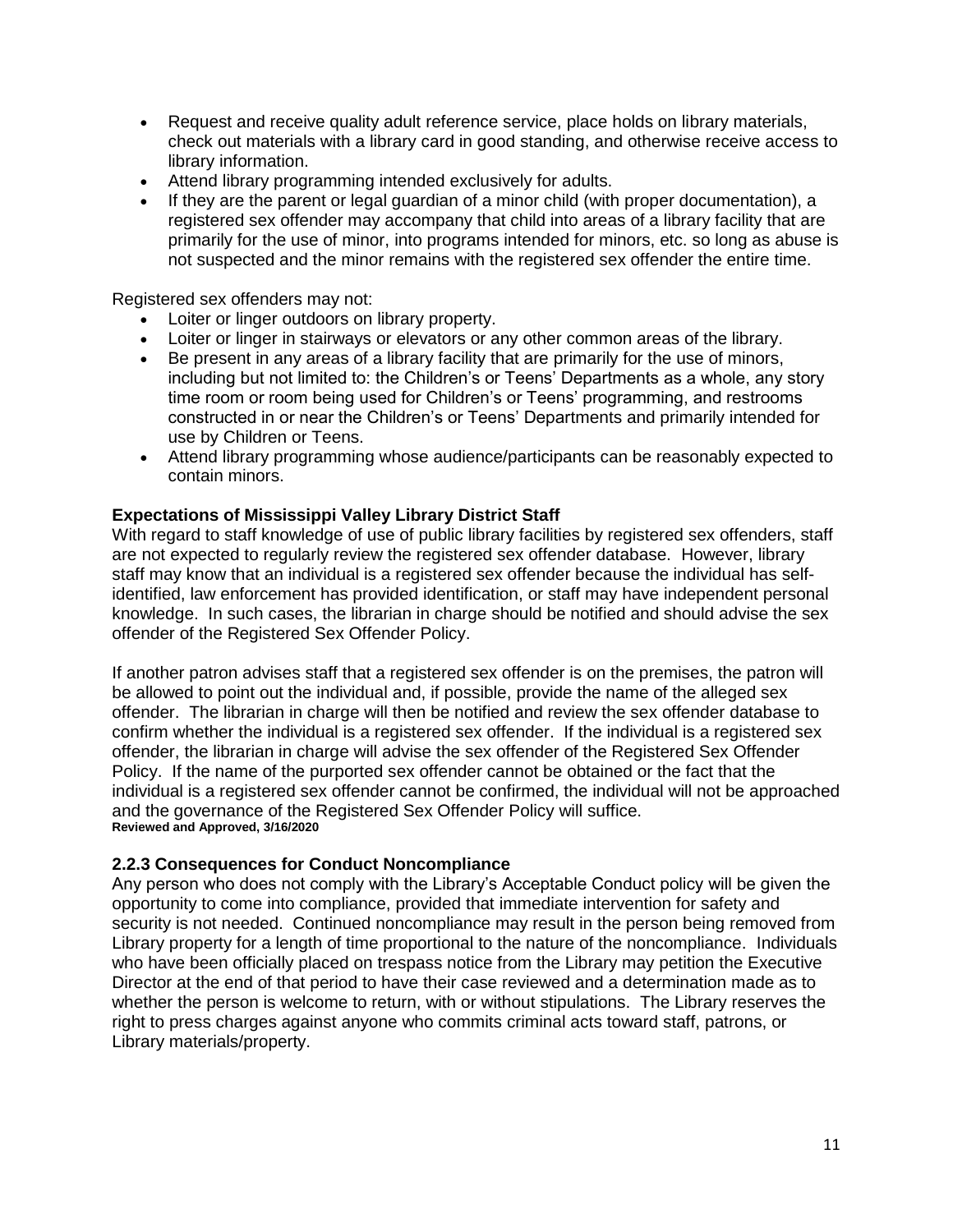75 ILCS 16/30-55.55 permits the Library's Board of Trustees to "exclude from the use of the library any person who willfully violates an ordinance or regulation prescribed by the board." On February 4, 1998 the Board of Trustees passed a resolution stating:

[T]he Library Director or such authorized designee in his or her absence shall be and is hereby authorized to promptly remove any person or persons from the Library premises who disrupts the peaceful use thereof, or the use and enjoyment thereof by its patrons or otherwise interferes with the operations of said Library, and is additionally authorized to request the assistance of the proper authorities when in his or her best judgment is required in keeping with the tenor of this Resolution."

**Reviewed and Approved, 3/19/2018**

#### **2.3 Service Hours**

The Collinsville Memorial Library Center has the following hours of operation: Monday-Thursday 8:30 AM - 8:00 PM Friday-Saturday 9:00 AM - 6:00 PM

The Fairmont City Library Center has the following hours of operation: Monday-Thursday 10:00 AM - 6:00 PM Friday-Saturday 9:00 AM - 5:00 PM

The Blum House and grounds are closed to the public except for attendance at Librarysponsored events or by invitation to private rental events.

From time to time the Library will change its hours of operations temporarily, such as in the case of staff training sessions or holidays.

**Reviewed and Approved, 3/19/2018. Revised 3/21/2022.ho**

#### **2.3.1 Loitering After Hours**

The Library has a no loitering policy for any individuals on Library property after hours of operation. The loitering policy will apply to temporary changes to operational hours in addition to the regular hours of operation for each facility. The policy includes the Collinsville Memorial Library Center at 408 West Main Street, Collinsville; the Blum House at 414 West Main Street, Collinsville; and the Fairmont City Library Center at 4444 Collinsville Road, Fairmont City as well as surrounding Library grounds, paved walkways, and Library-owned parking lots and any interior room or hallway.

Exceptions to this policy are limited to individuals attending private rentals and Library events.

Police will be called with or without warning to move loitering individuals as needed. Continued noncompliance of this policy may result in further legal action. **Reviewed and Approved, 3/19/2018**

#### **2.4 Social Media Policy**

#### **2.4.1 Purpose of the Library's Social Media**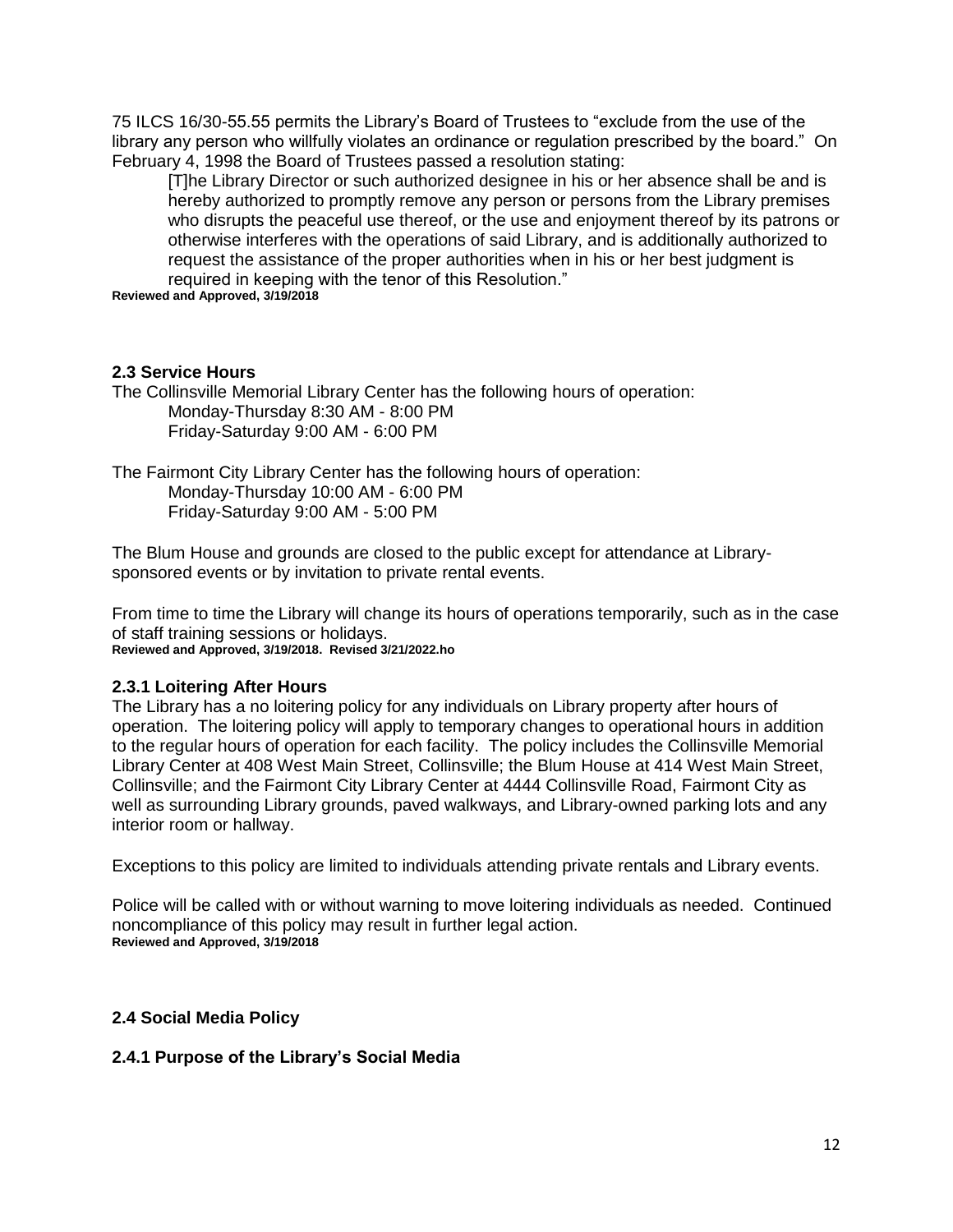The Mississippi Valley Library District (hereafter "Library") has established social media sites in order to communicate with the public about Library programs, educational opportunities, events (including those co-sponsored with other organizations), promotions, materials, and to encourage dialogue and the exchange of information and knowledge between users and Library staff about these programs, events and materials. The Library's social media sites may also be used to notify the general public of Library employment opportunities. The Library's social media sites are not intended to be public forums for the general exchange of ideas and viewpoints. The Library does not make its social media accounts available for general public discourse, but rather reserves and limits the topics that may be discussed on its social media accounts. While the Library encourages dialogue, it respectfully requests that commenters be mindful that its social media sites are open to the public and that commenters be courteous toward the Library, staff, and one another.

**Reviewed and Approved, 9/17/2018**

## **2.4.2 Definitions**

- "Posting" shall mean any writing, image, video, audio file, and hyperlinks to other websites, or media which is downloaded, referenced, inserted, or placed upon any Library social media site.
- "Social media" in this context refers to any of a number of platforms where an account holder can post written messages, images, audio, video, or multimedia files with the intention of sharing that information with other individuals or external groups. Examples include Facebook, Twitter, Tumblr, Flickr, Google+, Instagram, and many others. **Reviewed and Approved, 9/17/2018**

## **2.4.3 Postings and Restrictions**

The Library reserves the right to restrict or remove any content that is deemed to be in violation of this policy or any applicable law. Content that is deemed not suitable for posting by the Library because it is not topically related to the particular subject being commented on, or is deemed prohibited content based on the criteria below, shall be retained pursuant to the records retention schedule along with a description of the reason the specific content was deleted. Content and comments on the Library's social media accounts containing any of the following forms of content and postings shall not be allowed:

- Commercial promotions, charitable solicitations, organized political activity, or spam.
- Personal attacks, insults, or threatening language.
- Private or personal information submitted without consent.
- Obscenity or pornography.
- Content that violates a copyright, trademark, or any other law.
- Content that promotes, fosters, or perpetuates discrimination and/or harassment on the basis of race, color, marital status, religion, national origin, sex, disability, age, sexual orientation, creed, ancestry, or any other protected category.
- Slanderous, libelous, or defamatory statements.
- **Reviewed and Approved, 9/17/2018**

## **2.4.4 Professional Use and Employee Postings**

All employees are responsible for knowing and understanding the policy.

Library employees are allowed to post on the Library's social media sites from personal accounts. The Library recognizes that public employees do not surrender all their First Amendment rights by reason of their employment and that the First Amendment protects a public employee's right, in certain circumstances, to speak as a citizen addressing matters of public concern. However, when a public employee makes statements pursuant to his/her official duties, the employee is not speaking as a citizen for First Amendment purposes, and the Constitution does not insulate his or her communications from potential discipline by the Library.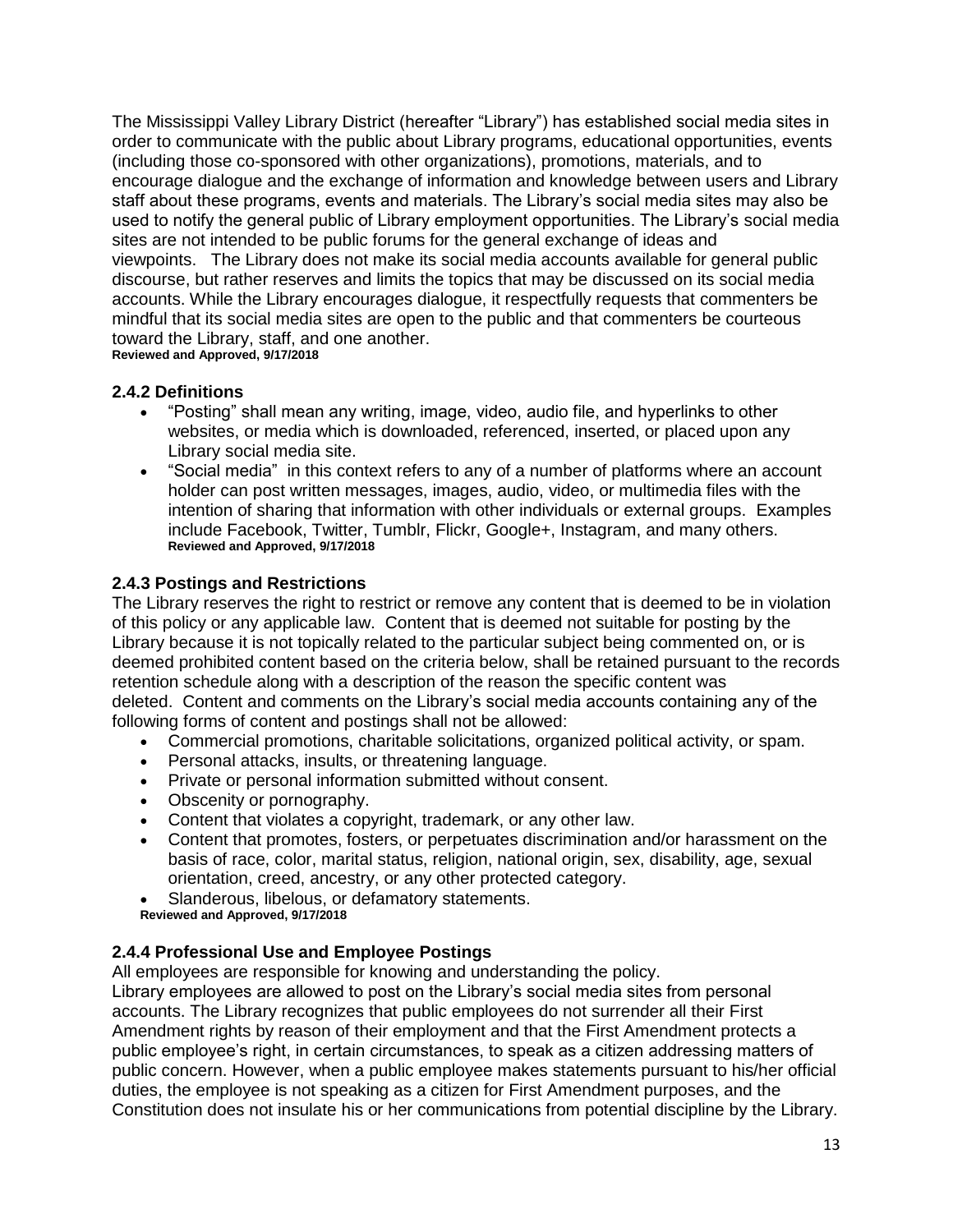Employees must be aware that information they display or comments they make on Library social media sites may be viewed by other users as representing official Library sponsored information or comments. Before engaging in social media as a representative of the Mississippi Valley Library District, employees must be authorized to comment on behalf of the Library.

Employees should keep in mind the following best practices when posting content about Library-related subjects and issues:

- Employees that identify themselves as employees of the Library shall make it clear that the views expressed are their personal views and do not represent the views of the Library.
- Employees shall respect the Library's confidential and proprietary information and shall not post information that is still in draft form or is confidential.
- Employees shall respect all Library patrons online as they do in person and on the phone. Comments about patrons in general, about specific questions from patrons, or about patron behavior are not appropriate.

A violation of this policy may subject an employee to discipline, up to and including termination. **Reviewed and Approved, 9/17/2018**

#### **2.4.5 Record Management and Preservation**

The Library will preserve the content of all social media postings in accordance with applicable laws and regulations. Comments and posts put on an agency's account by members of the public or other outside entities are not by default considered to be records, unless those comments trigger some action by the Library. The Library may turn comments on and off when appropriate. **Disclaimer:** 

All content posted on Library social media sites is subject to the Illinois Freedom of Information Act (FOIA) (5 ILCS 140/3(c)) and the State of Illinois record retention laws. Therefore, all Library social media sites shall clearly indicate that any articles and content posted or submitted for posting are subject to public disclosure.

The Library is not responsible or liable for the content of postings by third parties on any Library sponsored social media site, and third party postings do not reflect the opinions or positions of the Mississippi Valley Library District, its employees, or the Library Board of Trustees.

By posting on the Library's social media sites, you give the Library permission to use your name, profile picture, and the content of any posting you make without compensation to you or liability on the part of the Library. Users should be aware that third party websites have their own privacy policies and should proceed accordingly.

Users are personally responsible for their commentary. Users should be aware that they may be held personally liable for commentary that is defamatory, obscene, proprietary, or libelous by any offended party.

By joining, utilizing, and/or posting on the Library's social media sites, users agree to comply with this Policy and the Mississippi Valley Library District's Internet Use Agreement as applicable.

#### **Violations of this policy:**

Postings that the Executive Director or Center Managers deem to have violated this policy may be removed in whole or in part by the Executive Director or Center Managers. The Library reserves the right to terminate accounts, ban, or block users who have posted in violation of this policy on more than one occasion.

#### **Reporting Violations:**

Users may report violations of the Library's social media site's policies to the Executive Director by emailing vickyh@mvld.org **Reviewed and Approved, 9/17/2018**

14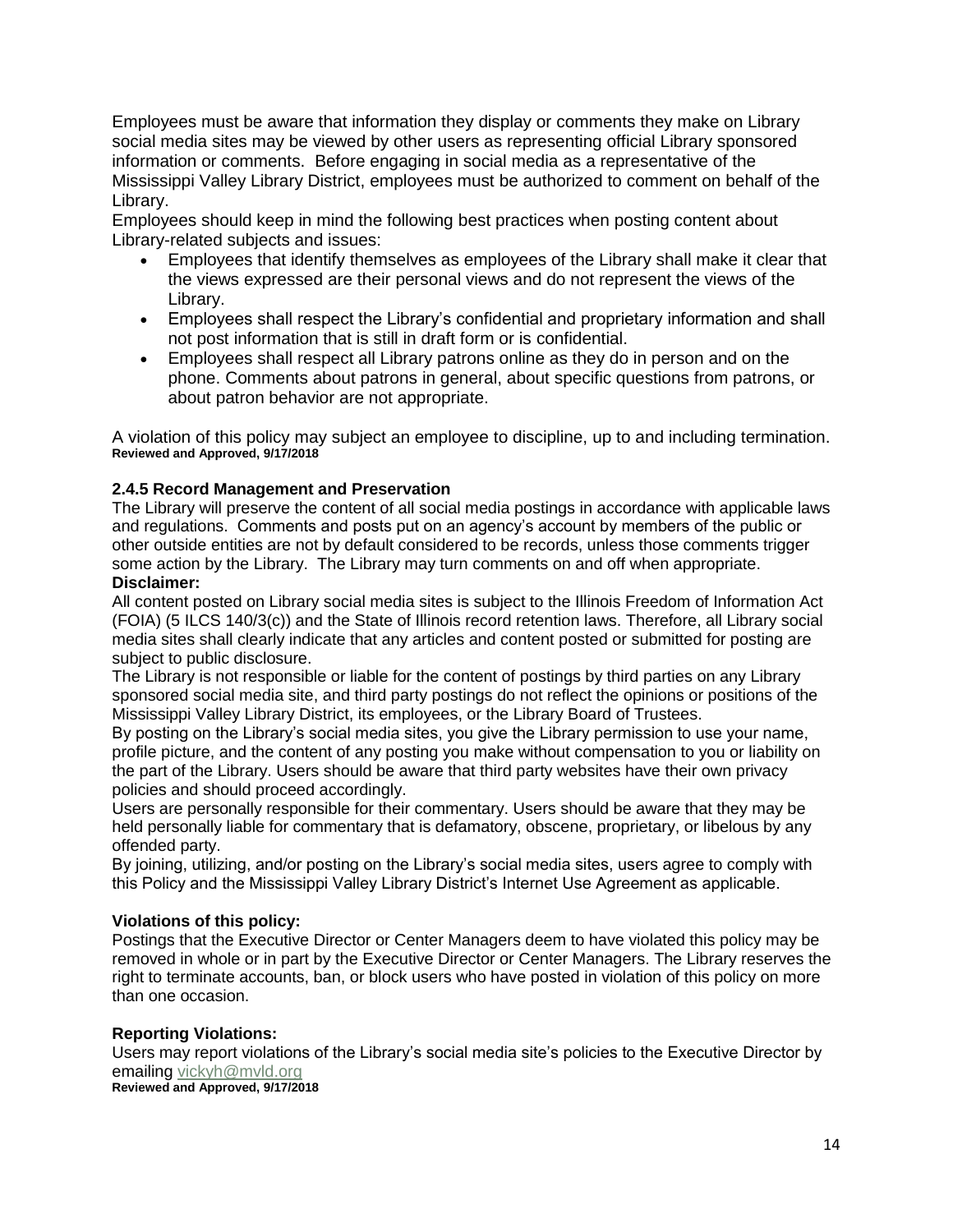#### **2.5 Insurance**

The Board of Trustees shall determine that the property of the Library is adequately insured against loss and damage. The Board shall likewise determine that the Library carries adequate general public liability insurance, workers' compensation, errors and omission insurance for the Board, and any other type of insurance that it considers necessary. The insurance program shall be reviewed as needed by the Board. **Reviewed and Approved, 3/19/2018**

**2.6 Finances**

#### **2.6.1 Investment of Public Funds**

The purpose of this policy statement is to outline the responsibilities, general objectives, and specific guidelines for management of public funds by the Mississippi Valley Library District (hereafter "Library"). Its scope is all public funds of the Library. **Reviewed and Approved, 5/21/2018**

#### **2.6.1.1. Responsibilities**

All investment policies and procedures of the Library will be in accordance with Illinois law. The authority of the Library Board of Trustees to control and invest public funds is defined in the Illinois Public Funds Investment Act and the investments permitted are described therein. Administration and execution of these policies are the responsibility of the Treasurer who is hereby designated as the Chief Investment Officer (CIO) of the Library acting under the authority of the Library Board of Trustees. **Reviewed and Approved, 5/21/2018**

**2.6.1.2 Delegation of Authority**

Management and administrative responsibility for the investment program is hereby delegated to the CIO. The CIO and by designation, the Executive Director, are responsible for establishing internal controls and written procedures for the operation of the investment program. **Reviewed and Approved, 5/21/2018**

#### **2.6.1.3 "Prudent Person" Standard**

Library investment activities shall use a "prudent person" standard of care. This standard shall be applied in the context of managing an overall portfolio and specifies that investments shall be made with judgment and care, under circumstances then prevailing, which persons of prudence, discretion, and intelligence exercise in the management of their own affairs, not for speculation, but for investment, considering the probable safety of their capital, as well as the probable income to be derived. Investment officers, acting in accordance with this policy and the written procedures of the Library, and exercising due diligence, shall be relieved of personal responsibility for a security's credit risk or market price/value changes, provided deviations from expectations are reported in a timely fashion and appropriate action is taken to control adverse developments.

**Reviewed and Approved, 5/21/2018**

## **2.6.1.4 Objectives**

In selecting financial institutions and investment instruments to be used, the following general objectives should be considered in the priority listed:

Legality (conforming with all legal requirements)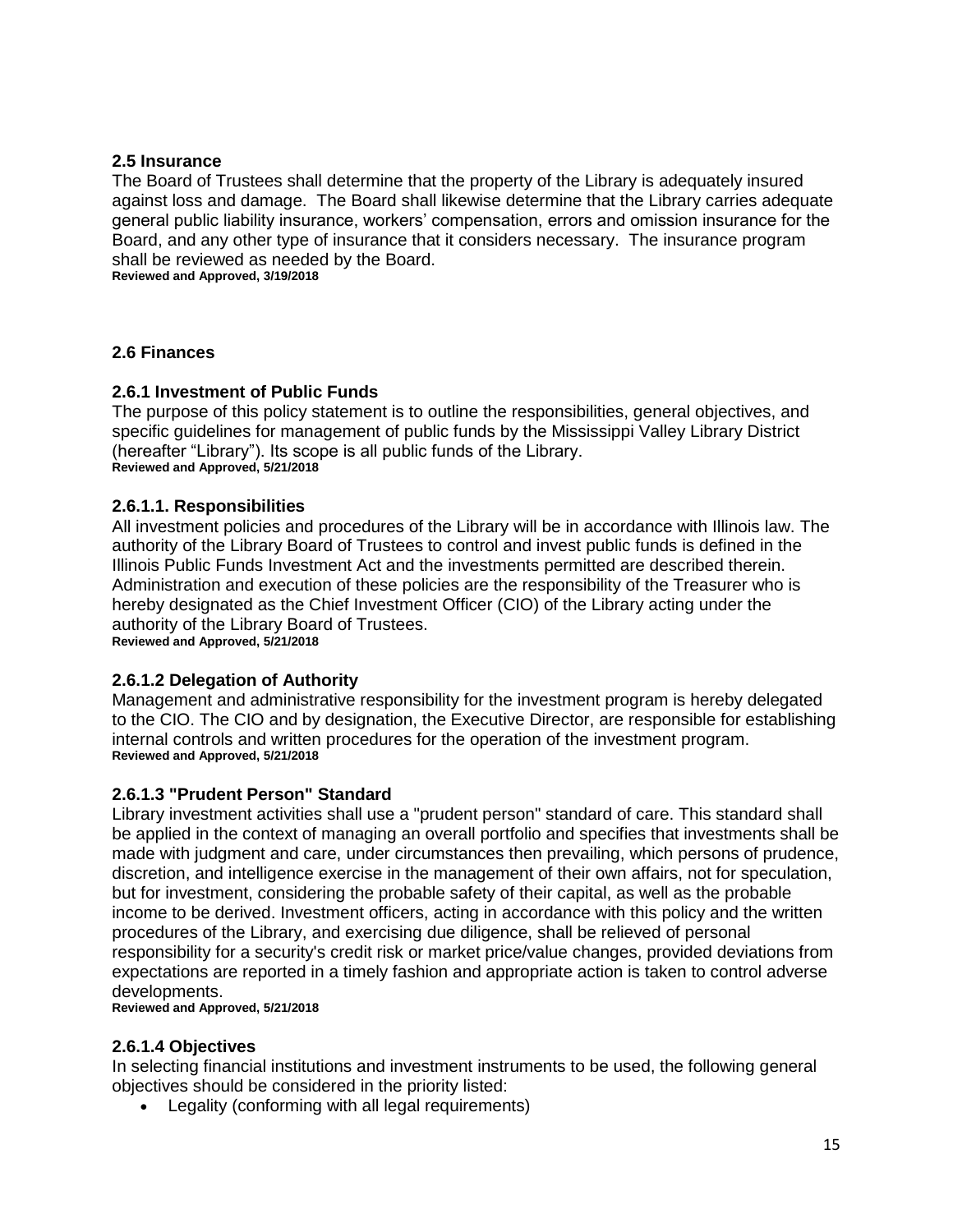- Safety (preserving capital and including diversification appropriate to the nature and amount of the funds)
- Liquidity (maintaining sufficient liquidity to meet current obligations and those reasonably to be anticipated)
- Yield (attaining a market rate of return on investments)
- Simplicity of management

**Reviewed and Approved, 5/21/2018**

## **2.6.1.5 Guidelines**

The following guidelines should be used to meet the general investment objectives:

- Legality and Safety:
	- $\circ$  Investments will be made only in securities guaranteed by the U.S. Government, or in FDIC insured institutions including SAIF of the FDIC. Deposit accounts in banks or savings and loan institutions will not exceed the amount insured by FDIC coverage (unless adequately collateralized pursuant to Regulations of the Federal Reserve regarding custody and safekeeping of collateral).
	- o Authorized investments include and will primarily consist of Certificates of Deposit Treasury Bills and other securities guaranteed by the U.S. Government, participation in the State of Illinois Public Treasurer's Investment Pool, and any other investments allowed under State law that satisfy the investment objectives of the library district.
- Liquidity:
	- $\circ$  In general, investments should be managed to meet liquidity needs for the current month plus one month (based on forecasted needs) and any reasonably anticipated special needs.
- Yield/Return on Investment:
	- $\circ$  Within the constraints on Illinois law, considerations of safety, and this investment policy, every effort should be made to maximize return on investments made. All available funds will be placed in investments or kept in interest bearing deposit accounts.
- Simplicity of management:
	- $\circ$  The time required by library administrative staff to manage investments shall be kept to a minimum.

**Reviewed and Approved, 5/21/2018**

## **2.6.1.6 Sustainability**

Pursuant to 40 ILCS 5/1-113.6 and 1-113.17, the Library shall include material, relevant, and decision-useful sustainability factors that will be considered by the Board, within the bounds of financial and fiduciary prudence in evaluating investment decisions. These factors consist of but are not limited to:

- Corporate governance and leadership factors
- Environmental factors
- Social Capital factors
- Human capital factors
- **•** Business model and innovation factors

In addition, the Library's efforts will include the following:

 Periodic evaluation of sustainability factors to ensure the factors are relevant to the Library's investment portfolio and the evolving marketplace;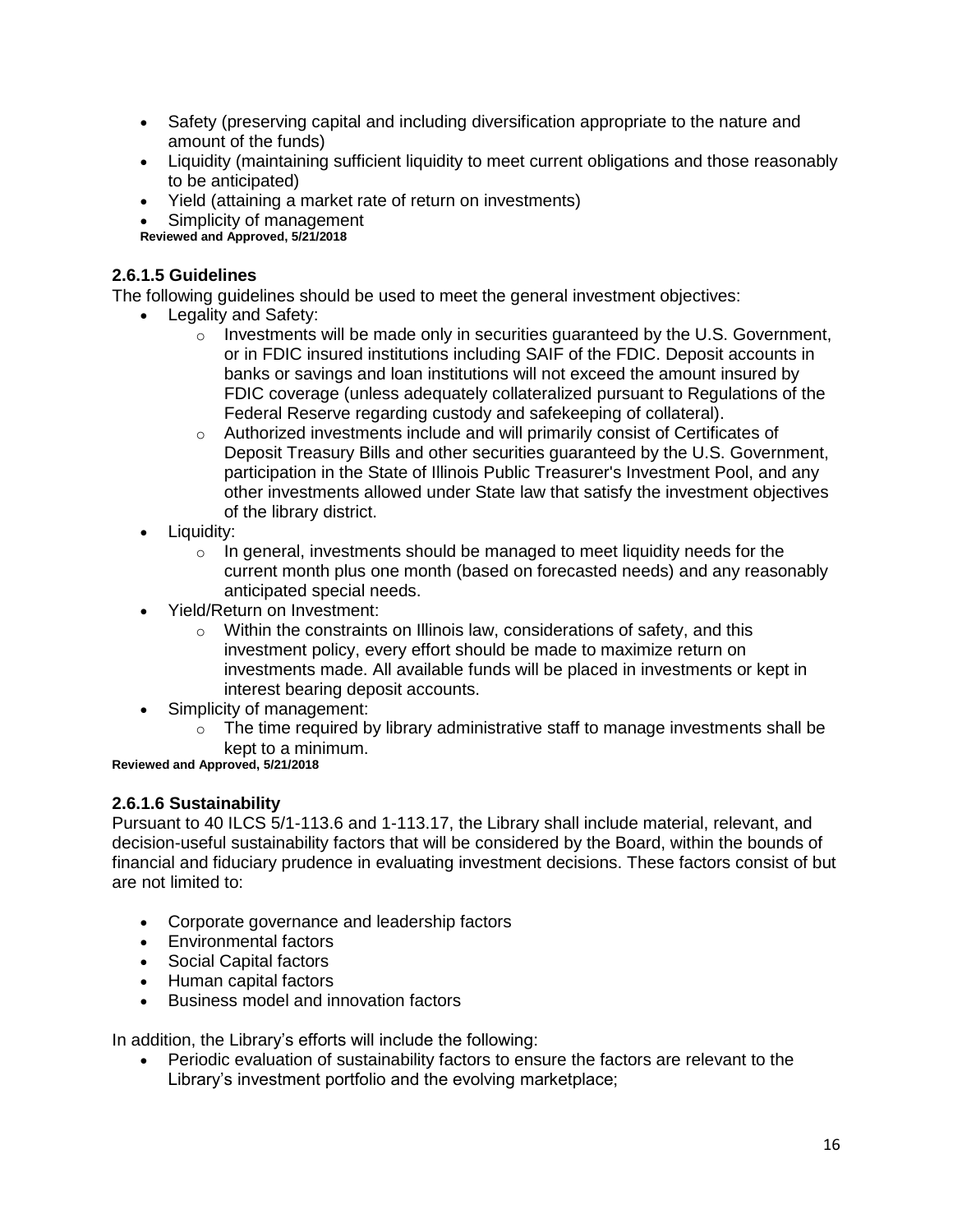Periodic monitoring of investment managers to encourage implementation of the aforementioned factors.

**Reviewed and Approved, 6/15/2020**

## **2.6.1.7 Reporting**

Investments, fund balances and the status of such accounts will be reported at each regularly scheduled meeting of the Library Board of Trustees and at least quarterly include information regarding securities in the portfolio by class or type, book value, income earned, and market value as of the report date. At least annually, the CIO shall review this policy for any needed modifications and report to the Library Board on the investment portfolio, its effectiveness in meeting the Library's need for safety, liquidity, rate of return, diversification, and general performance.

**Reviewed and Approved, 5/21/2018**

#### **2.6.1.8 Internal Controls**

In addition to these guidelines, the CIO shall establish a system of internal controls designed to prevent loss, theft or misuse of funds. **Reviewed and Approved, 5/21/2018**

#### **2.6.1.9 Authorized Financial Dealers and Institutions**

Any investment advisors, money managers, and financial institutions shall be considered and authorized only by the action of the Library Board of Trustees upon the recommendation of the CIO. The CIO will maintain a list of financial dealers and institutions authorized to provide investment services.

**Reviewed and Approved, 5/21/2018**

#### **2.6.1.10 Conflicts of Interest**

Officers and employees involved in the investment process shall refrain from personal business activities that might conflict with the proper execution and management of this investment program, or that could impair their ability to make impartial decisions, or that could give the appearance of impropriety. **Reviewed and Approved, 5/21/2018**

#### **2.6.2 Purchasing and Authority to Spend**

The procurement of materials, services, and equipment shall be a direct responsibility of the Executive Director and library staff to whom the Executive Director assigns these duties. Adoption of the annual budget authorizes the Executive Director to purchase items included in the budget. The Executive Director is authorized to enter into contracts on behalf of the Library.

The Executive Director is authorized to spend up to \$5,000 on any single unbudgeted item without Board of Trustees approval.

The Executive Director is authorized to spend up to \$10,000 on any single unbudgeted item with the approval of the two of the three following Board of Trustees officers: President, Vice President, or Treasurer. The Executive Director shall inform the whole Board of authorizations made under this provision.

The Executive Director is authorized to spend over \$10,000 but less than \$25,000 on any single item, budgeted or unbudgeted, with the majority approval of the Board of Trustees. The Library may spend in excess of \$10,000 but less than \$25,000 only after completing an informal request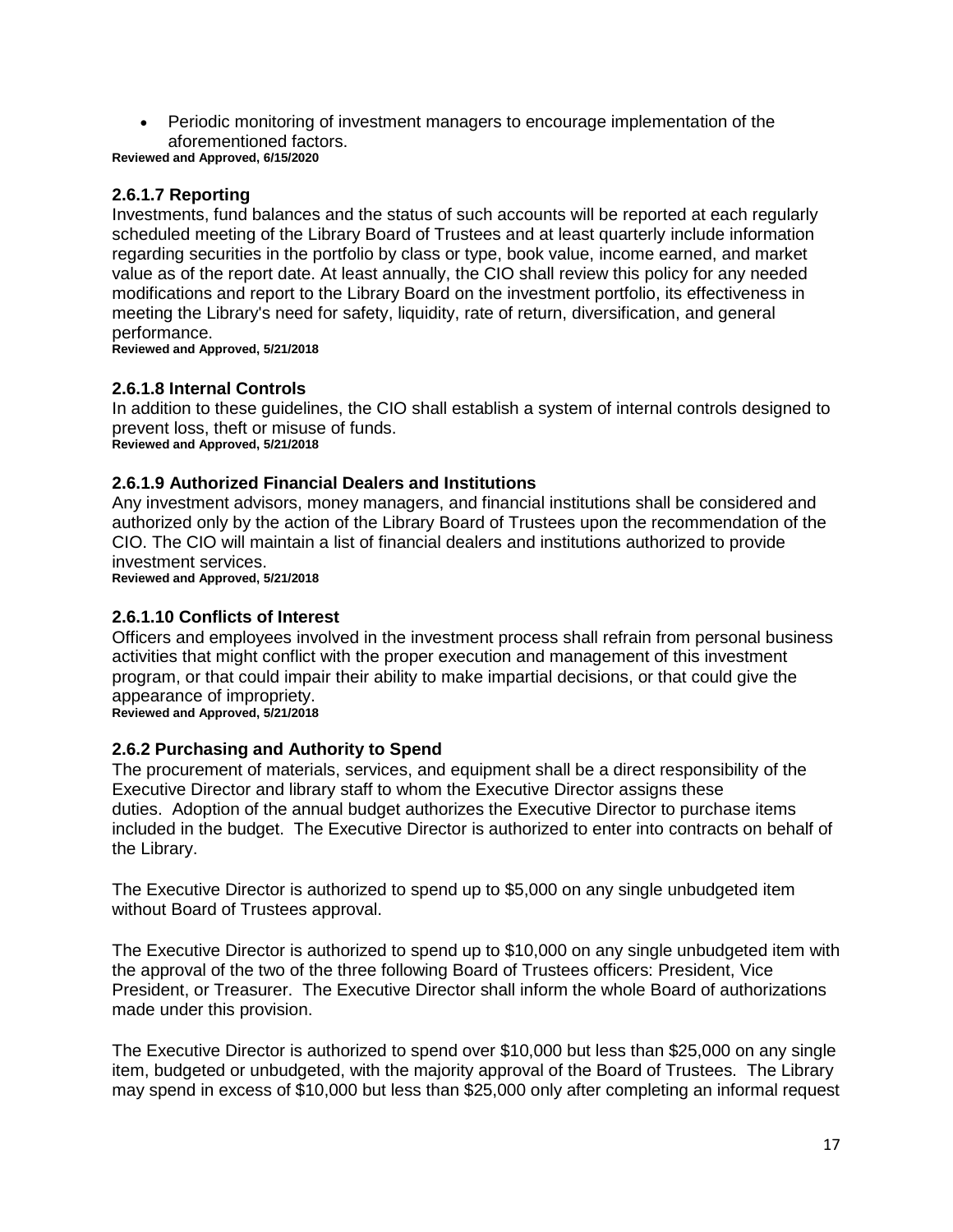for quotes from two or more vendors except in instances of renewed or existing contracts and/or when there is only one available service provider.

In accordance with Illinois law (75 ILCS 16/40-45 and 75 ILCS 5/5-5), all purchase orders or contracts for products and services in excess of \$25,000 shall be awarded after an open, competitive bidding process.

In case of extreme emergency, the Executive Director, with the approval of the two of the three following Board of Trustees officers: President, Vice President, or Treasurer, is authorized to spend necessary funds, so long as the amount does not exceed the threshold requiring a formal bidding process. The Executive Director shall inform the whole Board of authorizations made under this provision.

Exceptions to the above spending limits include distribution of payroll, costs associated with an existing grant or contract, and the expenditure of funds designated as gifts. **Reviewed and Approved 1/11/2021**

#### **2.7 Non-Discrimination and Anti-Harassment**

The Mississippi Valley Library District (hereafter "Library") is committed to maintaining a work environment that is free of all forms of discrimination and harassment, including sexual harassment, which are all illegal under the Illinois Human Rights Act (IHRA) and Title VII of the U.S. Civil Rights Act of 1964 (Title VII). In keeping with this commitment, the Library will not tolerate discrimination against or harassment by anyone, including any supervisor, employee, vendor, customer, consultant, contractor, board member, or other visitor of the Library. Violation of this policy shall be considered grounds for disciplinary action up to and including termination.

#### **2.7.1 Discrimination**

Discrimination consists of employment actions taken against an individual based on an actual or perceived characteristic protected by law, such as sex, race, color, ancestry, national origin, citizenship status, religion, age, disability, marital status, sexual orientation, gender identity, pregnancy, military or veteran status, genetic information, order of protection status, or any other category protected by applicable law. In other words, discrimination occurs when an individual is treated differently or unequally because the individual is a member or perceived member of a protected group.

#### **2.7.2 Harassment**

Harassment consists of unwelcome conduct, whether verbal, physical, or visual, that is based upon a person's actual or perceived protected status such as race, color, ancestry, national origin, citizenship status, religion, sex, pregnancy, sexual orientation, gender identity, age, disability, marital status, military or veteran status, genetic information, order of protection status, or any other category protected by applicable law. The Library will not tolerate harassing conduct that affects tangible job benefits, interferes unreasonably with an individual's work performance, or creates an intimidating, hostile or offensive working environment.

The conduct forbidden by this policy specifically includes, but is not limited to: (a) epithets, slurs, negative stereotypes or intimidating acts that are based on a person's protected status; and (b) written or graphic material circulated within or posted within the workplace that shows hostility toward a person because of his or her protected status.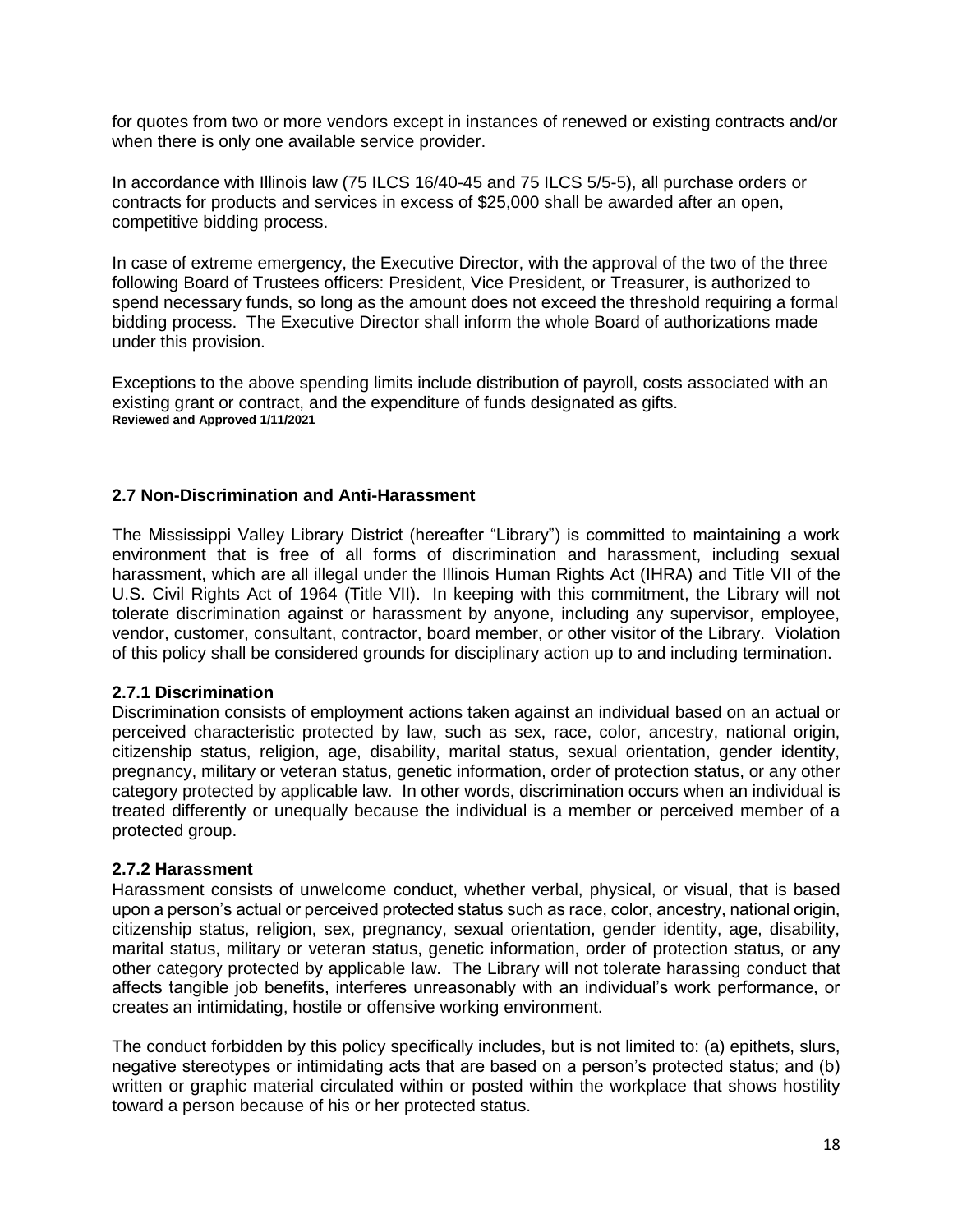#### **2.7.3 Sexual Harassment**

Sexual harassment, as defined by the IHRA, consists of unwelcome sexual advances, requests for sexual favors, or other verbal or physical conduct of a sexual nature where:

- 1. Submission to such conduct is made either explicitly or implicitly a term or condition of a person's employment;
- 2. Submission to or refusal to engage in such conduct is used as the basis for any employment decisions affecting such individual; or
- 3. Such conduct has the purpose or effect of substantially interfering with an individual's work performance or creating an intimidating, hostile, or offensive working environment.

Sexual harassment, as defined above, may include, but is not limited to:

- 1. Uninvited sex-oriented verbal "kidding" or demeaning sexual innuendoes, leers, gestures, teasing, sexually explicit or obscene jokes, remarks or questions of a sexual nature;
- 2. Graphic or suggestive comments about an individual's dress or body;
- 3. Displaying sexually explicit objects, photographs, writings, or drawings;
- 4. Unwelcome touching, such as patting, pinching or constant brushing against another's body; or
- 5. Suggesting or demanding sexual involvement of another individual, whether or not such suggestion or demand is accompanied by implicit or explicit threats concerning one's employment status or similar personal concerns.

Even if two or more individuals are engaging in consensual conduct, such conduct could constitute harassment of or discrimination against another individual who witnesses or overhears the conduct.

#### **2.7.4 Investigation Procedure**

Everyone is responsible to help ensure that harassment and discrimination do not occur and are not tolerated. An individual who believes that they has been subjected to sexual or other types of harassment or discrimination, or who has witnessed harassment or discrimination, should immediately submit a complaint to their supervisor or any other manager or supervisor. If a manager or supervisor receives a complaint of harassment or discrimination or becomes aware of such conduct, the complaint or conduct shall be immediately reported to the Executive Director.

The Executive Director, or their designee, shall promptly investigate all complaints and make all reasonable efforts to resolve the matter informally. These efforts may include, but are not limited to, convening conferences with the complainant and/or the accused harasser/discriminator to discuss the complaint and the results of the investigation.

Complaints by an elected/appointed official against another elected/appointed official shall be submitted to the Executive Director. The Executive Director shall, in consultation with legal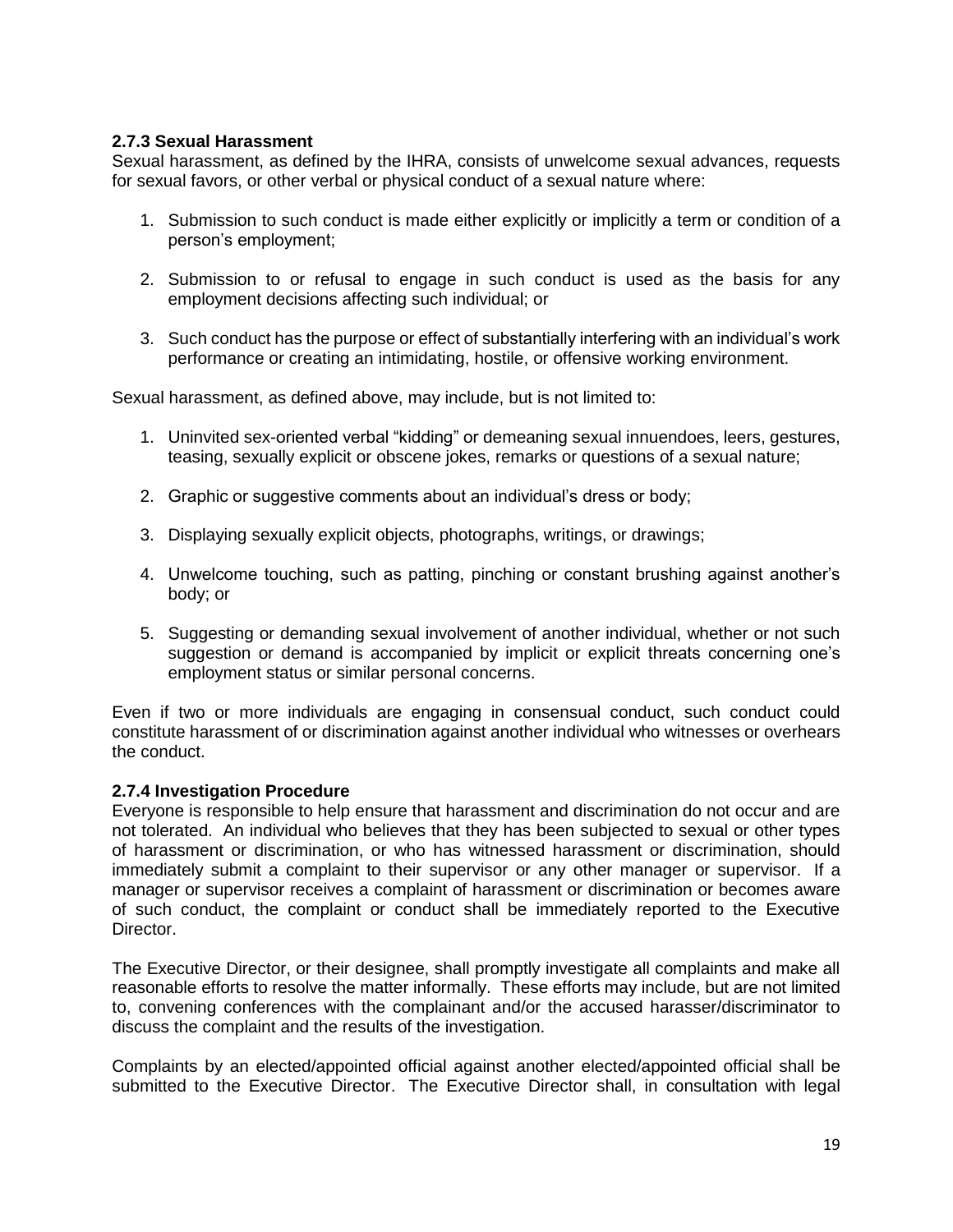counsel for the Library, ensure that an independent review is conducted with respect to such allegations.

The right to confidentiality, both of the complainant and of the accused, will be respected consistent with the Library's legal obligations and with the necessity to investigate allegations of misconduct and to take corrective action when this conduct has occurred.

A substantiated complaint against an employee will subject the individual to disciplinary action, up to and including termination. The Library will also take appropriate action to address a substantiated complaint of discrimination or harassment by a third party or non-employee. If an investigation results in a finding that the complainant falsely accused another of harassment or discrimination knowingly or in a malicious manner, the complainant will be subject to appropriate discipline, including the possibility of discharge.

#### **2.7.5 Retaliation Prohibited**

Reporting harassment or discrimination or participating in an investigation will not reflect adversely upon an individual's status or affect future employment. Any form of retaliation against an individual who reports harassment or discrimination or participates in an investigation is strictly prohibited by the Illinois Human Rights Act, the Illinois State Officials and Employees Act, the Illinois Whistleblower Act, Title VII of the U.S. Civil Rights Act of 1964, and Library policy. Any individual who retaliates against another for exercising their rights under this policy shall be subject to discipline, up to and including termination.

#### **2.7.6 Resolution Outside Employer**

The purpose of this policy is to establish prompt, thorough and effective procedures for responding to every complaint and incident so that problems can be identified and remedied internally. However, an individual has the right to contact the Illinois Department of Human Rights (IDHR) and/or the Equal Employment Opportunity Commission (EEOC) about filing a formal complaint. An IDHR or EEOC complaint must be filed within 300 days of the alleged incident(s) unless it is a continuing offense.

**Adopted by Ordinance 18-04 01/08/2018; Revised 11/18/2019**

#### **2.8 Security Cameras**

#### **2.8.1 Purpose of Security Cameras**

The Mississippi Valley Library District (hereafter "Library") has security cameras to enhance the safety and security of Library patrons, staff, and property. Security cameras are used to discourage illegal behavior and policy violations, to enhance the opportunity to apprehend offenders, and to provide recorded data relevant to the control of Library security and operations. The security camera installation consists of dedicated cameras providing real-time surveillance and recorded archival data. There is no audio recording associated with the cameras.

**Adopted: 07/17/2017**

#### **2.8.2 Signage**

The Library posts signs at all public entrances alerting patrons to the use of security cameras for monitoring and recording on Library property, both inside and outside. **Adopted: 07/17/2017**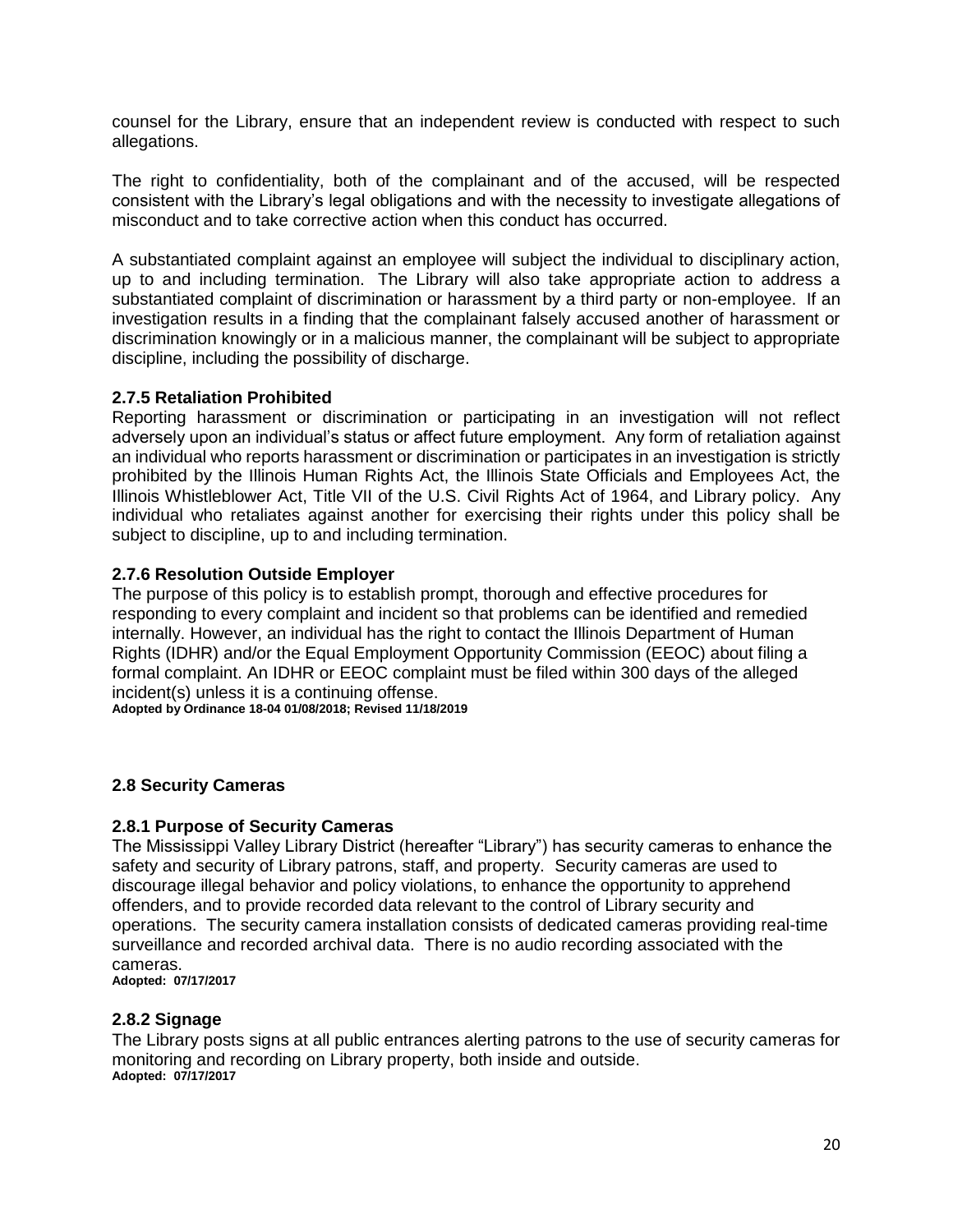#### **2.8.3 Staff Access to Digital Images**

Live surveillance and recorded data are accessible in staff areas only. Only the following administrative staff members are permitted to release recorded archival data to law enforcement in compliance with this policy: Executive Director, Center Managers. Such authorized administrative staff may direct other staff to access and isolate live or recorded data related to a specific incident or may ask other staff to view live or recorded data in order to ascertain security concerns. Authorized staff shall notify the Executive Director whenever archival video data is accessed.

**Adopted: 07/17/2017**

## **2.8.4 Acceptable Use and Patron Privacy**

#### **a. Activity on Library Property**

Authorized staff may use live surveillance, a still shot, or selected portions of recorded data to access the security risk of a specific individual, to investigate a crime on library property, to request law enforcement assistance, to validate serious or repeated policy violations, to alert staff to banned or repeatedly disruptive individuals, or to address internal security/operational concerns. In the discharge of such duties, authorized staff members are permitted to connect the recorded digital image with identification data available on the Library's patron databases. **Adopted: 07/17/2017**

#### **b. Requests from Law Enforcement and Department of Children and Family Services (DCFS)**

Authorized staff may use live surveillance or recorded data to cooperate with DCFS or law enforcement investigations of criminal activity, missing persons, or runaways. Any such video data provided to law enforcement or DCFS will be with the knowledge and authorization of the Executive Director when possible. If the Executive Director cannot be reached in a timely manner, a Center Manager may provide authorization. **Adopted: 07/17/2017**

#### **c. Privacy**

In all other respects, recorded data will be accorded the same level of confidentiality and protection provided to Library patrons by Illinois State law, the Library's policies, and the American Library Association's policies on confidentiality and privacy, with footage released only in accordance with and as required by law. **Adopted: 07/17/2017**

#### **2.9 Identity Protection Policy**

I. It is the policy of the Mississippi Valley Library District (hereafter "Library") to protect social security numbers from unauthorized disclosure in accordance with the Illinois Identity Protection Act, 5 ILCS 179/1 *et. seq*. All employees of the Library are required to comply with this Identity Protection Policy (hereafter "Policy"). For purposes of this Policy, only, "employee" shall be defined as any person performing work on behalf of the Library including, but not limited to, full-time, part-time, seasonal, temporary or contractual employees, volunteers, interns, and elected or appointed officials.

II. Any employee of the Library who has access to social security numbers in the course of performing their duties will be trained to protect the confidentiality of social security numbers and will be trained on the requirements of this Policy. Training will include instructions on the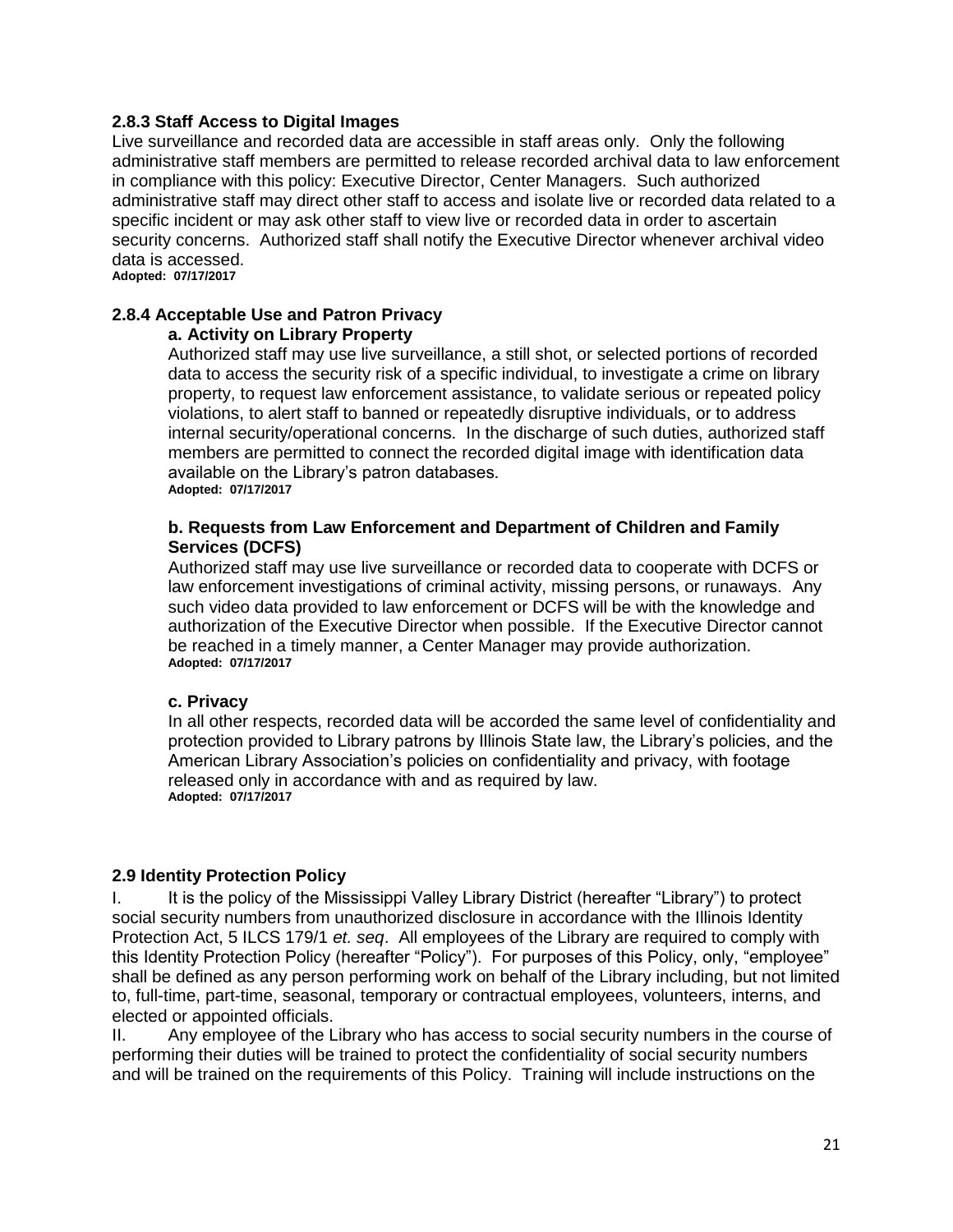proper handling of information and documents that contain social security numbers from the time of collection through the destruction of the information or documents.

III. The Library prohibits the following:

A. Publicly posting or publicly displaying in any manner an individual's social security number;

B. Printing an individual's social security number on any card required for the individual to access products or services provided by the Library;

C. Requiring an individual to transmit his or her social security number over the Internet, unless the connection is secure or the social security number is encrypted; D. Printing an individual's social security number on any materials that are mailed to the individual, through the U.S. Postal Service, any private mail service, electronic mail, or any similar method of delivery, unless State or federal law requires the social security number to be on the document to be mailed.

IV. Notwithstanding any provision in this Policy to the contrary, social security numbers may be included in applications and forms sent by mail, including, but not limited to, any material mailed in connection with the administration of the Unemployment Insurance Act, any material mailed in connection with any tax administered by the Department of Revenue, and documents sent as part of an application or enrollment process or to establish, amend, or terminate an account, contract, or policy or to confirm the accuracy of the social security number. A social security number that may be permissibly mailed under this Policy may not be printed, in whole or in part, on a postcard or other mailer that does not require an envelope, or be visible on an envelope without the envelope having been opened.

V. The Library prohibits the following:

A. The collection, use or disclosure of a social security number from an individual, unless

(i) required under State or federal law, rules, or regulations, or the collection, use, or disclosure of the social security number is otherwise necessary for the performance of that agency's duties and responsibilities;

(ii) the need and purpose for the social security number is documented before collection of the social security number; and

(iii) the social security number collected is relevant to the documented need and purpose;

B. Requiring an individual to use his or her social security number to access an Internet website;

C. Using the social security number for any purpose other than the purpose for which it was collected.

VI. Notwithstanding any provision in this Policy to the contrary, social security numbers may be collected, disclosed or used in the following circumstances:

A. The disclosure of social security numbers to agents, employees, contractors, or subcontractors of a governmental entity or disclosure by a governmental entity to another governmental entity or its agents, employees, contractors, or subcontractors if disclosure is necessary in order for the entity to perform its duties and responsibilities, and if disclosing to a contractor or subcontractor, prior to such disclosure, the individual acting on behalf of the Library first receives from the contractor or subcontractor a copy of the contractor's or subcontractor's policy that sets forth how the requirements imposed under this Policy of protecting an individual's social security number will be achieved;

B. The disclosure of social security numbers pursuant to a court order, warrant, or subpoena;

C. The collection, use, or disclosure of social security numbers in order to ensure the safety of: State and local government employees; persons committed to correctional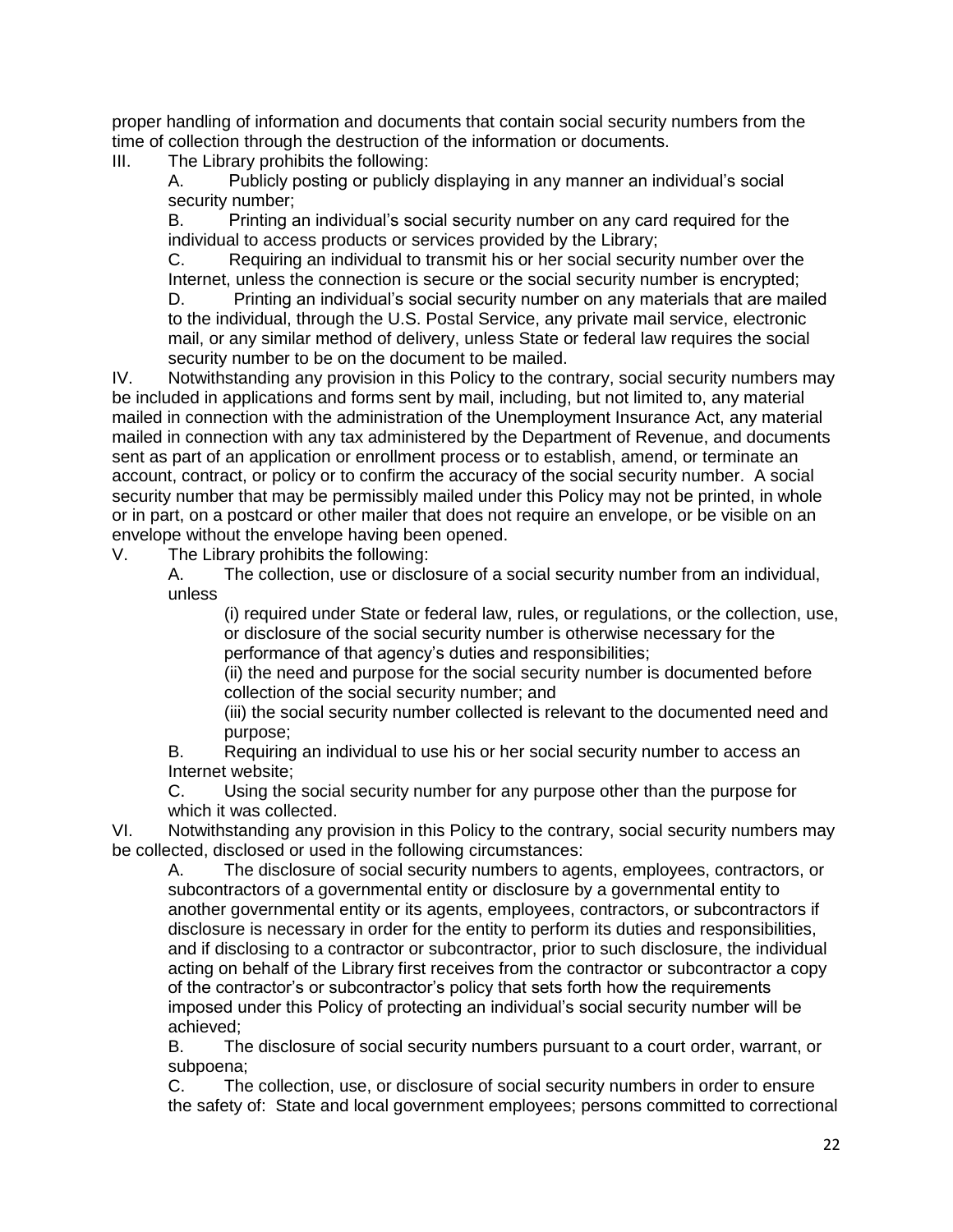facilities; local jails, and other law enforcement facilities or retention centers; wards of the State; youth in care as defined in Section 4d of the Children and Family Services Act, and all persons working in or visiting a State or local government agency facility;

D. The collection, use, or disclosure of social security numbers for internal verification or administrative purposes;

E. The disclosure of social security numbers by a State agency to any entity for the collection of delinquent child support or of any State debt or to a government agency to assist with an investigation or the prevention of fraud;

F. The collection or use of social security numbers to investigate or prevent fraud, to conduct background checks, to collect a debt, to obtain a credit report from a consumer reporting agency under the federal Fair Credit Reporting Act, to undertake any permissible purpose that is enumerated under the federal Gramm-Leach-Bliley Act, or to locate a missing person, a lost relative, or a person who is due a benefit, such as a pension benefit or unclaimed property benefit.

VII. Only employees who are required to use or handle information or documents that contain social security numbers are permitted to have access to such information or documents. VIII. When the Library must request an individual provide a social security number, it must be provided in a manner that makes the social security number easy to redact if the record is required to be released as part of a response to a public records request.

IX. When collecting a social security number, or upon request by an individual, the Library will provide a statement of the purpose or purposes for which the Library is collecting and using the social security number provided.

X. Any individual responding to a Freedom of Information Act request or other request for records, must redact social security numbers from the information or documents before allowing the public inspection or copying of the information or documents.

XI. This Policy does not apply to the collection, use or disclosure of a social security number as required by State or federal law, rule, or regulation.

XII. This Policy does not apply to documents that are recorded with a county recorder or required to be open to the public under any State or federal law, rule or regulation, applicable case law, Supreme Court Rule, or the Constitution of the State of Illinois. Notwithstanding this section, county recorders must comply with 5 ILCS 179/35.

XIII. If a federal law takes effect requiring any federal agency to establish a national unique patient health identifier program, any employee of the Library that complies with that federal law shall be deemed to be in compliance with this Policy.

XIV. The Library prohibits the encoding or embedding of a social security number in or on a card or document, including, but not limited to, using a bar code, chip, magnetic strip, RFID technology, or other technology, in place of removing the social security number as required by this Policy.

XV. This Policy must be provided to the Board of Library Trustees of the Mississippi Valley Library District within thirty (30) days of approval and employees will be promptly advised of the existence of this Policy and will be provided a copy of this Policy promptly upon approval.

XVI. The Library will make a copy of this Policy available to any member of the public, upon request.

XVII. If this Policy is amended in the future, a copy will be provided to the Board of Library Trustees of the Mississippi Valley Library District and employees will be promptly advised of the amended Policy and provided with a copy of the Policy.

XVIII. This Policy does not supersede any more restrictive law, rule, or regulation regarding the collection, use or disclosure of social security numbers.

XIX. Anyone violating this policy is subject to disciplinary action, up to and including termination of employment and/or criminal prosecution as provided in 5 ILCS 179/45 or any other applicable law.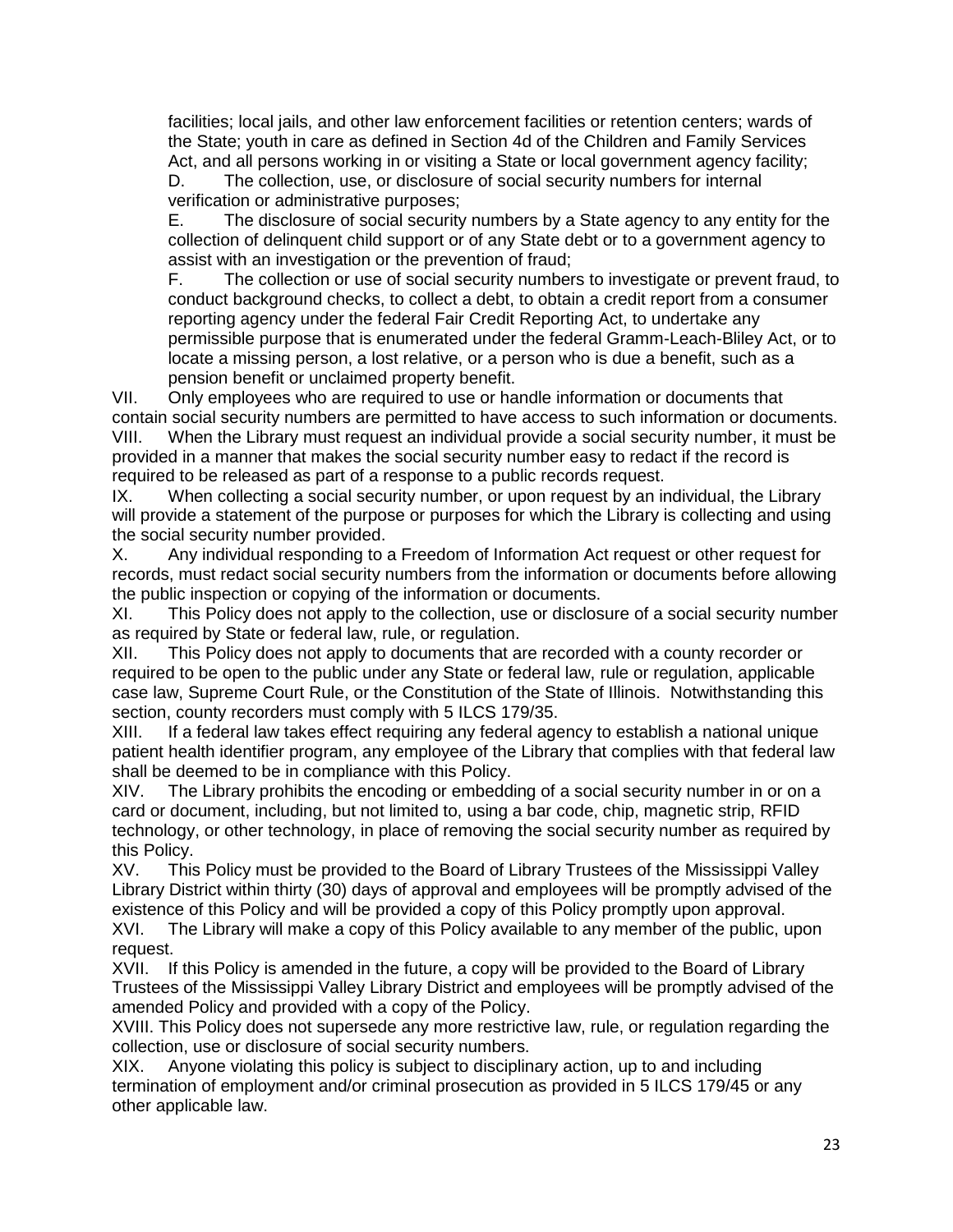#### **2.10 Petition and Distribution of Literature**

Circulation of petitions and distribution of literature is allowed outside of the library buildings and must be conducted either to the left or right of either entrance. This activity may not disrupt library operations, impede people from entering or leaving the library, or create unsafe traffic patterns on the library's sidewalks or parking lots; it is not allowed inside the library buildings. No more than one individual/group may engage in this activity at the same time. Each occurrence must be scheduled at least 24 hours in advance by notifying the appropriate Center Manager or Circulation Supervisor.

Approval of these activities does not constitute Library endorsement of the philosophies, practices, or viewpoints of participants. **Adopted: 07/23/2018**

#### **2.10.1 Election Day**

Circulation and/or distribution of any literature with respect to campaigns for elected office or issues to be placed on a ballot will be allowed outside only and must be conducted at a distance of 100 feet (in an arc) from the front door of the polling place. This footage is outside near the public parking lot next to the Collinsville Memorial Library Center because the entrance to the polling place is in the library center's Community Room. Any complaints should be directed to the Madison County Election office or the Madison County Attorney General's office. This activity may not disrupt library operations, impede people from entering or leaving the library, or create unsafe traffic patterns on the library's sidewalks or parking lots. **Adopted: 07/23/2018**

#### **2.11 Bloodborne Pathogen Policy**

While normal library operations are not likely to involve circumstances exposing employees or users to bloodborne pathogens, the Mississippi Valley Library District (hereafter "Library") complies with Illinois Department of Labor regulations and therefore the federal Occupational Safety and Health Administration (OSHA) regulations relating to occupational exposures to bloodborne pathogens which have been incorporated by administrative actions. **Reviewed and Approved, 5/21/2018**

#### **2.11.1 Exposure Determination**

No particular job classification of the Library has occupational exposure (meaning "reasonably anticipated contact with blood or other potentially infectious materials that may result from the performance of an employee's duties"), however, emergencies may occur with staff or patrons to which library employees in all classifications may be called upon to respond with assistance. Additionally, emergencies with "out of control" individuals (e.g. biting, spitting, etc.) could present an individual threat. **Reviewed and Approved, 5/21/2018**

#### **2.11.2 Universal Precautions**

All potential circumstances of exposure must be taken into account by the Library and its employees to protect against exposures. Hepatitis B (HBV), human immunodeficiency virus (HIV), and other bloodborne pathogens found in human blood and other body fluids cause life threatening diseases. In emergency or other such circumstances, when contact with blood or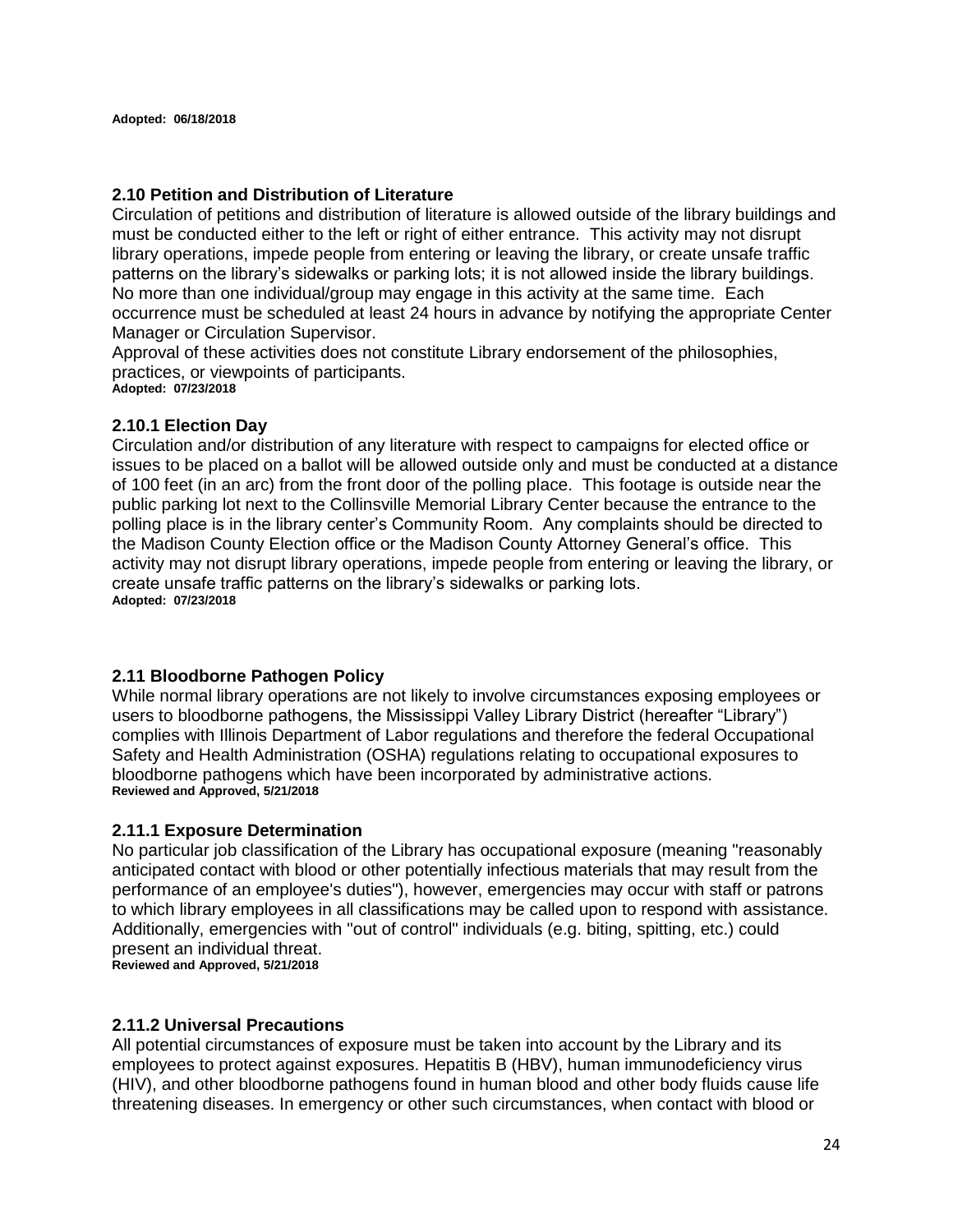other potentially infectious materials may result, the Library's approach to infection control requires all human blood and body fluids to be treated as if known to be infectious for any bloodborne pathogen. Engineering and work practice controls shall be used to eliminate or minimize employee exposures, and if a possibility of exposure remains, personal protective equipment shall also be used. **Reviewed and Approved, 5/21/2018**

## **2.11.3 Exposure Control Plan**

At any time within the Library environment that human blood, human body fluids, or other potentially infectious materials are presented, the area contaminated shall be immediately cordoned off and quarantined, even if the entire Library must be closed to accomplish this completely. Personal protection clothing, such as gloves, masks, etc., shall be provided and used in the cleanup and safe disposal of contaminated waste such as diapers, blood-tinged materials (e.g. bandages, gauze, cotton, clothing, etc.). If advisable, a professional hazardous/contaminated cleanup firm shall be contacted and retained for complete cleanup and decontamination. The quarantine shall be effective until complete cleanup and disposal is obtained. Hand-washing facilities are provided by the Library and must be used by the employees as soon as feasible, including following the removal of personal protective equipment. A complete record of all incidents, exposures, cleanup, and disposals shall be kept as required by OSHA regulations.

**Reviewed and Approved, 5/21/2018**

#### **2.12 Alcohol Policy**

The Mississippi Valley Library District (hereafter "Library") is a cultural hub within the communities served by the Library. As such, the Library's Board of Trustees recognizes that from time to time it may be reasonable and beneficial to allow alcohol to be served in Library facilities or on Library property during fundraising events or during programs of a cultural or educational nature.

Therefore, the Library Board of Trustees hereby establishes this policy in compliance with applicable state and local laws and with the following parameters set forth:

- 1. When Alcohol Is Allowed
	- a. The serving of alcohol will only be permitted at Library events or at events that are co-sponsored by the Library and another entity.
	- b. The serving of alcohol will not be permitted at any event unless first pre-approved by the Executive Director - acting as the daily operations manager for the Board of Trustees - in compliance with this policy.
	- c. Outside groups or individuals conducting a meeting or event at the Library are not allowed to serve alcohol while using Library meeting spaces unless the event meets the criteria set forth previously in section 1 or as outlined in other applicable policies such as the Meeting Spaces policy.
- 2. Where Alcohol Is Allowed
	- a. Alcohol may be served at pre-approved events held within an enclosed or controlled space, such as a meeting room or conference room or throughout a Library facility or its grounds so long as there is a means by which to (1) prevent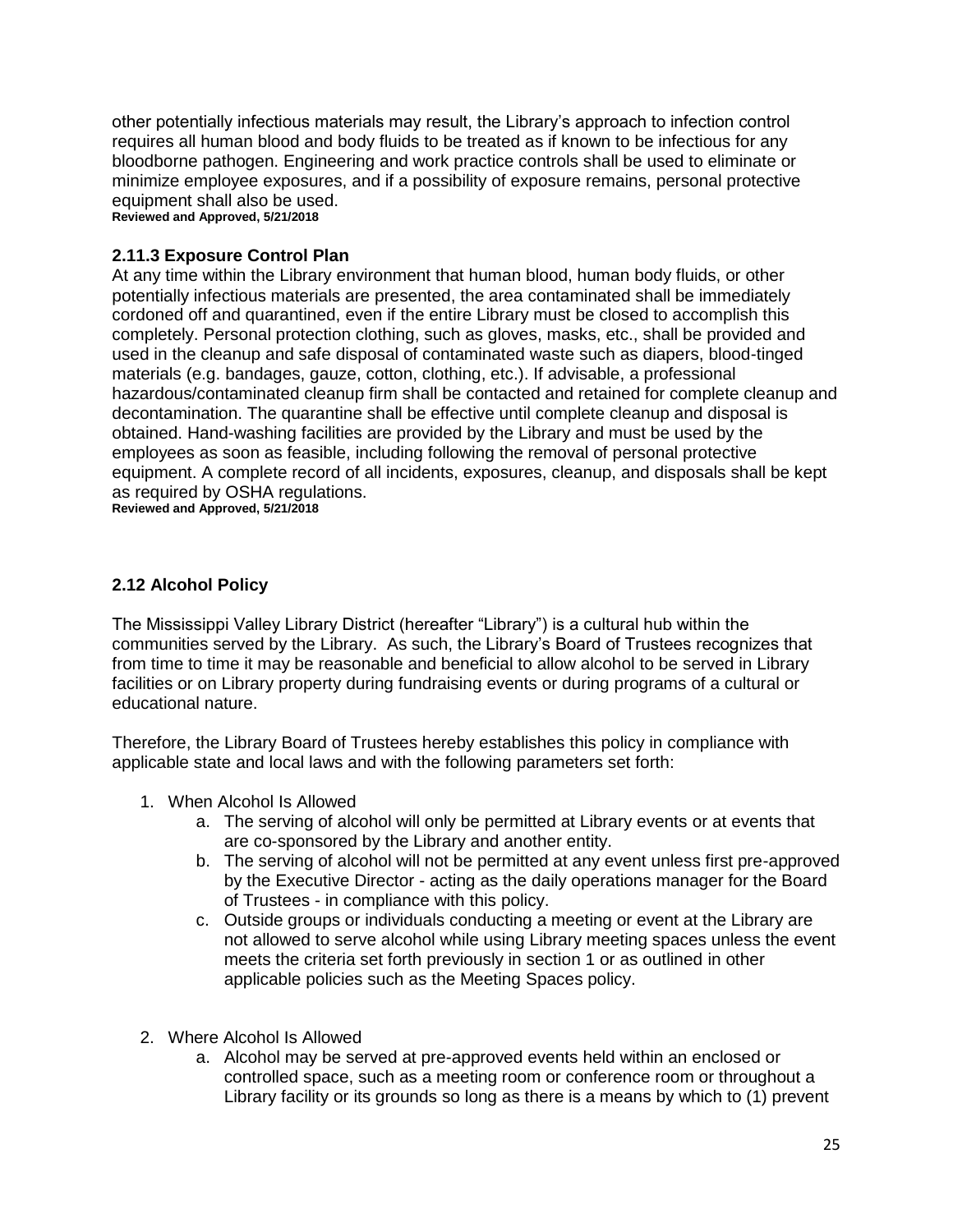access to the general public, (2) prevent alcohol from being removed from the premises by attendees, and (3) steps are taken to prevent the sale or distribution of alcohol to persons under the age of 21.

- i. Events taking place in the public part(s) of a Library facility are limited to times outside of Library business hours so as to best limit entry to the events to persons age 21 or over.
- 3. The Serving of Alcohol
	- a. Alcohol may be served at pre-approved events by catering staff secured for such purpose by the Library.
	- b. Alcohol may be served at pre-approved events by any library staff member or volunteer who is of legal age and designated by the Executive Director to do so.
	- c. The Library reserves the right for its staff, contractors, and representatives to refuse the distribution or sale of alcohol to any guest who appears to be intoxicated, inebriated, or impaired due to alcohol consumption.
	- d. Attendees are prohibited from bringing outside beverages to the event or program.
	- e. To prevent underage drinking, events will be limited to persons over the age of 21, or acceptable forms of identification will be checked and persons over the age of 21 easily identified by servers. Acceptable forms of identification include a valid driver's license or photo ID card issued by the Illinois Secretary of State's Office or any other State, a valid Armed Forces ID, a valid United States passport or foreign passport (with U.S. travel visa) containing the holder's photograph, or other appropriate forms of identification acceptable under the Illinois Liquor Control Act of 1934.
- 4. Allowable Event Types
	- a. Fundraisers
	- b. Cultural Programs
	- c. Educational Programs
- 5. Dram Shop Liability Insurance
	- a. The Illinois Liquor Control Act of 1934 [235 ILCS 5/ 6-21(a)] requires the Illinois Comptroller to determine each year the liability limits for causes of action brought under the Act.
	- b. Per Illinois Public Act 99-0559, when serving alcohol the Library must provide dram shop liability insurance with a coverage limit that saves harmless the Library from all financial loss, damage, or harm under the maximum liability limits set forth in the Illinois Liquor Control Act of 1934.
	- c. The Library's dram shop liability insurance is determined annually. The Executive Director shall ensure that said dram shop liability insurance meets the parameters set forth in this policy before approving any programs or events where alcohol is to be served.
	- d. Third party vendors/caterers/program co-sponsors shall maintain dram shop liability insurance in maximum insurance coverage limits so as to hold harmless the Library from all financial loss, damage, or harm. Proof of such insurance shall be provided with the Library named as an Additional Insured on such coverage.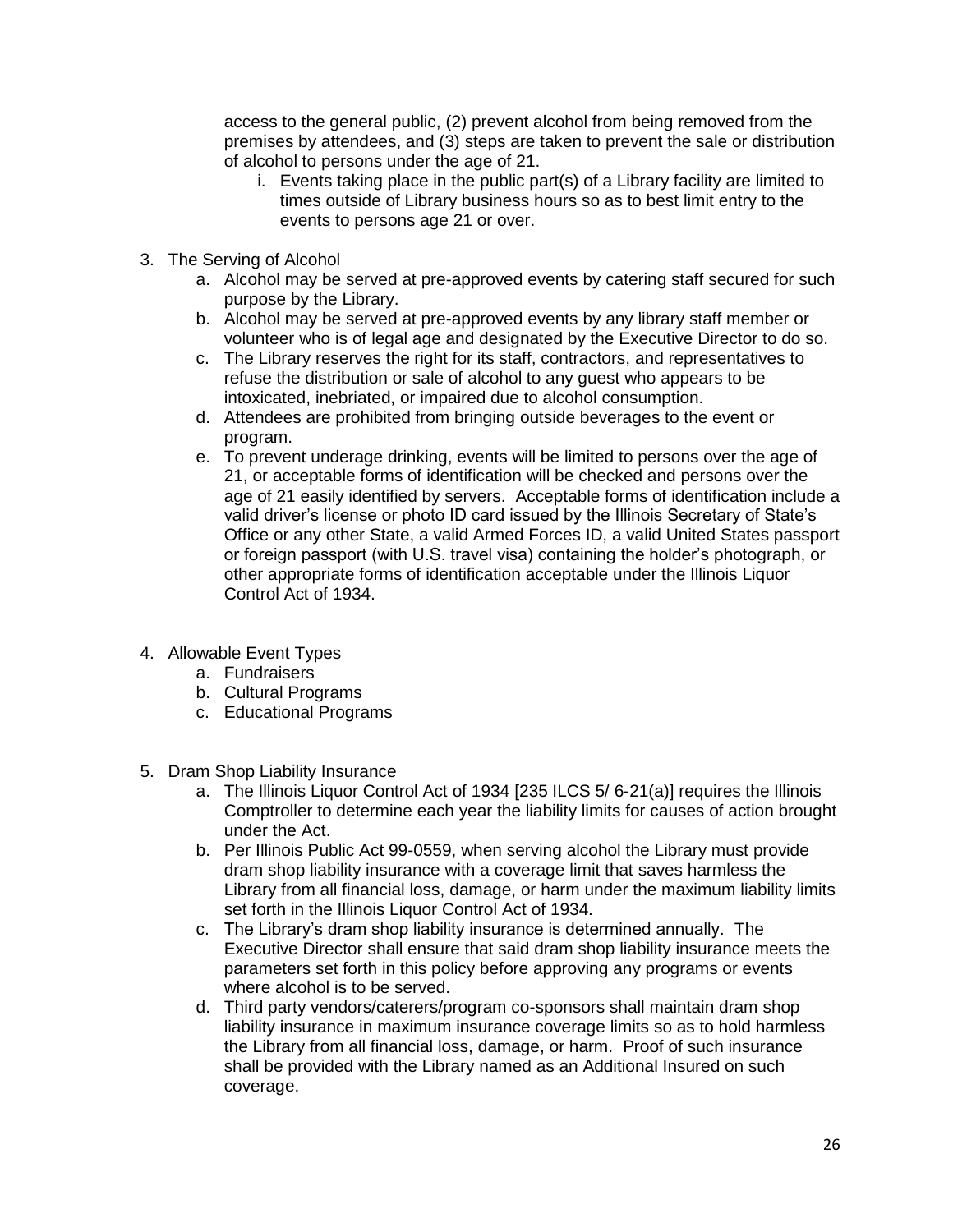- 6. General Rules and Restrictions
	- a. All rules put forth in other Library policies shall remain in effect during events where alcohol is served. This includes, but is not limited to, the Meeting Spaces policy and the Acceptable Conduct policy.
	- b. Purposely deceiving Library staff, volunteers, contractors, or other representatives in order to unlawfully gain access to an event where alcohol is served is a crime and will be reported to the proper authorities.
	- c. If any provision of this policy conflicts with any provision of the Illinois Liquor Control Act, the provisions of the Act shall prevail.
	- d. The Library, its officials, its employees, and anyone involved in events where alcohol is provided will comply with all federal, state, and local laws applicable.
	- e. The Library and/or an event co-sponsor must obtain any required state or local liquor licenses from the appropriate liquor commissioner.

This policy is not all-inclusive; approval of individual situations not described here will be determined by the Executive Director. Waiver of any prohibitions in this policy may be requested by written application directed to the Board of Trustees.

The Board of Trustees reserves all rights and discretion with respect to enforcing this policy.

**Reviewed and Approved 11/15/2021**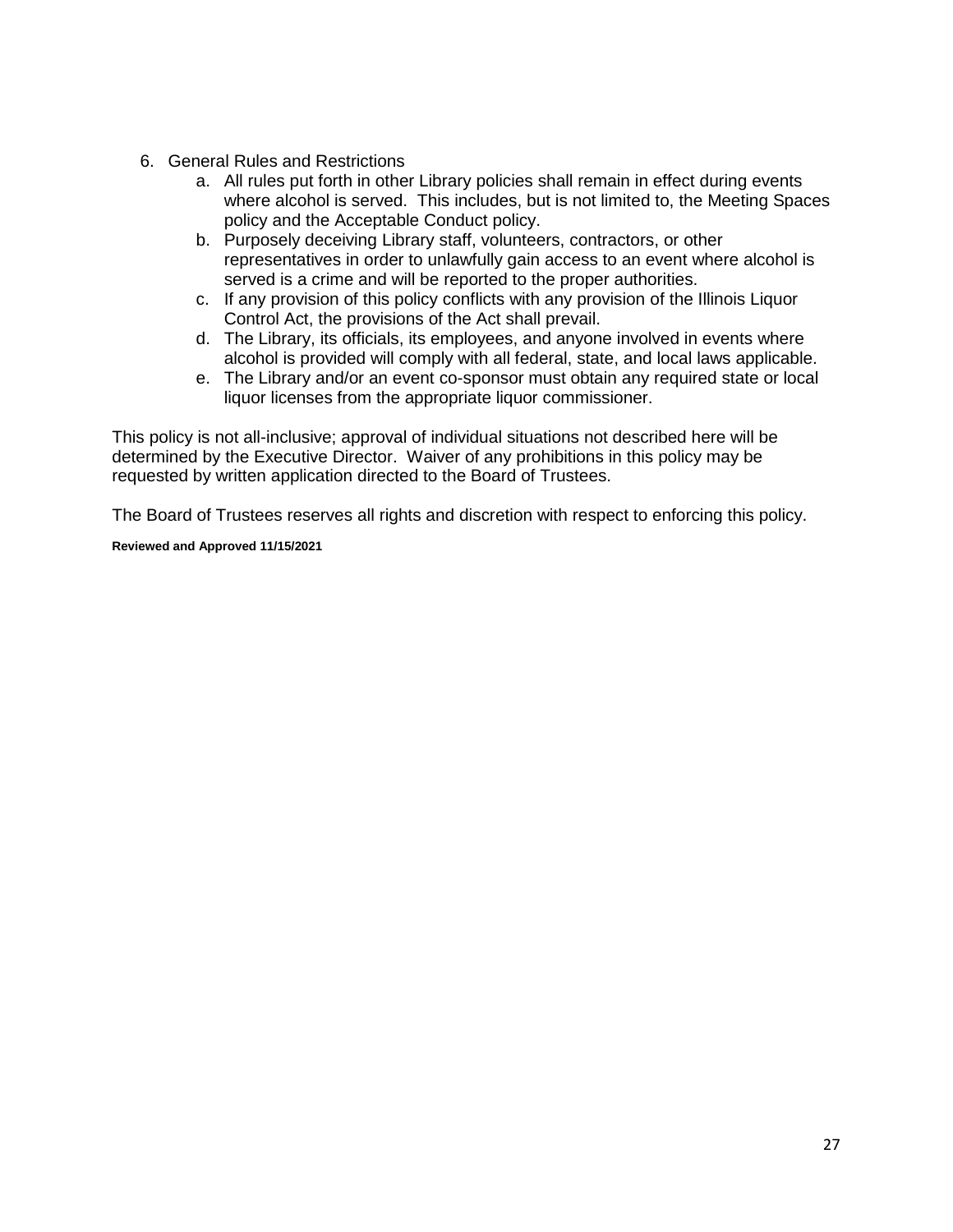## **3. SERVICES**

## **3.1 Borrowing**

## **3.1.1 General**

The primary purpose of the Mississippi Valley Library District (hereafter "Library") is to provide borrowing services to the residents within the Library District. In addition, these services are available, with special provisions, to nonresidents wishing to use them.

Account holders may check out as many books and magazines as desired. The checkout of other materials may be restricted based on overall collection size and demand for the materials.

Library accounts are non-transferable. Account holders are responsible for notifying the Library of lost/stolen cards and of changes to name, address, or contact information. Changes to name or address must be verified with current documentation.

Accounts for account holders living in the same household will be linked. If an account holder falls into delinquency as defined below, the account holder will have their access to Library services suspended pending the resolution of the delinquency. Accounts that are linked to the delinquent account may have their access to Library services suspended on a case-by-case basis.

All accounts and their corresponding cards issued by the Library remain the property of the Library and may be repossessed by the Library for violation of Library policies or in other instances as determined by the Library's administration. **Reviewed and Approved, 11/20/2017. Revised 1/11/2021.**

#### **3.1.2 Application Requirements**

All applicants must provide their name, address, telephone number, a secondary phone number and/or email address, date of birth, and any additional information as required by the SHARE library automation consortium. Proof of residency will be verified by the applicant providing a photo ID and, if needed, additional documentation stating the applicant's current name and address. A photo ID with current name and address satisfies all proof of residency requirements. If a photo ID does not have current information, a second form of verification will be needed.

**Residents Age 18 or Over:** Upon proper application, any resident age 18 or over shall be granted a Library account which entitles them to full use of Library services. Library accounts shall be valid for ninety-nine years from the date of issuance, or until termination of residence in the district, whichever period is shorter. An address check will be issued for the account every three years to ensure that correct contact information is on file.

**Residents Under 18 Years of Age:** Upon proper application, any resident under age 18 shall be granted a Library account which entitles them to full use of Library services. The signature of one parent or guardian is required on youth applications. The parent(s) or guardian(s) will be held accountable for the items checked out on the youth's account. Library accounts shall be valid for ninety-nine years from the date of issuance, or until termination of residence in the district, whichever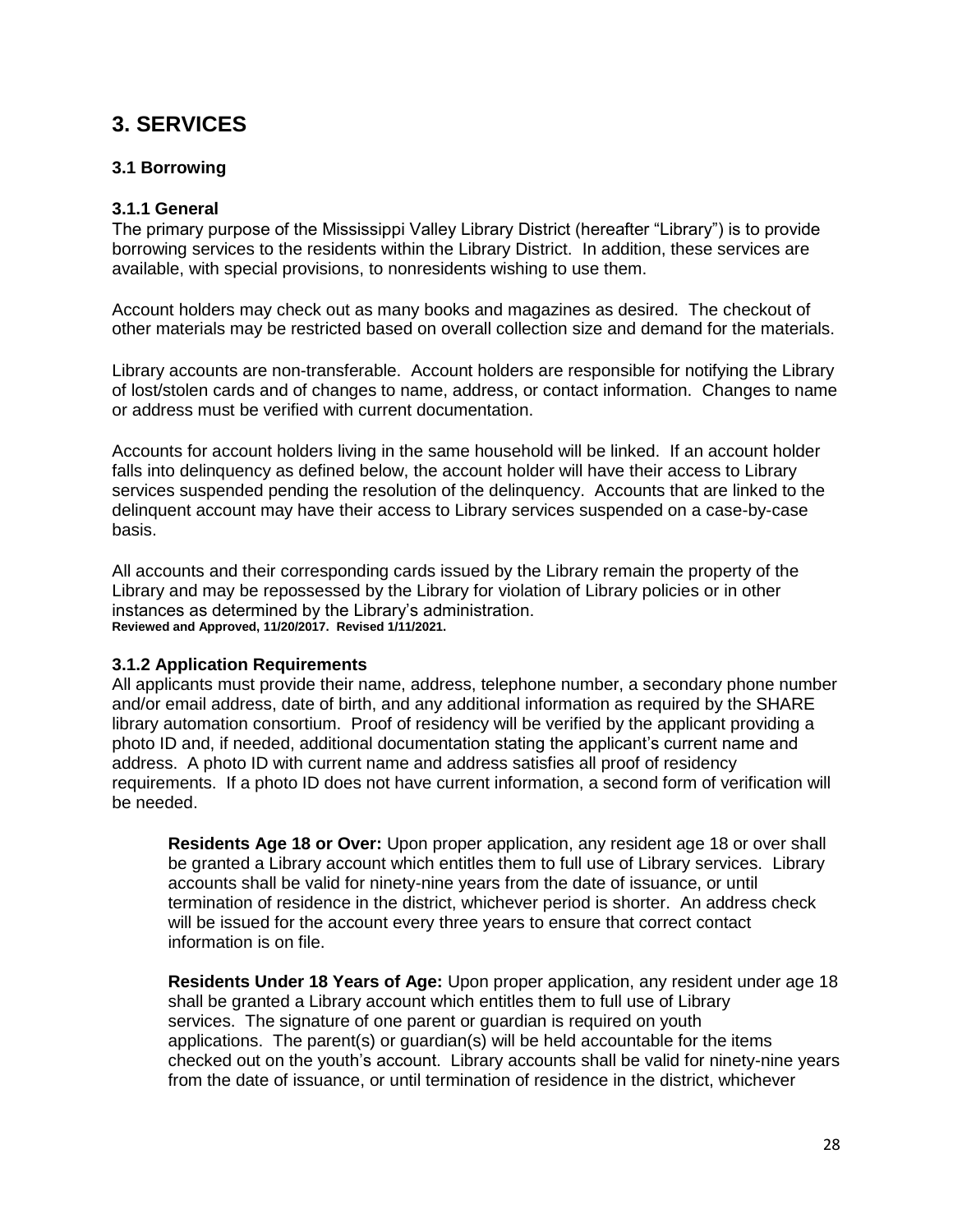period is shorter. An address check will be issued for the account every three years to ensure that correct contact information is on file.

**Motel/Hotel Residents:** The Library will allow anyone who resides in a motel or hotel in the Library's service area to receive a Library account. The account will be valid for one year. The applicant must reside in the motel or hotel for one year in order to be eligible for this service. The motel or hotel resident must provide a valid one-year lease and a photo ID in order to apply for an account. A motel/hotel resident account may be expired by the Library immediately if the resident moves out of the Library's service area or otherwise no longer resides at the motel/hotel and cannot provide proof of residency.

**Nonresident Borrowers:** The Library offers services to nonresidents in compliance with 75 ILCS 16/30-55.60. "Nonresidents" are defined as individuals living in an area unserved by any public library. Upon proper application and payment of the annual nonresident fee, an individual may be issued a Library account which entitles the account holder use of Library facilities and services. Such accounts shall be valid for one year. Only one member of a household needs to pay the annual nonresident fee in order for other household members to receive Library accounts. The nonresident fee is determined annually by the Board of Trustees as outlined by state law and administrative rules. Nonresident fees are not refundable. Any Library policies pertaining to residents shall likewise apply to nonresidents.

**Reciprocal Borrowers:** "Reciprocal borrowing" means the privilege of a person holding a valid library registration card from a local library to borrow library materials from other libraries (75 ILCS 16/1-5). Libraries that participate in the SHARE library automation consortium have made their borrower records available to all SHARE members so that account holders may use their library cards anywhere in the consortium without additional registration needed. Mississippi Valley Library District account holders may request reciprocal borrowing privileges at non-SHARE Illinois libraries according to the libraries' local registration policies. Non-SHARE Illinois library account holders may also receive reciprocal borrowing privileges from the Library upon verification that their library account is in good standing and upon providing application information as outlined above for residents. Reciprocal borrowers may have limited access to certain services as determined by third-party service agreements.

**Property and Business/Organization Owners:** Property owner and business accounts shall be valid for one year. Property owners who present a current real estate tax bill or receipt for property owned within the Library District may receive a property owner account. Business/organization owners may receive a business account upon providing a current photo ID and two documents verifying the business/organization's residency. Only one card will be issued per business/organization.

**Eligibility for Multiple Accounts:** An individual may qualify for multiple public library accounts (examples - an individual lives in Maryville [resident account] and owns property in Collinsville [property owner account]; a child's parents have joint custody and reside in different communities [eligible for two resident accounts]). Library staff will verify on a case-by-case basis if a circumstance meets the current guidance from SHARE and the Illinois State Library for issuing multiple public library accounts prior to issuing said account.

**Reviewed and Approved, 11/20/2017. Revised 1/11/2021.**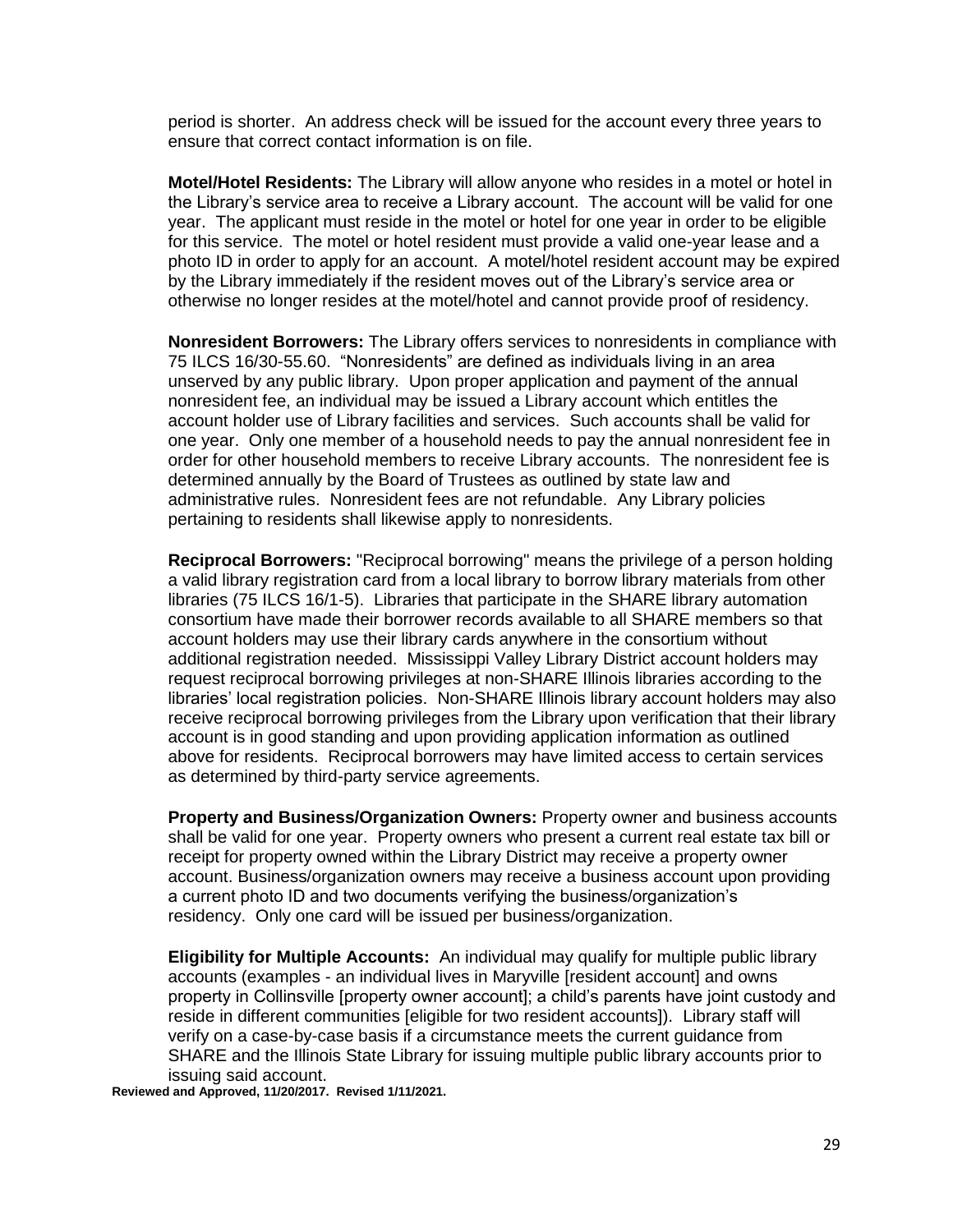#### **3.1.3 Address Check and Account Renewal**

An expired account or an account with an unresolved address check may be renewed or updated at any time. The account holder must be present at the Library with a current photo ID to complete a renewal or address check. If an account is no longer in the Library's database, or if the account holder has a change of name or address, the renewal or address check will be treated as a new registration as outlined above. **Reviewed and Approved, 11/20/2017. Revised 1/11/2021.**

**3.1.4 Fines, Fees, Charges**

Patrons with overdue items shall be charged an overdue fine at a rate determined by the Library Board of Trustees. The Library observes a two-day grace period before fines are charged.

The charge for lost or damaged items is the list price of the item, plus billing fee if applicable. Refunds for lost items only may be requested within 30 days and upon presentation of the payment receipt and the item in question, which must be in good condition and able to be added back into circulation. A billing fee is added to an account at the time that the account holder's unreturned items have progressed to the billing stage. Billing fees are nonrefundable.

Lost cards will be replaced upon request for a fee.

Staff members receive the employment benefit of being exempt from all overdue fees. This privilege does not extend to members of their families or households. Trustees are not eligible to be exempt from overdue fees as this is considered compensation and is not permitted under 75 ILCS 16/30-30.

**Reviewed and Approved, 11/20/2017. Revised 1/11/2021.**

#### **3.1.5 Delinquency and Inactivity/Record Purging**

A Library account becomes delinquent when outstanding charges total \$5.00 or more. Delinquent accounts will be suspended from Library privileges until the outstanding issues are resolved; accounts linked to delinquent accounts may be suspended on a case-bycase basis.

The Library issues a series of notices to patrons with overdue items in an attempt to have the items returned to the Library. If an item remains overdue three weeks past the due date, it will be billed to the borrower's account along with a billing fee.

The Library utilizes a collection agency for severely delinquent accounts. Accounts sent to collections have a minimum of \$75.00 in accumulated charges. The Library will add a \$10 nonrefundable fee to delinquent accounts that are submitted to a collection agency.

An inactive account is one that has expired or has an unresolved address check and has had no activity on it after the expiration date or date that the address check was added. Accounts without any outstanding issues will be purged from the Library's database after two years of inactivity. Under special circumstances, an account may be deemed inactive and/or purged prior to the two-year timeline. **Reviewed and Approved, 11/20/2017. Revised 1/11/2021.**

#### **3.1.6 Confidentiality of Records**

The Library abides by the Library Records Confidentiality Act, 75 ILCS 70/1, which provides that registration and circulation records are confidential. Registration records include any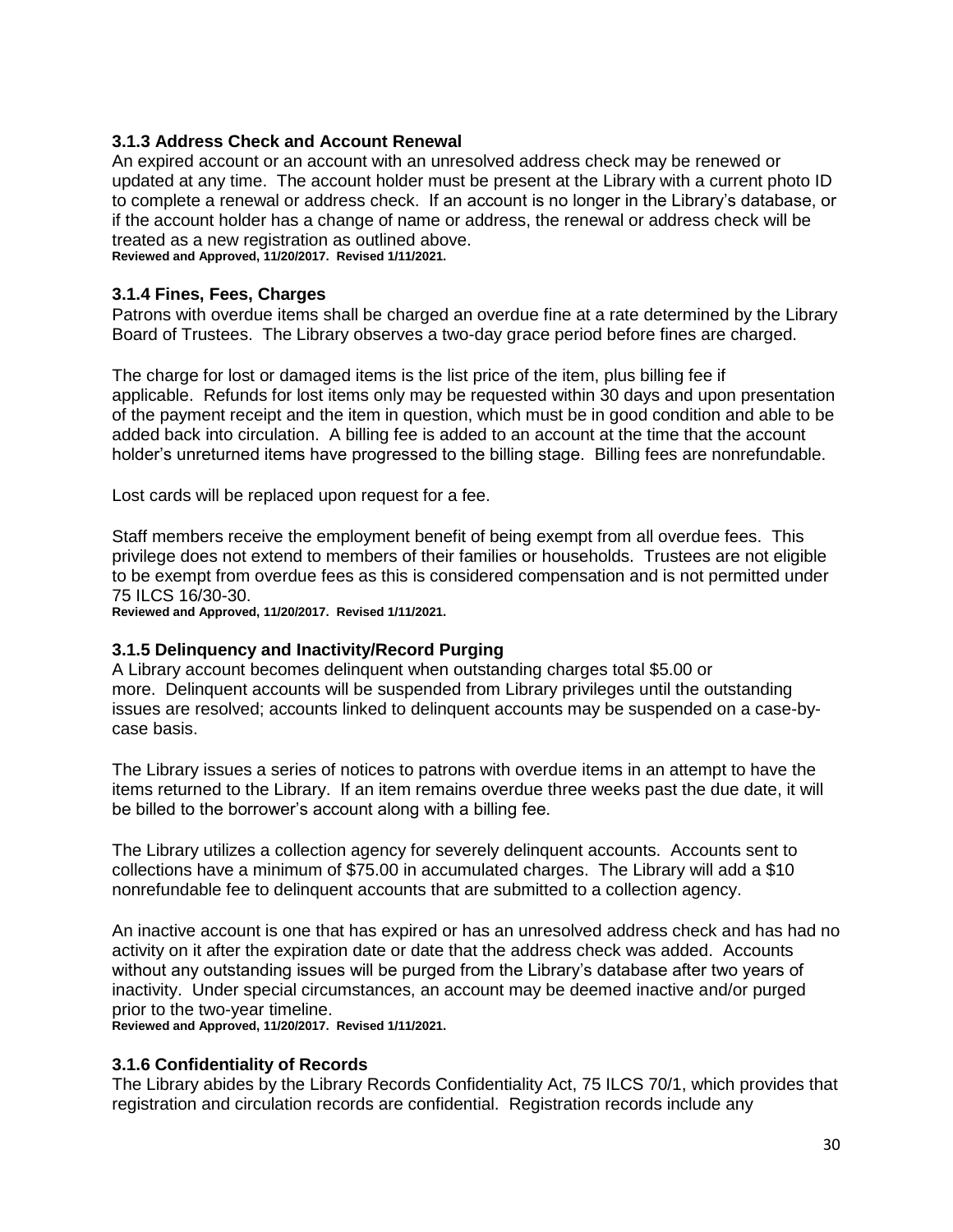information a patron provides in order for that patron to become eligible to borrow Library materials. Circulation records include all information identifying the patron borrowing particular materials. The Library does not make available registration or circulation records to any party except in compliance with the law. The Library does not make available lists of registered library patrons except in compliance with the law. The Library will, however, identify for a parent or guardian materials checked out by a child for whom the parent or guardian is responsible. **Reviewed and Approved 11/20/2017. Revised 2/10/2020; 1/11/2021.**

## **3.1.7 Use of Library Resources by Minors**

The Library respects the rights of parents, guardians, and caregivers to determine what is or is not appropriate for their own child. Parents, guardians, and caregivers are therefore solely responsible for monitoring use of Library resources by their child and applying any restrictions they deem appropriate for their own child's access to these resources. Library staff will not determine appropriateness of resources in loco parentis, nor should parents, guardians, and caregivers attempt to monitor or limit access to resources for other children. **Reviewed and approved 1/10/2022.**

## **3.2 Hours of Operation, Loan Periods, Fines, Fees**

The Mississippi Valley Library District Board of Trustees will establish hours of operation, loan periods, and overdue fines. These will be reviewed by the Board of Trustees as needed.

All other fees are determined by the Executive Director. **Reviewed and Approved, 9/18/2017**

#### **3.2.1 Amnesty Program**

The Library may offer amnesty on overdue fines. The dates and nature of the program are determined by the Executive Director. **Reviewed and Approved, 9/18/2017**

#### **3.3 Computer and Internet Access**

#### **3.3.1 General**

Patrons using the Library's internet and computers are subject to all policies and procedures of the Library. The use of the Library's internet and computers is a privilege, not a right, and the Library reserves the right to limit, refuse, and/or ban individuals from using Library equipment and services. Patrons are not permitted to load personal software on Library equipment.

The Library provides printing services for a per-page fee. Patrons are responsible for previewing printed items and paying for all printouts. Earphones or earbuds are required for listening to audio on the computers; patrons may use their personal equipment for this purpose or purchase earbuds at a service desk. When a computer session ends, each computer restarts and wipes clean any files saved to the computer by its previous user. Flash drives are available for purchase at the service desks to save files before a session closes.

Library staff may provide assistance to patrons using Library computers and/or internet access as time and staff knowledge permit.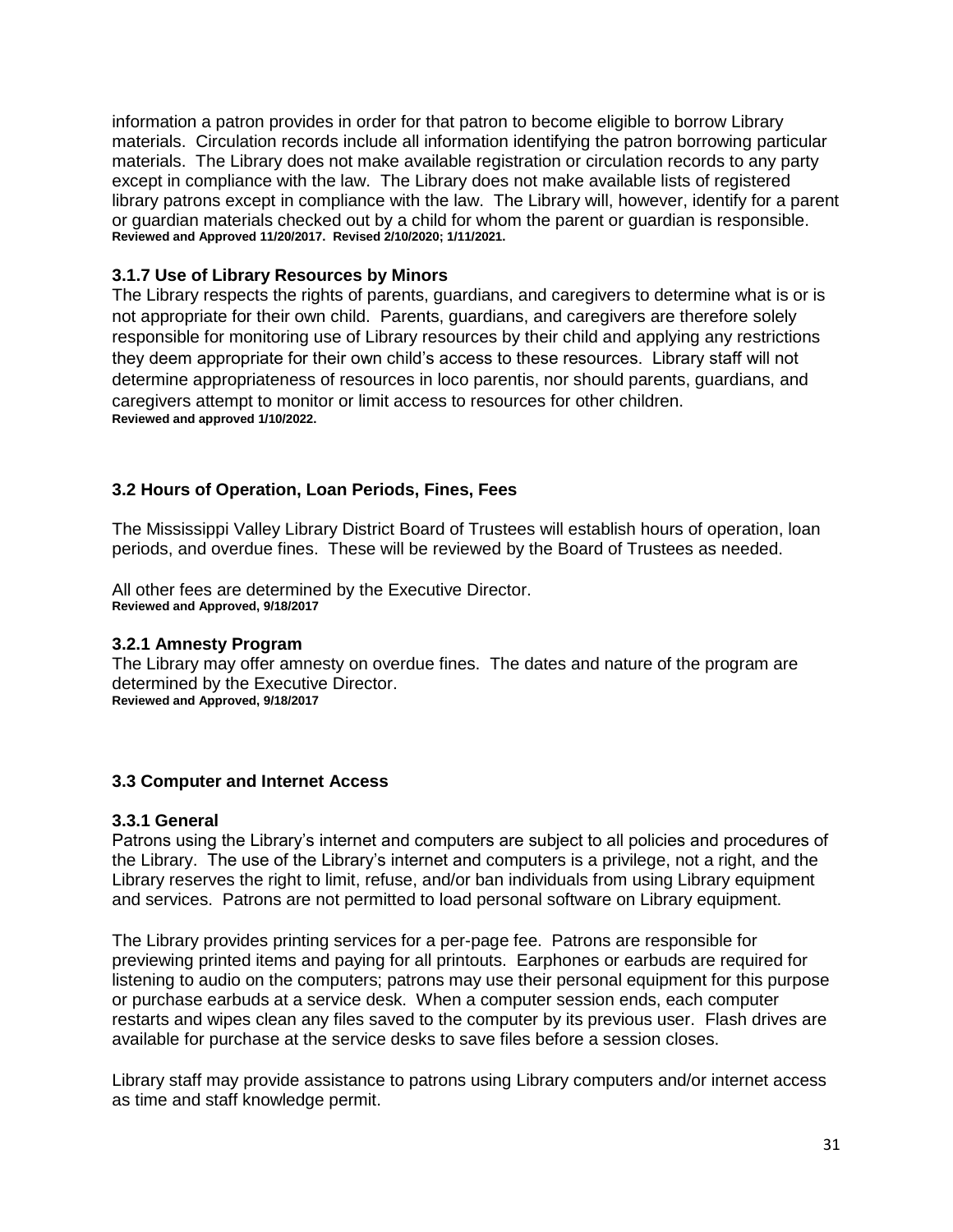#### **Reviewed and Approved, 9/18/2017**

## **3.3.2 Eligibility**

Computer and internet access are available for public use on a first-come, first serve basis. The service is available for all ages. Patrons will need a valid Library card, a card from another SHARE library, or a guest pass to utilize this service. Patrons who have a Library or SHARE account that is not in good standing will not be allowed to use computer or internet access until the account is returned to good standing. Guest passes are reserved for patrons who do not have a Library or SHARE account and cannot register for one at the time of need, or as issued on a case-by-case basis by a Center Manager or the Executive Director. **Reviewed and Approved, 9/18/2017; Revised 11/18/2019**

## **3.3.3 Acceptable Use**

The Library requires that patrons using Library computers and/or electronic information networks such as the internet do so within the guidelines of acceptable use. The following activities are unacceptable:

- Destruction of, damage to, or unauthorized alteration of the Library's computer equipment, software, or network security procedures
- Use of electronic information networks in any way which violates a federal or state law, including unauthorized copying or distribution of copyrighted materials
- Use of electronic information networks in any way that violates licensing and payment agreements between the Library and network/database providers
- Unauthorized duplication of copy-protected software or violation of software license agreements
- Violation of system security or other means of gaining unauthorized access to other computers or systems
- Behaving in a manner that is disruptive to others

**Reviewed and Approved, 9/18/2017**

#### **3.3.4 Library Patrons' Rights**

Library patrons have certain rights with respect to use of electronic information networks such as the internet. The Library will work to preserve and protect those rights, subject to limitations imposed by licensing and payment agreements with database providers.

- The Library respects the confidentiality of records, electronic or otherwise, that identify individual users and link them to search strategies, sites accessed, or other specific data about the information they retrieved or sought to retrieve. The Library respects its patrons' privacy; however, it is unable to guarantee privacy in a public forum.
- Library patrons have the right to equitable access to electronic information networks.
- Library patrons have the right to access and read all Library service policies and discuss questions with appropriate Library staff.

**Reviewed and Approved, 9/18/2017**

#### **3.3.5 Time Limits**

Patrons using Library computers are permitted a minimum session of 60 minutes per person per day. Sessions may be shortened if a patron is not in compliance with Library policies or if the session conflicts with the Library's hours of operation. If there are no waiting reservations, additional time may be granted in increments for a total use time of 240 minutes per person per day.

**Reviewed and Approved, 9/18/2017**

#### **3.3.6 Internet Use**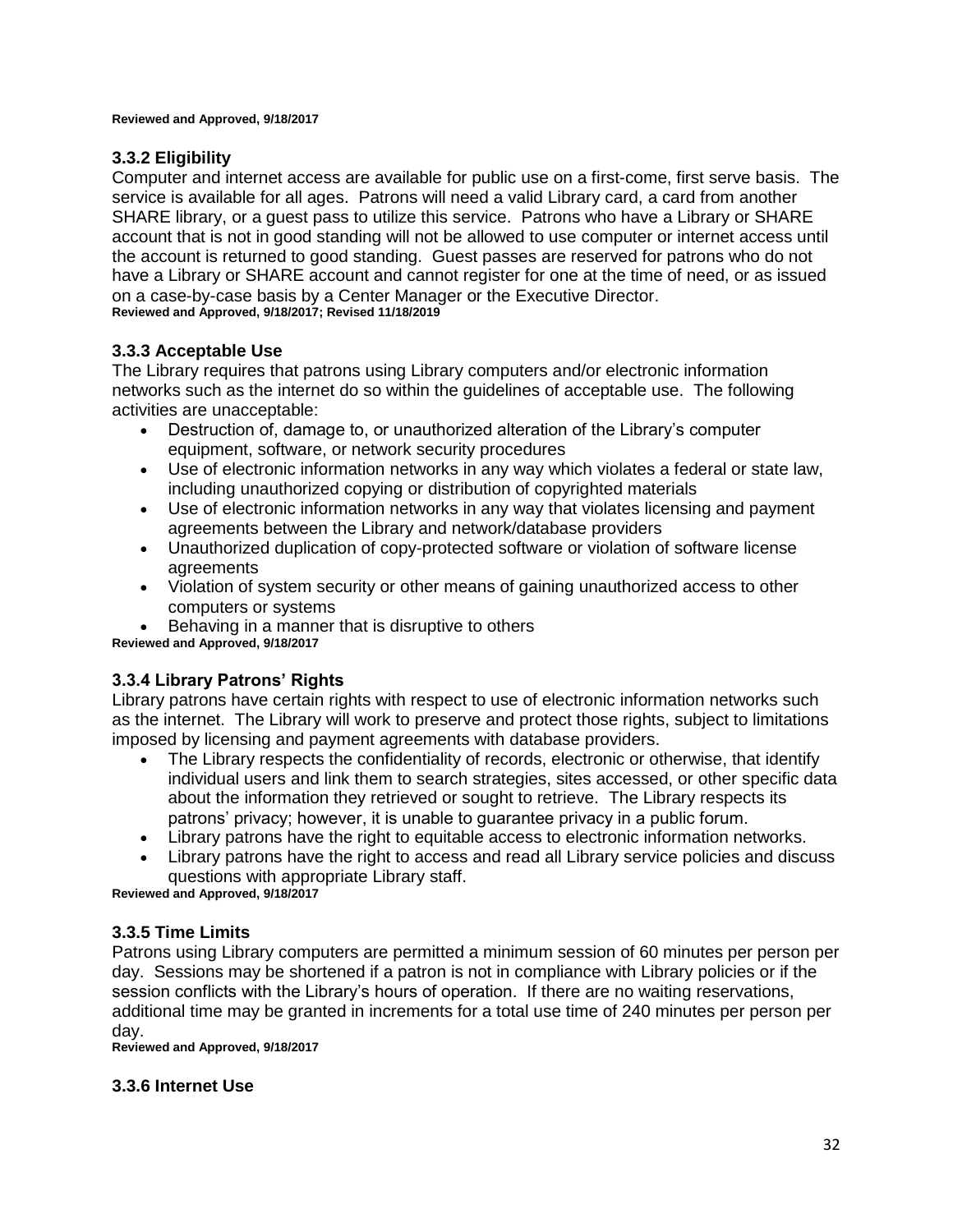The internet is an unregulated medium connecting people and information sources from around the world. The Library does not and cannot control the information content available through global resources such as information obtained from outside sources via the internet. Internet resources enhance and supplement resources that are available locally within the Library. Library patrons must be aware that this Library does not exercise control over information obtained via the internet and must keep in mind the following points when evaluating information obtained via the internet:

- Information may or may not be reliable or from a reliable source.
- Information may or may not be accurate.
- Information may or may not be current and up to date.
- The Library is a family-friendly establishment. Patrons are to reflect and respect this role of the Library in the content viewed through the Library's internet connection and/or on Library computers. Certain information may be considered controversial/ objectionable by some Library patrons. Some materials on the internet are considered obscene and/or harmful to minors.
- Links to information on the internet may not always be valid, and particular information sites on the internet may sometimes be unavailable and this unavailability often occurs unpredictably.
- The availability of information on the internet does not constitute endorsement of the content by the Library.

In compliance with the federal Children's Internet Protection Act (CIPA), the Library has installed internet filters on children's public use computers. Individuals over the age of 18 may ask staff to remove the filters on their computer. Library staff cannot remove filters for persons under 18 not under constant adult supervision and/or without written consent from the person's parent or guardian. While filters attempt to block objectionable sites, no filtering system is completely effective or efficient. The Library affirms and acknowledges the rights and responsibilities of parents and guardians to monitor and determine their children's access to Library materials and resources, including those available through the internet. Parents are encouraged to discuss with their children issues of appropriate use and electronic information network safety. If a site appears to be inaccurately blocked, please inform staff at the desk. The Library reserves the right to ask for proof of age from any persons requesting that a filter be turned off.

The Library offers wireless internet access for public use. The Library's wireless access points are not filtered. There may be times when patrons may not be able to access a given site on the internet due to circumstances beyond the control of the Library.

The Library urges patrons to be informed consumers and carefully evaluate information obtained via the internet. Library staff may be available to assist patrons in making judgments about the reliability or currency of certain types of Internet information sources, but are unable to provide definitive analysis of particular sources due to the extremely large variety and volume of information available via the internet.

The Library is not responsible for damages or losses, indirect or direct, arising from a patron's use of internet information resources. **Reviewed and Approved, 9/18/2017**

#### **3.4 Interlibrary Loan**

The Mississippi Valley Library District (hereafter "Library") is an active member of the SHARE library automation consortium. The Library draws upon the collections and resources of other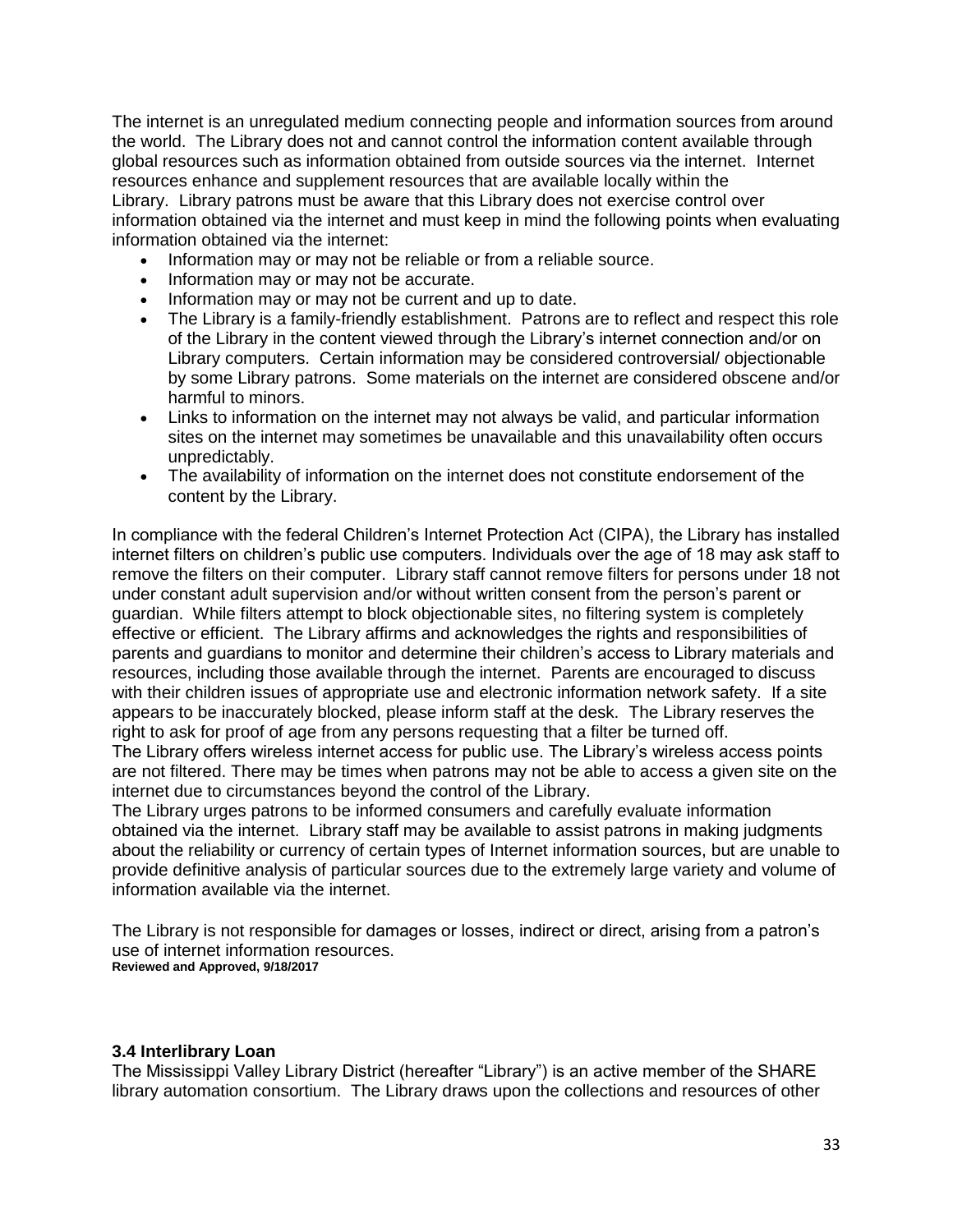SHARE members as the primary way of supplementing the Library's own collection. The Library complies with the borrowing and lending policies set by SHARE as required by the membership contract. Items requested through SHARE are provided to patrons free of charge.

The Library follows the American Library Association's *Interlibrary Loan Code for the United States.* If SHARE is unable to provide access to a requested item, patrons may request that the Library pursue interlibrary loan through Worldcat, an international library lending network. Patrons requesting materials through Worldcat will be required to pay a postage fee for out-of-state materials.

#### **Reviewed and Approved, 9/18/2017**

## **3.5 Services to Patrons with Disabilities**

The Mississippi Valley Library District (hereafter "Library") offers the same services to patrons with disabilities as to all other segments of the population. In addition to those services, the Library acts as a facilitator between the patron and the National Library Service for the Blind and Physically Handicapped, offers homebound delivery service, and welcomes service animals. **Reviewed and Approved, 9/18/2017**

#### **3.5.1 Homebound Service**

#### **Purpose and Definition**

The Mississippi Valley Library District (hereafter "Library") provides free homebound service as a courtesy for eligible individuals. The service provides coordinated delivery and pick-up of Library materials at the patron's residence on a regular basis. "Homebound" is defined as being confined to one's residence either temporarily due to illness or accident, or permanently due to disability, age, or other mobility issues. The service is open to all ages.

#### **Eligibility**

Eligible individuals:

- Reside in the Library's service area
- Have a Library card in good standing
- Meet the definition of "Homebound" as described above
- Do not have anyone else in the household who is capable of retrieving and/or returning Library materials at Library facilities on the individual's behalf

#### **Enrollment, Participation, and Suspension/Discontinuation**

Interested individuals must complete the Library's Homebound Application. Library staff will contact the individual to verify the application's information and determine if and/or when services will commence. Library staff will regularly contact homebound participants to assist with selecting new materials, extending loan periods if needed, and confirming availability for the next scheduled delivery/pick-up. It is the homebound participant's responsibility to notify the Library if their contact information or residence has changed either temporarily or permanently.

Individuals receiving homebound service must protect all Library items in their custody and must provide a safe and appropriate environment for Library staff who make deliveries. Library materials will only be delivered directly to the homebound individual or to a staff member of a care facility at which the homebound individual currently resides. Library staff will not leave materials unattended or unclaimed during delivery/pick-up. If no one is available to meet Library staff during delivery/pick-up, the individual's items will be returned to the Library.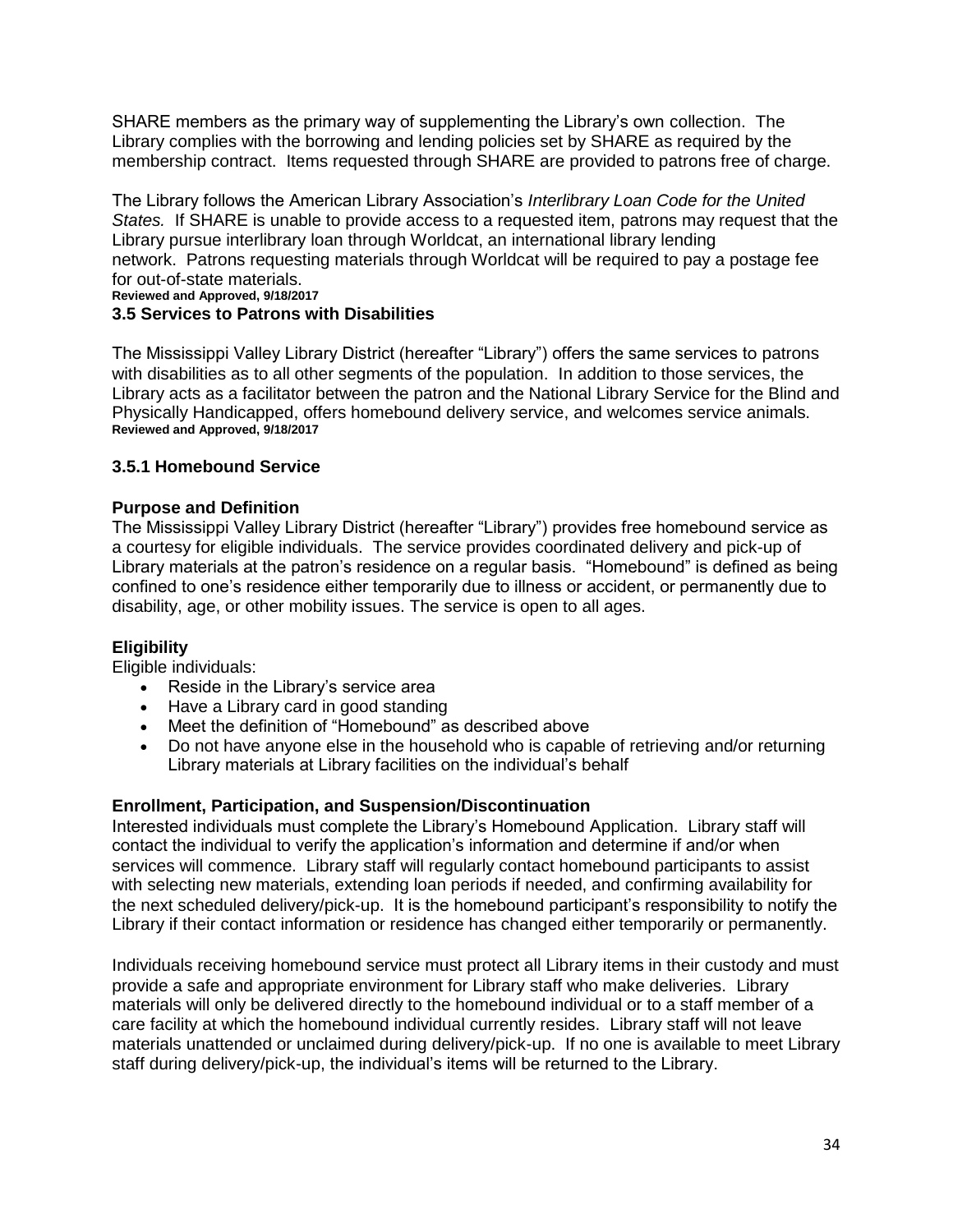Homebound service participants are subject to all Library policies, including those set forth for borrowing materials. The Library retains the right to suspend or discontinue participation in homebound service as determined by factors including but not limited to: poor condition of materials upon their return; inappropriate behavior; unsafe or unsanitary property conditions; changes in the individual's health or circumstances that impact their eligibility; and inability to contact the participant for an extended period.

Individuals whose homebound service has been suspended or discontinued will be notified in writing by the Library. The reason for the suspension or discontinuation will be provided. Depending on the nature of the suspension or discontinuation, the individual will be provided a period of time during which to take corrective action. At the end of that period, Library staff will evaluate whether the individual is eligible to receive homebound service again. **Adopted: 07/17/2017**

## **3.5.2 Service Animals**

Service animals are welcome in the Library in accordance with the Americans with Disabilities Act (ADA). Additionally, comfort animals are welcome. All service and comfort animals must comply with the following requirements:

- The animal must not be disruptive or cause damage to library property
- The animal must be housebroken
- The owner must be able to maintain control over the animal
- **Reviewed and Approved, 9/18/2017**

#### **3.6 Additional Services**

The Mississippi Valley Library District (hereafter "Library") offers a variety of services in addition to those outlined above. Some services may require a fee; others are provided free of charge. These services include, but may not be limited to:

- Faxing
- Laminating
- Notary Service (see below)
- Photocopying
- Proctoring (see below)
- Programs and Events

**Adopted 9/18/2017**

#### **3.6.1 Notary Service**

The Library offers notary service for a fee. Patrons requesting service must provide current, valid photo identification. Notary service will not be provided if, in the sole discretion of the Library, there are issues of identification or authenticity of documents. **Adopted 9/18/2017**

## **3.6.2 Proctoring**

The Library will proctor online and written exams for individuals providing a current, valid form of identification. Proctoring service will not be provided if, in the sole discretion of the Library, there are issues of identification or authenticity of documents. Online exams will be taken using Library computers. The Library cannot guarantee that technical problems will not occur while using the Library's internet and/or computers. The Library Center Managers will oversee the scheduling of exams and proctors. Any full-time Library staff may act as a proctor. Both the Library and the patron have the right to cancel an exam or to reschedule for a mutually agreed-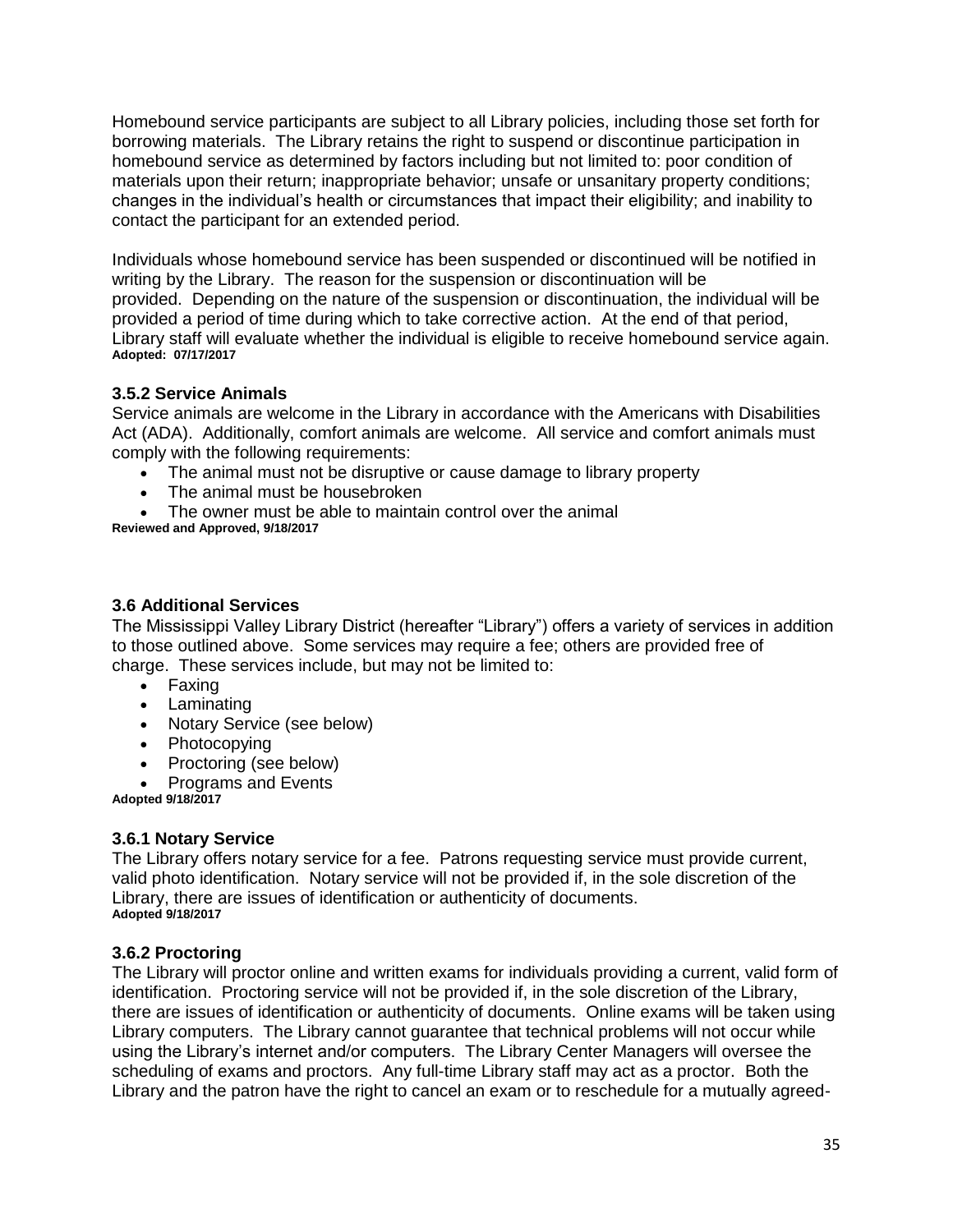upon time. The Library has the right to deny service to individuals based on factors including, but not limited to, failure to appear for previously scheduled exams, failure to pay for prior exams' postage, and patron Library accounts that are in collections.

Patrons are responsible for monitoring deadlines set by their institution and scheduling exams. Exams must be scheduled at least 48 hours in advance. Patrons must provide proper photo identification upon arrival at the Library. If the Library incurs fees in order to return the exam, the patron is responsible for reimbursing the Library. **Adopted 9/18/2017**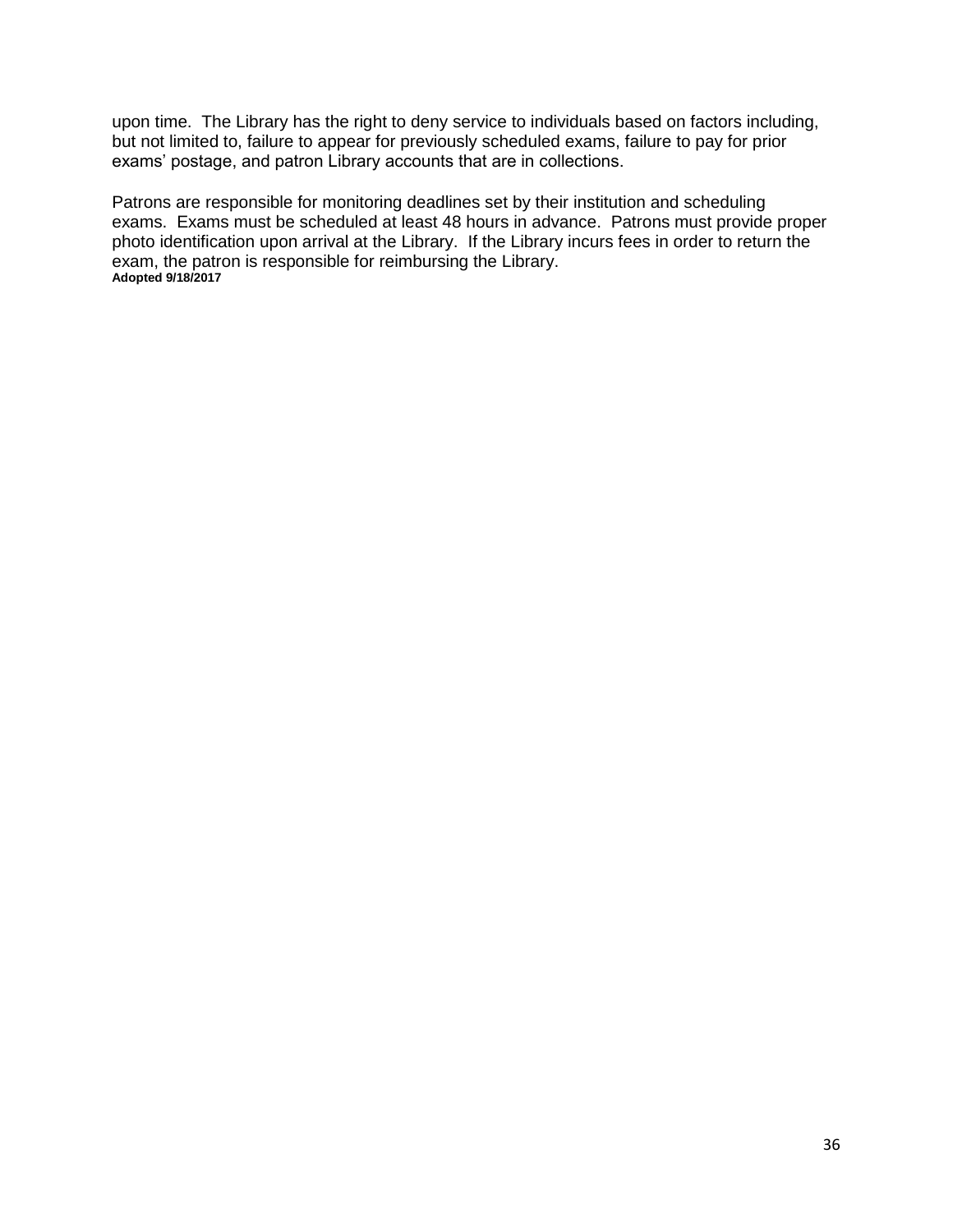## **4. FACILITIES**

## **4.1 Exhibits and Displays**

The exhibit and display spaces of the Library are first and foremost a Library resource to be utilized in the fulfillment of the Library's mission. When not being utilized for Library purposes, exhibit and display spaces may be used to highlight collections owned by community members or organizations. Exhibits or displays that interfere with Library operations will not be permitted. Exhibits or displays will not promote commercial endeavors unless the endeavor is specifically related to the Library's goals.

All permanent or semi-permanent exhibits and displays will be approved by the Board of Trustees. Temporary displays (up to two months' duration) may be placed on exhibit at the discretion of the Executive Director or appropriate Center Manager.

All materials displayed in the Library will be given reasonable care and protection within the limits of the general operation of the Library, but the Library and Board of Trustees do not assume responsibility for damage or loss suffered on its premises, nor for the cost of insurance coverage. Such costs, losses, damages, etc. are understood to be the responsibility of the organization or individual providing the exhibit or display. A signed statement of insurance coverage or, if it is uninsured, a statement releasing the Library from responsibility should be provided when the display is established.

**Reviewed and Approved, 3/19/2018**

## **4.2 Community Bulletin Boards and Brochure Racks**

Community bulletin boards and brochure racks are located in both Library Centers. Because space may become limited, the following guidance will be enforced:

 Dated materials will be removed within the week following the listed date. Materials without a date will be removed after three months, with Library staff placing the date of posting on the material for reference.

 Petitions and electioneering materials will not be allowed. **Reviewed and Approved, 3/19/2018**

## **4.3 Meeting Spaces**

The meeting spaces of the Library are a resource to be utilized in the fulfillment of the Library's mission and for the community's educational and entertainment needs. Permission to use the facility is revocable and does not constitute a lease. The Library reserves the right to deny applications for use based on availability of space, availability of Library staff, frequency of use, or as further outlined in this policy. **Reviewed and Approved, 3/19/2018**

#### **4.3.1 Availability**

- Library programming has priority, and the Library reserves the right to cancel or relocate any previously scheduled meeting.
- Available rental spaces are the Community Room, Programming Resource Center, and Blum House in Collinsville and the Pavilion, Community Room, and Meeting Rooms in Fairmont City. Occasionally other spaces may be rented or reserved on a case-by-case basis as approved by the appropriate Center Manager or Executive Director.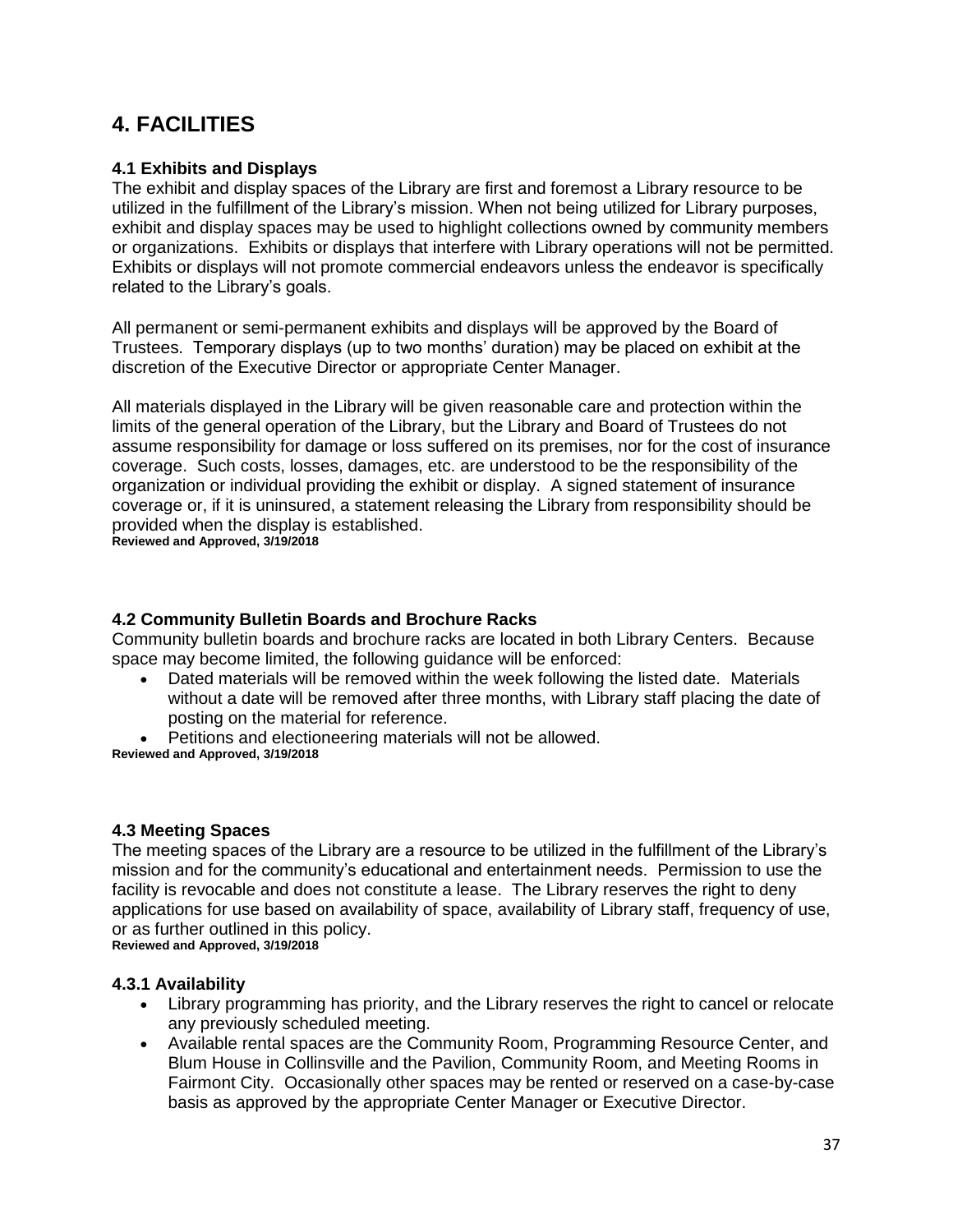- Maximum capacity for each space is as follows:
	- o Collinsville Programming Resource Center 73 occupants with tables and chairs; 155 occupants with chair seating
	- o Collinsville Community Room 115 occupants with tables and chairs; 245 occupants with chair seating
	- $\circ$  Collinsville Blum House 42 occupants for tables and chairs; 104 occupants for chair seating (occupancies are combined totals for the main floor - individual rooms' occupancies are posted in the kitchen)
	- o Fairmont City Community Room TBD
	- o Fairmont City Meeting Rooms TBD
	- $\circ$  Fairmont City Pavilion 150 occupants
	- $\circ$  Although maximum capacities as determined by local fire authorities will be observed, recommended capacities will be determined by the Library based on criteria including but not limited to room setup and the comfort of the attendees.
- Booking of a meeting space will be on a first come, first served basis.
- Permission to use a Library meeting space does not imply Library endorsement of the aims, policies, or activities of any group or organization. Advertisements or announcements implying such endorsement are not permitted.
- The Library will not be the phone contact for the event or activity. The library's name, address, telephone number, or URL may not be used as the address or headquarters for any group using the library.
- Solicitation, admission or other charges, money raising activities, and/or sales are not allowed. This guideline is waived for all Library related programs or Library fundraising activities.
- Standing reservations for groups may be made for up to a one year period. It is the responsibility of the group to re-apply at the end of this time.
- Meeting space requests need to be submitted to and approved by the appropriate Center Manager or Blum House Manager at least one week prior to the activity.
- Meeting space may be provided for groups of children that are supervised by adults at the ratio of one adult for every seven children. Groups with members under the age of 18 must have an adult sponsor in attendance at all times during their meetings.
- Rentals for private gatherings will be charged a fee as set by the Executive Director.
- Public information meetings are to be open to the public and free of charge for attendees. No fee shall be charged or donation solicited as a condition of entry. **Reviewed and Approved, 3/19/2018**

## **4.3.2 Scheduling and Payment**

Reservations are to be made in writing on the appropriate rental application and returned to the Center Manager or Blum House Manager. Reservations will be confirmed upon receipt of the completed rental application and payment in full of any applicable fees. All effort will be made by the applicant to complete registration and pay fees in full no later than one week prior to the event; otherwise the Library reserves the right to deny the request. If an event is canceled by the requestor, the Library is to be notified no later than 48 hours prior to the scheduled event for a full refund. The Library will retain half the rental fee for notice given less than 48 hours in advance. The Library will refund the fees in full if the Library initiates the cancellation and a suitable alternative date or time cannot be arranged. **Reviewed and Approved, 3/19/2018**

## **4.3.3 General Rules for Use of Meeting Spaces**

 Meeting spaces must be left in neat, clean, orderly condition with all chairs, tables and equipment returned to their original position.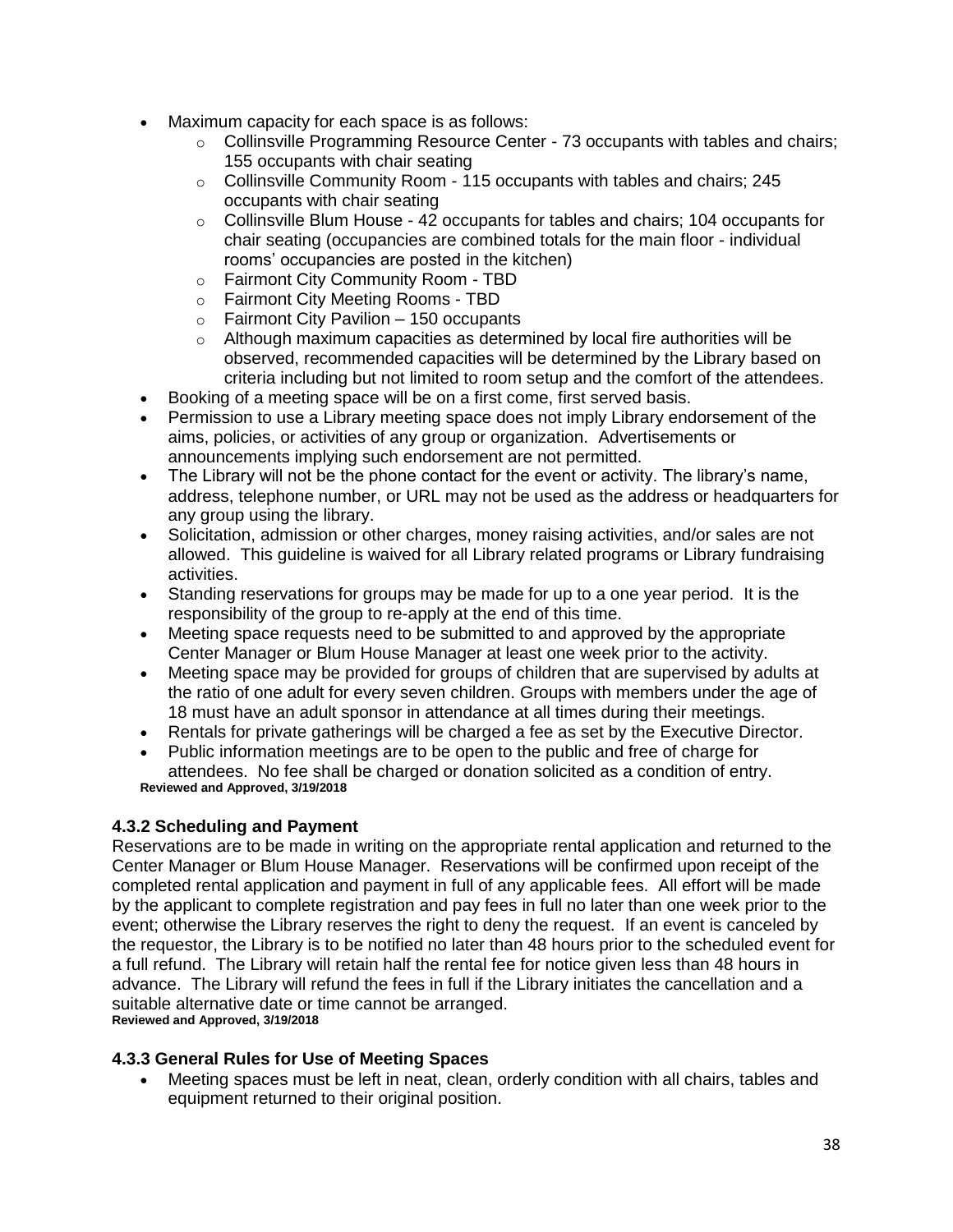- Arrangements need to be made to use Library equipment. Library staff will assist with setup of the equipment as available.
- The Library does not provide service to carry supplies, provide refreshments, or provide office supplies or photocopies. All groups must provide their own support for preparation and cleanup. Groups may not store supplies on Library property without the permission of the appropriate Center Manager or Executive Director.
- It is not permissible to affix or adhere anything to the walls, doors, windows, or other surfaces in a manner that inhibits the safety and security of Library facilities.
- The use of firearms or hazardous materials is not permitted at any time.
- Use of tobacco or vaping products inside Library facilities or within 15 feet of any entrance is not permitted at any time.
- Use or possession of alcohol is not allowed unless otherwise specified below.
- Use or possession of illegal substances is not allowed.
- No event shall last later than the Library's closing time unless by special permission.
- No group may reassign a reserved time to another group.
- It is the responsibility of the applicant to give public notice that signing (sign language) will be made available upon reasonable request if the meeting is open to the public. It is the responsibility of the applicant to provide a qualified interpreter. It is the responsibility of the applicant to advise Library staff of any other special needs arrangements.
- Meetings, programs, or events may not disrupt Library operations, patrons, or staff. The Library reserves the right to terminate meetings, programs, and events that disrupt or interfere with normal Library operations.
- Group members bringing children to the Library are responsible for the supervision of their children attending the meeting and using the Library during the meeting.
- Groups that hold children's programs are responsible for the care of the participating children and their siblings before, during, and after the programs. Group supervisors must stay until all children have been picked up by their parents.
- Group members using the Library's equipment must leave all equipment in the condition in which it was found, including but not limited to stacking and rearranging chairs and cleaning and storing tables. The applicant is responsible for ensuring that all participants use the equipment in accordance with the Library District's policies.
- Food and nonalcoholic beverages may be served. Groups must furnish their own utensils, plates, cups, napkins, and other serving items. Groups will ensure all spills and debris are cleaned up before leaving the Library.
- Future requests will be denied if the above requirements are not met. A fee separate from the rental fee may be assessed for cleaning or the actual cost of repairs if it is deemed necessary by the Center Managers, Blum House Manager, and/or Executive Director.
- Library staff are authorized to monitor the use of the meeting space and to enforce all policies concerning their use. All meetings shall be open to the Executive Director and Library staff. This does not obligate the group or organization to notify the public of the meeting or to specify in any publicity that it is open to the public.
- Individuals or organizations must provide to the Library a copy of a Certificate of Insurance for Special Events Liability with the Library listed as an Additional Insured. **Reviewed and Approved, 3/19/2018**

## **4.3.3.1 Rules for Specific Meeting Spaces**

These rules, which pertain to specific meeting spaces, are in addition to the general rules outlined above.

Collinsville Community Room: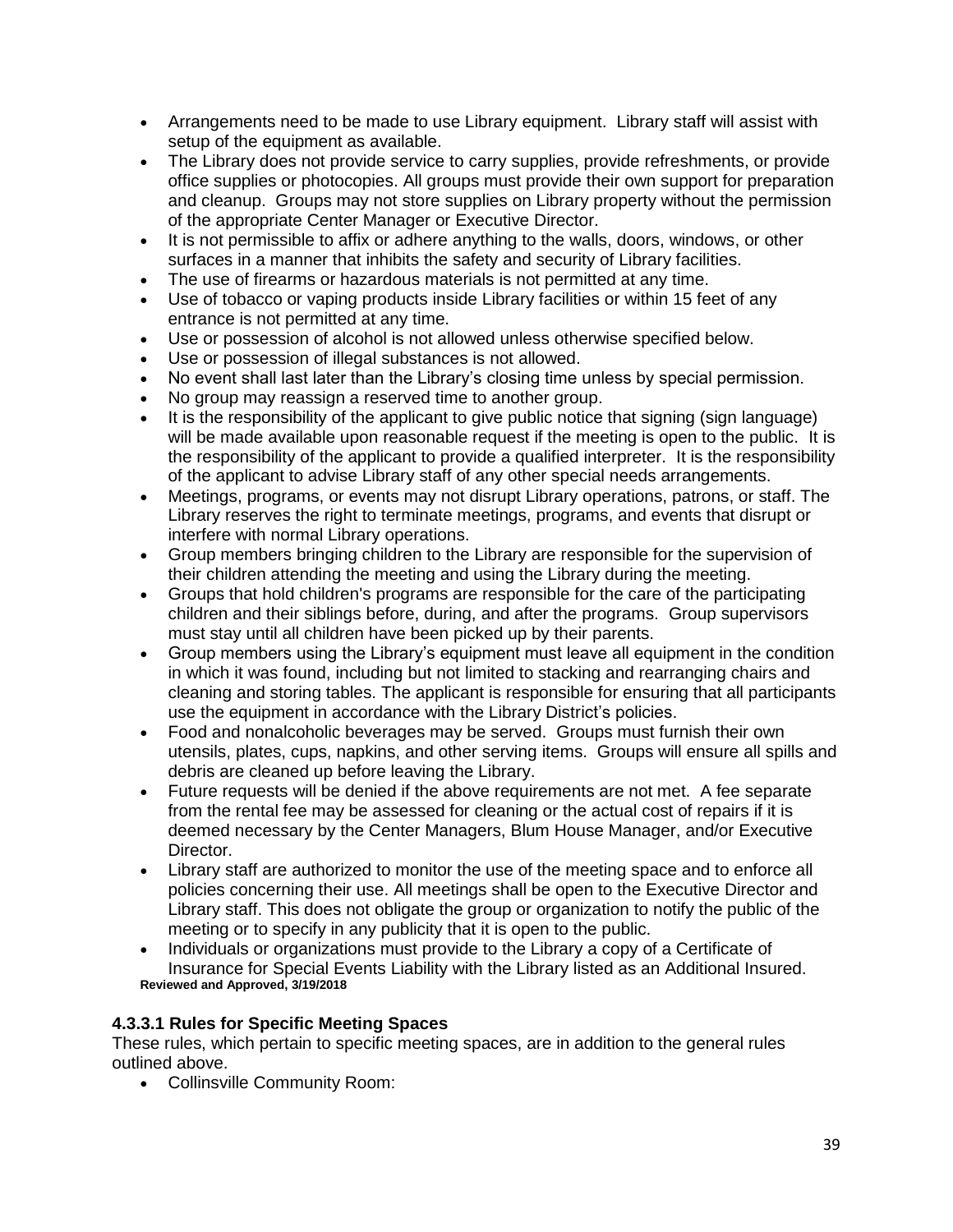- $\circ$  The kitchen is intended to assist with serving previously prepared food and drink. It is not a commercial kitchen and is not to be used for cooking. Groups using the kitchen are expected to leave the space clean of food, beverage, dirty dishes, and trash; failure to do so may result in an additional cleaning charge.
- Collinsville Blum House:
	- $\circ$  Alcoholic beverages are permitted at private rentals upon furnishment to the Library of a Homeowner's Insurance certificate for events with host liquor liability insurance with a limit of \$500,000 or a special proof of insurance providing similar coverage for the rental event. Proof of coverage must be furnished at least one (1) week prior to the event.
	- $\circ$  Because of the age and condition of the Blum House, no decorations may be hung or affixed to the walls or ceilings.
	- o Individuals utilizing the Blum House will be respectful of the Library's neighbors in their volume and actions.
	- $\circ$  Individuals utilizing the Blum House are welcome to use the kitchen's appliances, dishes, and utensils. Renters are responsible for proper use, cleaning, and storage of these resources.
- Fairmont City Pavilion:
	- $\circ$  Alcoholic beverages are permitted at private rentals upon furnishment to the Library of a Homeowner's Insurance certificate for events with host liquor liability insurance with a limit of \$500,000 or a special proof of insurance providing similar coverage for the rental event. Proof of coverage must be furnished at least one (1) week prior to the event.
	- $\circ$  Individuals utilizing the Pavilion will be respectful of the Library's neighbors in their volume and actions.

**Reviewed and Approved, 3/19/2018**

#### **4.3.4 Liability**

Granting of permission to use Library facilities does not in any way constitute an endorsement of the group's policies or beliefs by the Library staff or Board of Trustees. The Library is not responsible for any loss, theft, or damage to any owned or rented equipment or to the personal belongings of any meeting attendee. The individual signing the room rental application and/or the organization they represent will assume legal responsibility for the cost of repair or replacement of damaged Library property. The accountable person and/or organization will also assume responsibility for the cost of any special cleaning necessary after the use of the room.

Individuals, groups, or organizations utilizing the Library's meeting spaces fully release and discharge the Library Board of Trustees and its officers, agents, and employees from any and all claims from injuries which may arise or which may be alleged to have arisen out of or in connection with the meeting. Individuals, groups, or organizations utilizing the Library's meeting spaces further indemnify and hold harmless the Library Board of Trustees and its officers, agents, and employees from any and all claims from injuries, including but not limited to the general public, which may arise or which may be alleged to have arisen out of or in connection with the meeting.

**Reviewed and Approved, 3/19/2018**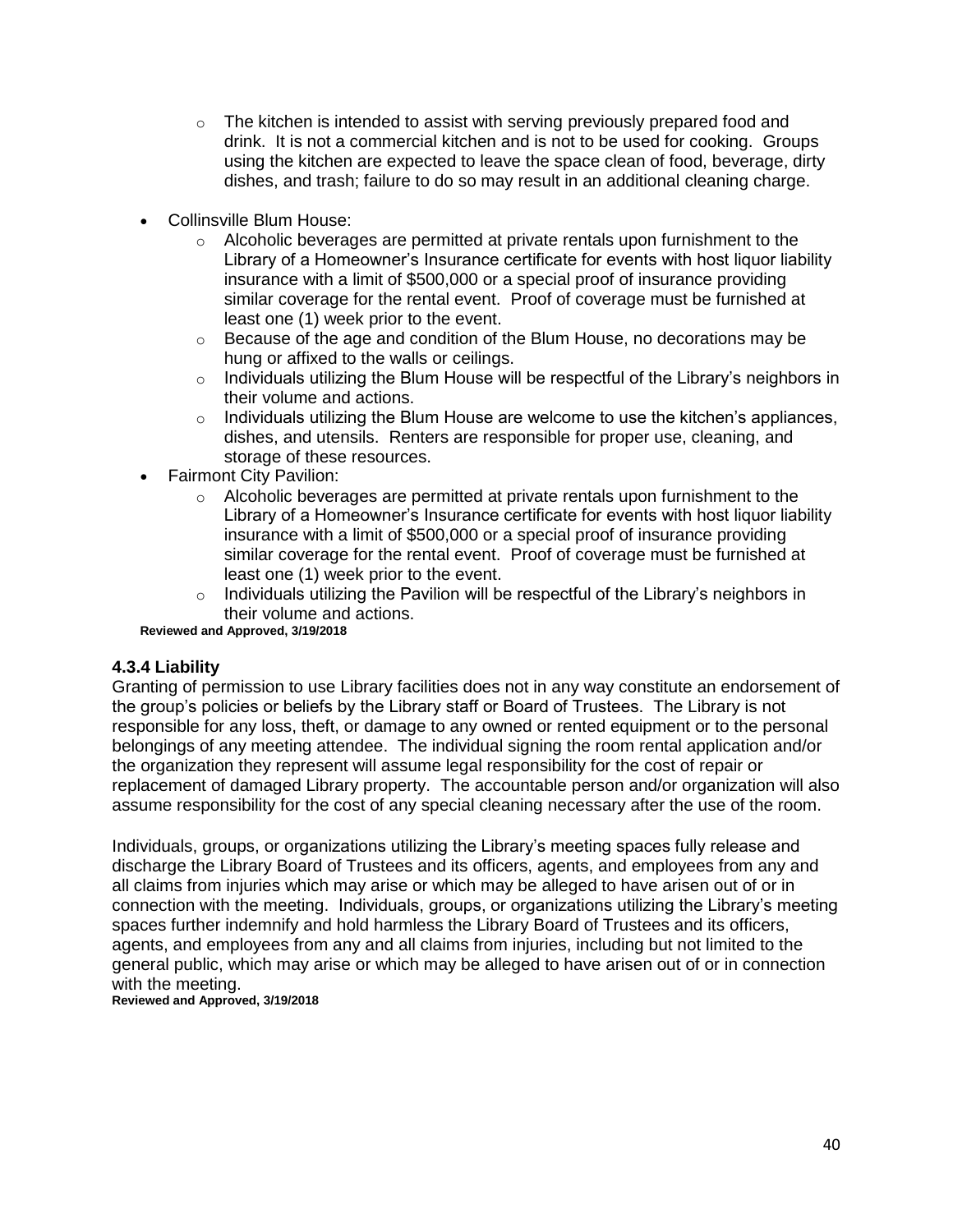#### **4.3.5 Study Areas**

Study areas are available for use on a first come, first served basis. Available space ranges from single-person study rooms to spaces for six individuals, depending on each Library Center's physical arrangements.

**Reviewed and Approved, 3/19/2018**

#### **4.3.6 Carma Wilbert Reading Room**

The reading room in Collinsville is a designated quiet zone intended for individual activity such as reading or studying. It is normally available on a first come, first served basis, although occasionally it may be reserved in advance through the Center Manager for special circumstances.

**Reviewed and Approved, 3/19/2018**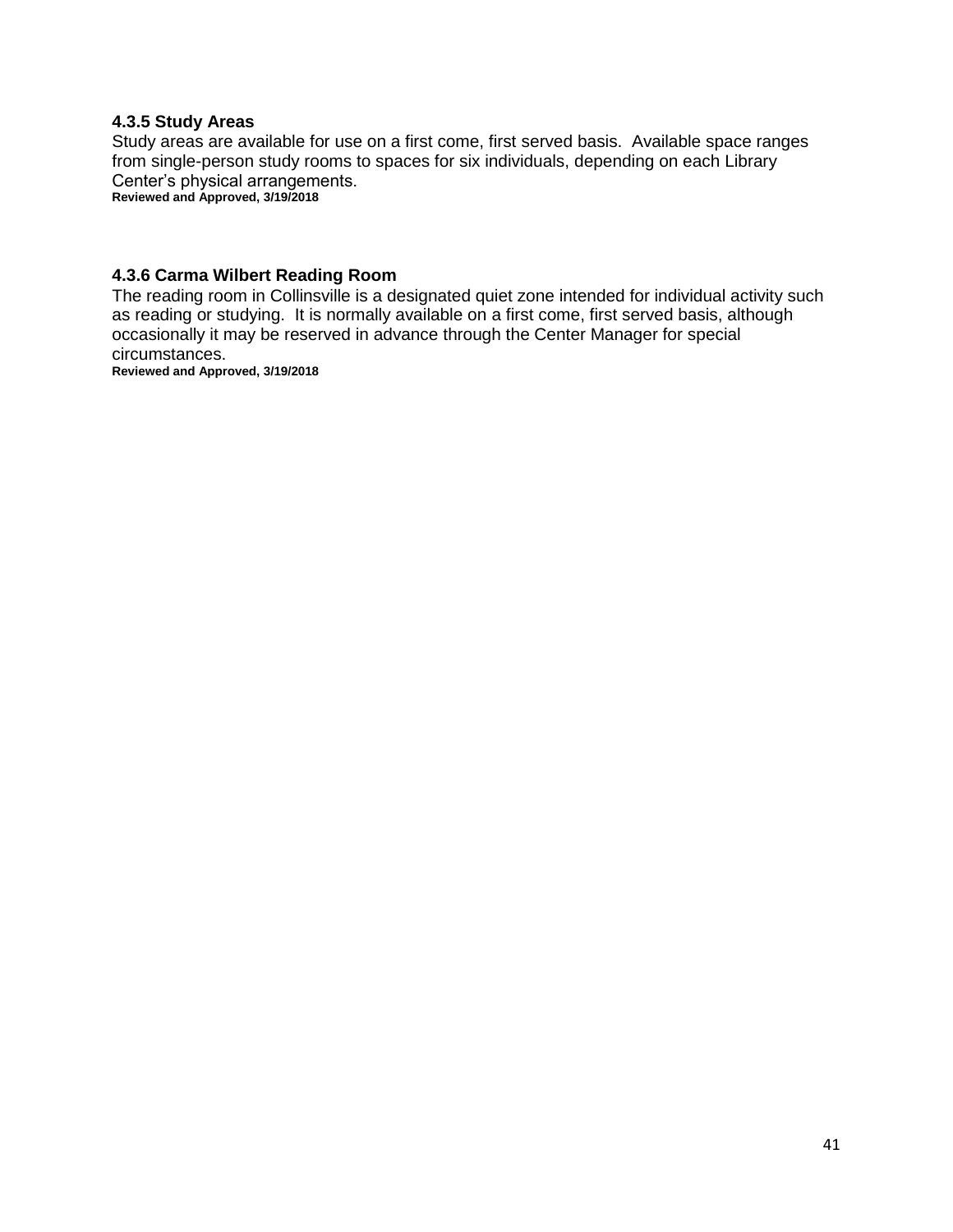## **5. COLLECTION DEVELOPMENT**

## **5.1 Materials Selection Policy**

The selection of any material or electronic resource for the collection of the Mississippi Valley Library District (hereafter "Library") does not constitute an endorsement of its contents. The Library recognizes that many materials and electronic resources are controversial and that any given item may offend some patrons. Decisions are not made on the basis of any anticipated approval or disapproval, but solely on the merits of the work in relation to the building of the collection and to serving the interests of patrons. The Mississippi Valley Library District Board of Trustees endorses the American Library Association's Library Bill of Rights, with interpretations, and incorporates it as part of this policy.

**Reviewed and Approved, 9/18/2017. Revised 1/10/2022**

## **5.2 Gifts and Memorials**

The Library will encourage and accept gifts with the understanding that gift materials will be added to the collection only if they meet the same standard required of purchased materials. Gift materials not meeting those standards, those that are out-of-date, unneeded duplicates of items already owned, or those in a format unsuitable for library use may be given to other organizations, sold, exchanged, or recycled.

Funds for the purchase of memorials are accepted. The responsibility for selection of memorials rests with staff following consultation with the donor on appropriate subjects. A memorial bookplate is placed in each item. Acknowledgment is made to the donor; immediate family will be notified of the gift at the donor's request only. **Reviewed and Approved, 9/18/2017**

## **5.3 Materials Withdrawal Policy**

Book withdrawal is an important aspect for collection development. When library books lose the value for which they were originally selected, they should be withdrawn so that the collection remains vital and useful. The withdrawal of books is based on the following guidelines:

- To remove physically worn out or damaged volumes.
- To eliminate books containing obsolete information.
- To remove duplicate copies of titles which have waned in popularity.
- To remove materials which have not been checked out for several years.

The Executive Director will make the final decision regarding the disposition of books withdrawn from the collection. Whenever gift or memorial materials are no longer needed, they will be disposed of in the same manner and using the same considerations as other materials. **Reviewed and Approved, 9/18/2017. Revised 1/10/2022.**

#### **5.4 Challenged Materials**

When a patron objects to the presence or absence of any Library material, they have the right to bring the objection forward to Library staff. If, after discussing the objection with Library staff, the patron wishes to progress their complaint, the patron may complete the "Request for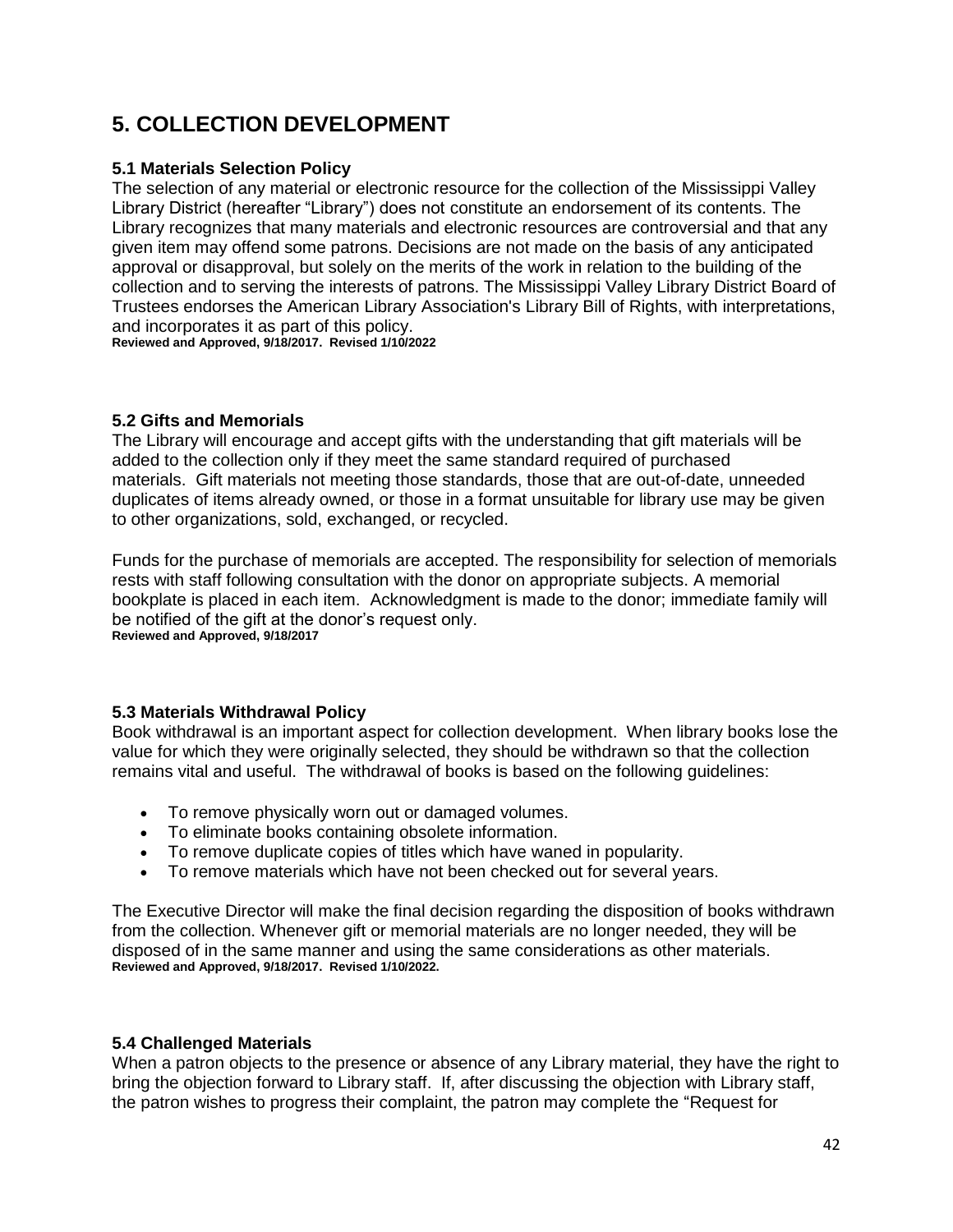Reconsideration of Library Materials" form. The party making the complaint must be a resident of the Mississippi Valley Library District. No form will be processed without it being filled out completely and signed by the complainant.

The Executive Director will respond to the inquiry after reviewing the request and the material in question, no later than 30 days after receipt of the inquiry. If a patron is unsatisfied with the Executive Director's response, the patron may appeal in writing to the Board of Trustees.

Appeals will be reviewed by the Board of Trustees at their next regularly scheduled monthly meeting. A response in writing will be sent to the complainant within five (5) days after the meeting stating the Board's decision regarding the "Request for Reconsideration of Library Materials."

**Reviewed and Approved, 9/18/2017. Revised 1/10/2022.**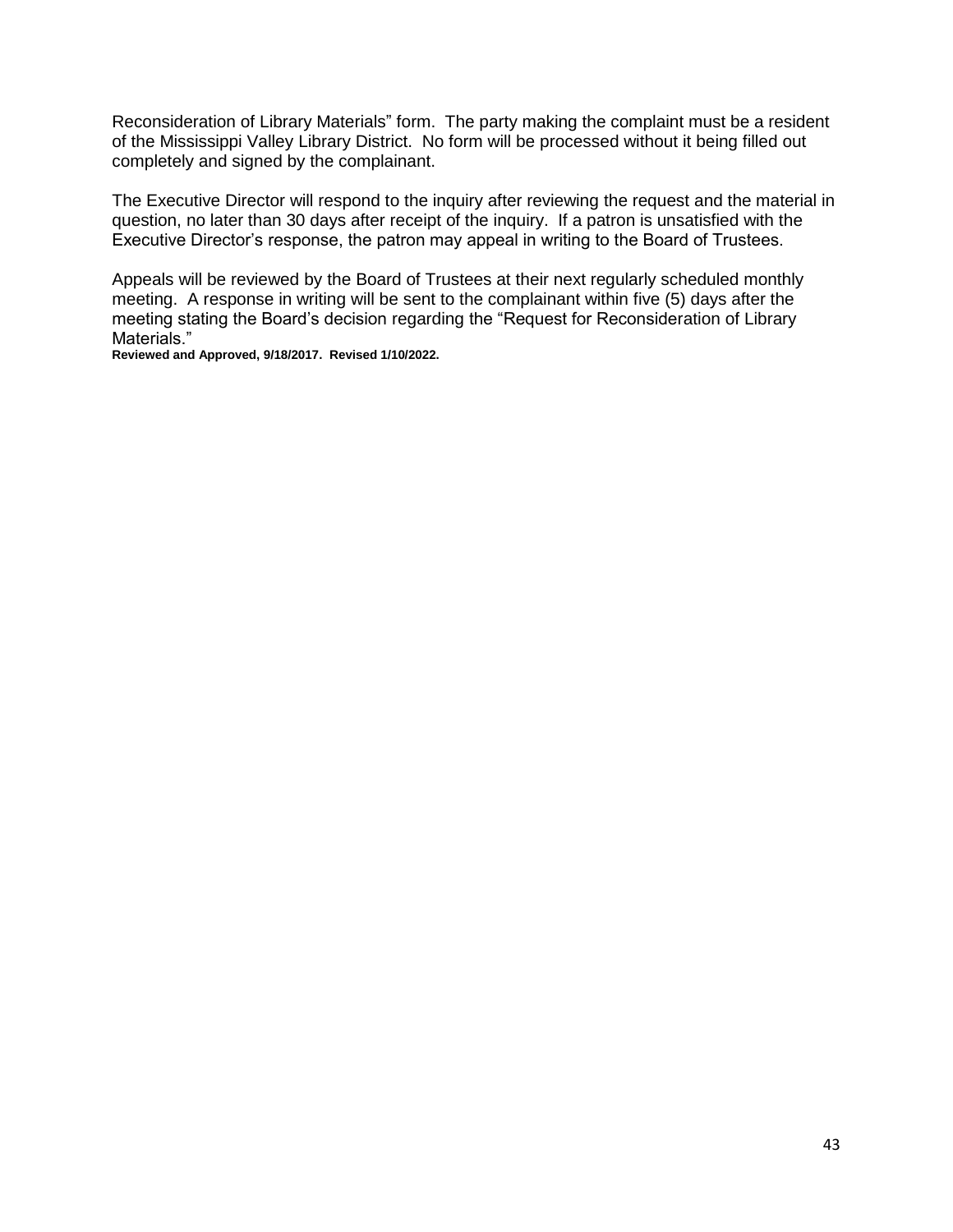### **Mississippi Valley Library District**

#### **REQUEST FOR RECONSIDERATION OF LIBRARY MATERIALS**

rev. 1/10/2022

If you wish to request reconsideration of library materials or resources, please complete and return this form to the Executive Director, Mississippi Valley Library District, 408 West Main Street, Collinsville, IL 62234. A staff member will contact you.

Confirm: are you a resident of the Mississippi Valley Library District? The State No Respond: do you have a Mississippi Valley Library District account in good standing? Yes No

| Is this request made on behalf of:<br>Yourself? ___________<br>An organization? ____________ Name of Organization: ____________________________       |  |
|-------------------------------------------------------------------------------------------------------------------------------------------------------|--|
| 1. Resource on which you are commenting:                                                                                                              |  |
|                                                                                                                                                       |  |
| Book_______ Video_________ Magazine_____________ Library Program________<br>Newspaper_________ Display________ Other (explain)_______________________ |  |

2. What brought this resource to your attention?

- 3. Have you read, listened to, viewed, or examined the whole resource?
- 4. What concerns you about the resource? Please be specific, including page numbers.
- 5. What value is there in the work?
- 6. Are you aware of reviews of the work by professional critics?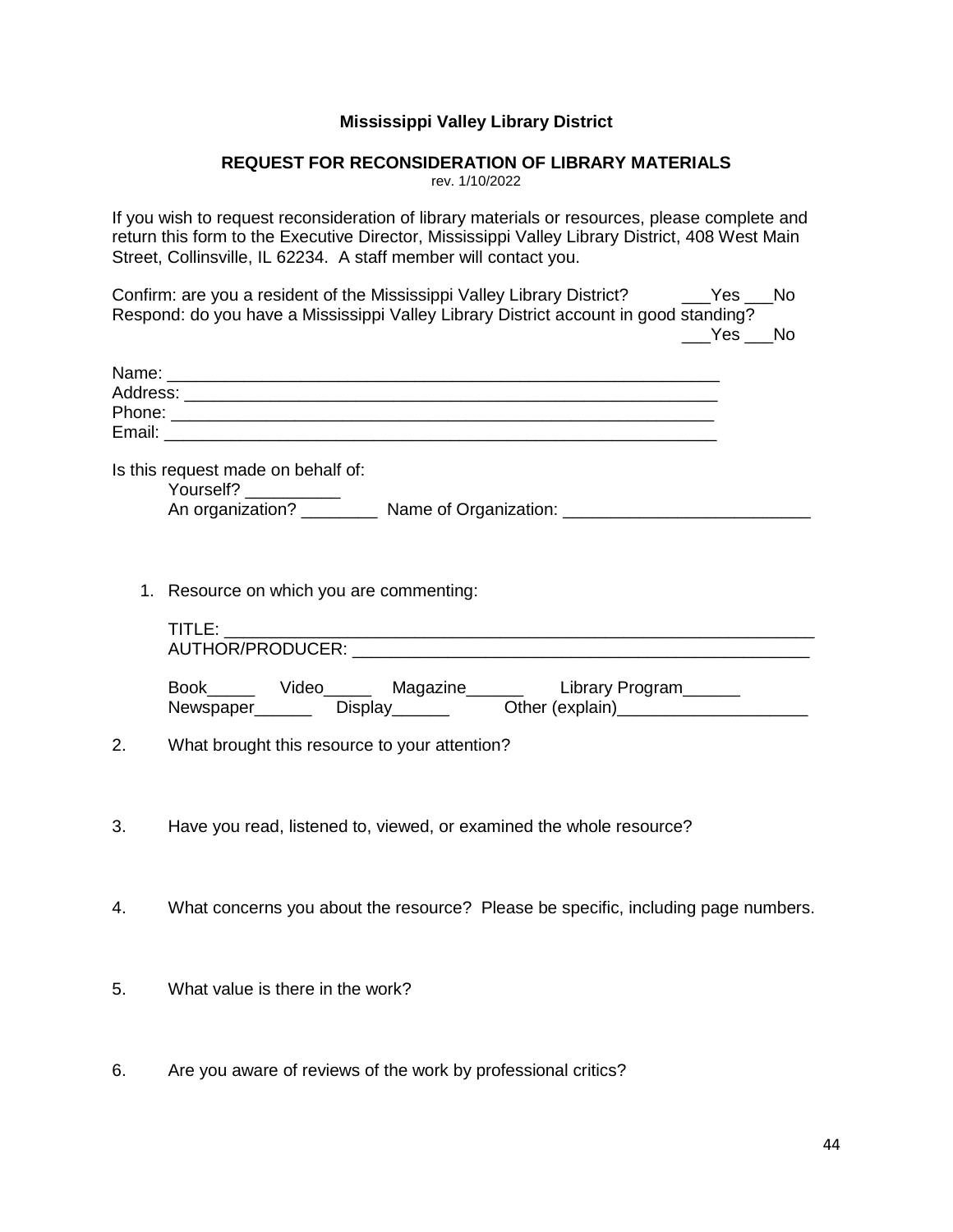7. What do you believe is the purpose or theme of this work?

8. What do you feel might be the result of reading, listening to, or viewing the work?

9. Are there other resources you could suggest that might provide additional information and/or other viewpoints on this topic?

| Signature: |  |  |
|------------|--|--|
| Date:      |  |  |

Constitutional principles that libraries work under regarding banning books, etc.:

- 1. Children have 1st Amendment rights: Tinker v. Des Moines Independent Community School District, 393 U.S. 503 (1969)
- 2. 1st Amendment rights include access to information: Board of Education v. Pico, 457 U.S. 853 (1982)
- 3. Suitability for minors must be judged according to appropriateness for the oldest minors (17 year olds) not younger ages: American Booksellers Assn. v. Virginia, 882 F.2d 125, 127 (4th Cir. 1989), cert. denied, 494 U.S. 1056 (1990) and American Booksellers v. Webb, 919 F.2d 1493, 1504-05 (11th Cir.), cert. denied, 494 U.S. 1056 (1990).
- 4. The value of the work must be considered as a whole, not just focus on the most worrying parts: Miller v. California, 413 U.S. 15 (1973)
- 5. Courts have laid out standards for censoring in any public forum, including a public library ("a limited or designated public forum"). See, e.g. Sund v. City of Wichita Falls, Tex.,121 F. Supp. 2d 530, 547 (N.D. Tex. 2000).
- a. Removal based on viewpoint is strictly prohibited.

b. If removal is based on content, governmental entity must establish that the removal of material meets strict scrutiny.

i. Strict scrutiny test: (1) compelling interest; (2) narrowly tailored to achieve compelling interest; and (3) no less restrictive alternative.

Board of Education v. Pico, 457 U.S. 853 (1982): "[i]f petitioners intended by their removal decision to deny respondents access to ideas with which petitioners disagreed, and if this intent was the decisive factor in petitioner's decision, then petitioners have exercised their discretion in violation of the Constitution." Id. At 871

Obscenity is defined in the "Miller test": Miller v. California, 413 U.S. 15 (1973) Test: (1) that the average person, applying "contemporary community standards" would find the work, as a whole, appeals to the "prurient interest," (2) that the work depicts or describes, in a patently offensive way, sexual conduct specifically defined by the applicable state law, and (3) that the work, taken as a whole, lacks serious literary, artistic, political or scientific value. Miller v. California, 413 U.S. 15 (1973)(emphasis added).

Harmful to Minors is defined: Ginsberg v. New York, 390 U.S. 629 (1968), and also see citations in point 3) above. The test parallels the Miller test, but the considerations are in the context of offensiveness and serious value for minors. Ginsberg v. New York, 390 U.S. 629 (1968). Determination must be made in the context of whether the material would be harmful to the oldest of minors. Material cannot be deemed harmful to minors if it would be constitutionally protected for a seventeen-year-old even if one might conclude that it was "harmful" for a five-year old.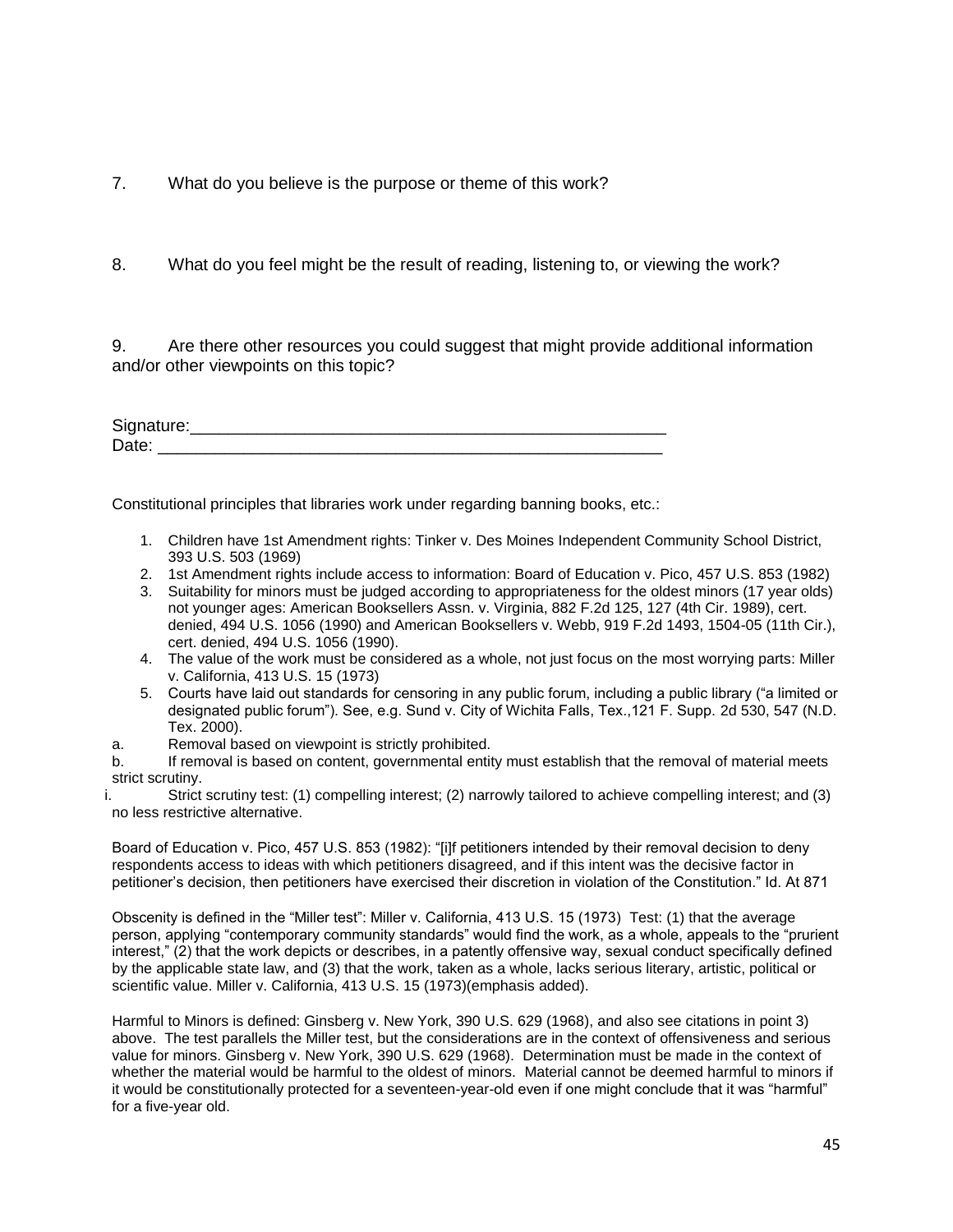## **6. PERSONNEL**

The Mississippi Valley Library District (hereafter "Library") will promote the welfare of the individual staff members while meeting the staffing needs of the Library. These policies serve as a guideline for personnel matters but cannot cover every matter or problem concerning employment by the library. Issues that are not covered by this policy will be addressed in the Personnel Manual. This personnel policy will be applied consistently without bias. This policy is not to be considered as a contract of employment. All employees serve at the will of the Board of Trustees.

**Reviewed and Approved, 1/22/2018**

## **6.1 Organizational Structure**



**Reviewed and Approved, 1/22/2018. Revised 11/15/2020.**

#### **6.2 Application, Selection, and Employment**

#### **6.2.1 Application and Interview**

The Library provides equal employment and advancement opportunities for all employees and applicants for employment. All personnel actions and employee programs are administered on a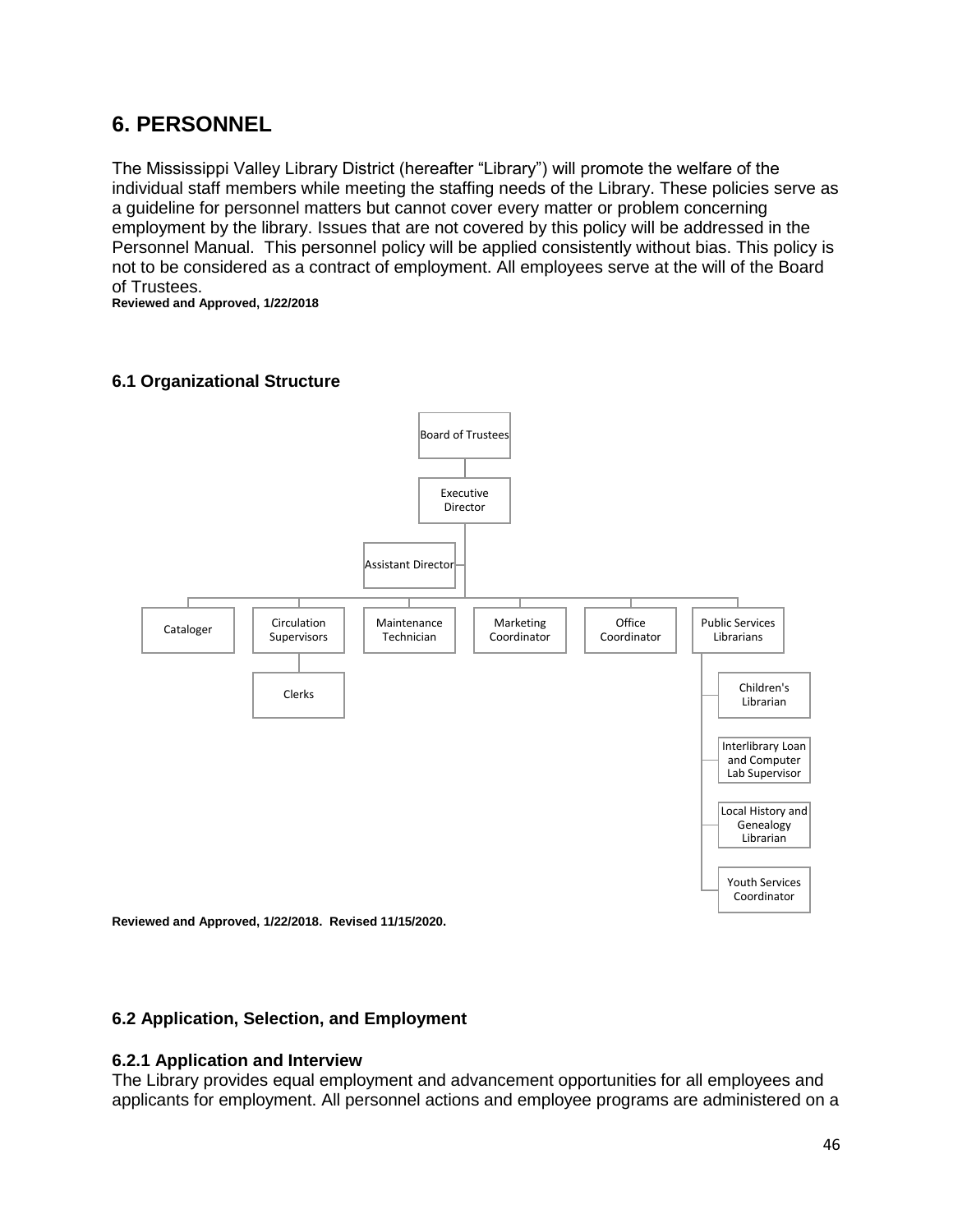nondiscriminatory basis. The library recruits both internally and externally for vacant positions. Appropriate media are used to advertise for available positions. Application may be made by resume. Applicants may be asked to supply additional support documentation based on the requirements of the position. **Reviewed and Approved, 1/22/2018**

**6.2.2 Selection and Appointment**

Applicants for the position of Executive Director will be interviewed by the Board-appointed Personnel Committee. Appointment to the Executive Director position will be made by the Board of Trustees.

All other applicants for employment will be interviewed by the Executive Director and the Center Managers, with final selection by the Executive Director. Anyone accepting a position with the Library will have open access to the Policy and Personnel Manuals and will be responsible for following these policies and procedures.

An employee who was previously employed at the Library may be considered for rehire if they followed proper procedure according to the Policy 7.6.1 RESIGNATION at the time that they left the Library's employment and if they were not terminated or dismissed from their prior position. **Reviewed and Approved, 1/22/2018**

## **6.2.3 Probationary Period**

The first three months of employment will be considered a probationary period during which time the individual is trained and evaluated for effective job performance. This period allows the Library to determine the employee's suitability for the position and for continued employment by the Library. It also allows employees an opportunity to decide if they are satisfied with the position and the Library as an employer. A written evaluation will be done after three months. More frequent evaluations will be done when deemed necessary. Employment may be terminated at any time during this period if the employee is unable or fails to perform the duties required by the position.

**Reviewed and Approved, 1/22/2018**

#### **6.2.4 At Will Employment**

It is the policy of the Library that all employment is on an 'at will' basis which allows the employment to be terminated at any time by either the employee or the Library 'at will' with or without cause. Nothing in this policy shall be held to convey to any employee a promise or offer of any type of right to continued employment. This is not an employment contract. **Reviewed and Approved, 1/22/2018**

#### **6.3 Conditions of Employment and Pay Practices**

#### **6.3.1 Hours of Work and Employee Categories**

#### **6.3.1.1 Hours of Work**

Hours of work are determined by the employee category in which each position is categorized. Employees must report to work promptly as scheduled. Staff unable to report to work because of illness or emergency should notify the scheduled supervisor no later than one hour prior to scheduled work time. Repeated violations of a work schedule will subject an employee to disciplinary action.

**Reviewed and Approved, 1/22/2018; Revised 4/15/2019; 4/19/2021**

#### **6.3.1.2 Employee Categories**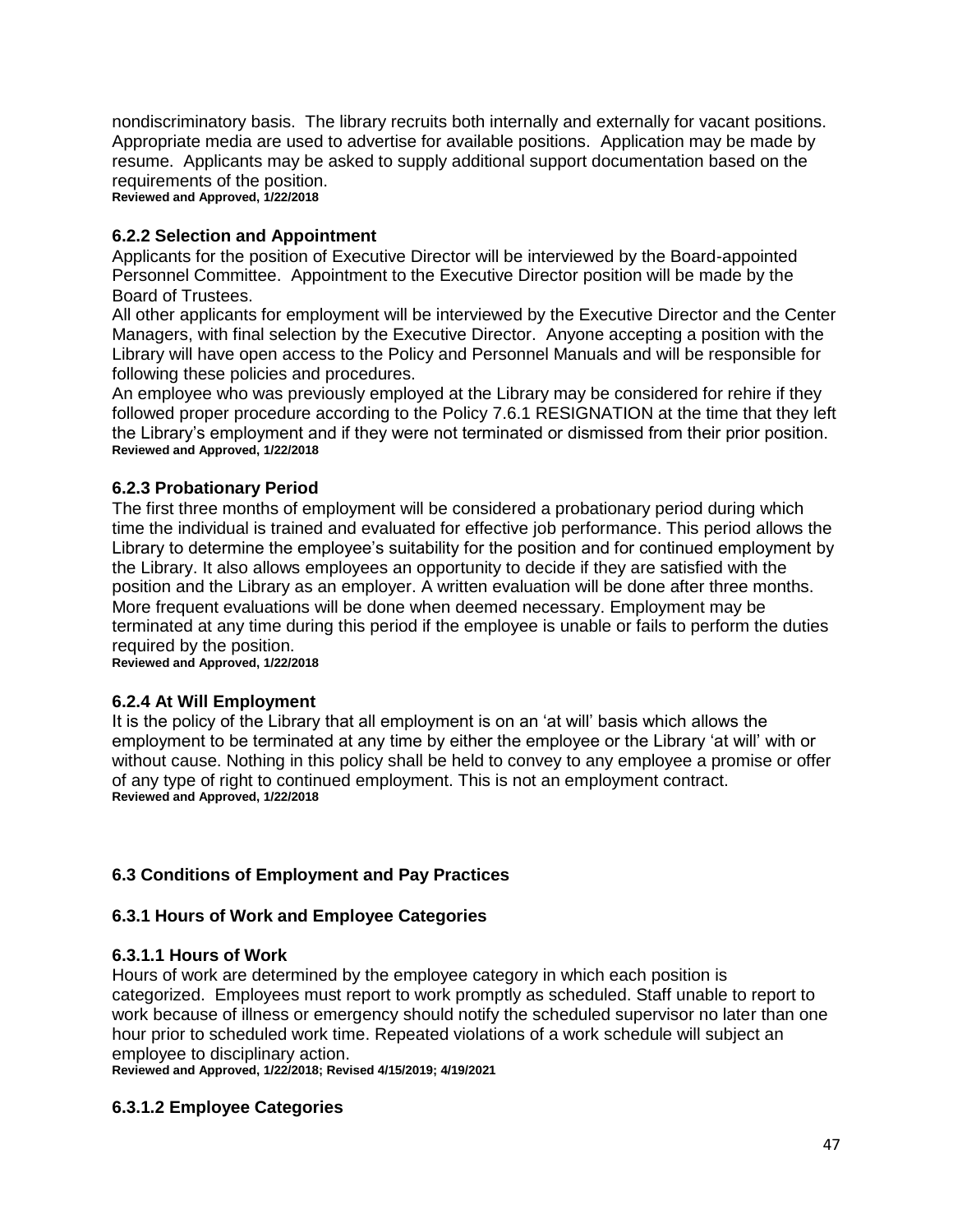The Library categorizes employees as follows and recognizes that more than one category may apply to each employee (example: non-exempt and full-time):

#### REGULAR FULL-TIME EMPLOYEES

A normal week will consist of 40 hours for full-time employees. A full-time work day is eight hours and includes a paid one-hour lunch break. Full-time employees are considered eligible for all employee benefits.

#### REGULAR LEVEL 1 PART-TIME EMPLOYEES

Level 1 part-time employees work between 18 and 39 hours per week. Meal breaks are not paid. These employees are eligible for some employee benefits.

#### REGULAR LEVEL 2 PART-TIME EMPLOYEES

Level 2 part-time employees will not exceed 1,000 hours of work per year (average of 18 hours per week). Meal breaks are not paid. These employees are eligible for some employee benefits.

#### TEMPORARY EMPLOYEES

A temporary employee is an employee who is hired for a temporary period, generally less than six (6) months. Temporary employees should have no expectation of continued or regular employment and cannot become a regular employee unless such an offer of regular employment has been made to the employee. Unless otherwise specified or as required by law, temporary employees are not eligible for employee benefits.

#### NON-EXEMPT AND EXEMPT EMPLOYEES

The Illinois Minimum Wage Law and the federal Fair Labor Standards Act classifies employees as either non-exempt or exempt for the purpose of minimum wage and overtime requirements. Under state and federal law, non-exempt employees are entitled to minimum wage and, if they work more than 40 hours in a workweek, overtime or compensatory time. An employee's weekly earnings and job duties determine whether they are exempt or non-exempt. **Reviewed and Approved, 1/22/2018; Revised 4/15/2019; 4/19/2021**

#### **6.3.2 Salaries and Wages**

Salaries and wages will be reviewed annually by the Budget Committee during the budget process. Paychecks are distributed biweekly on Friday and reflect the prior two full weeks ending on Saturday.

**Reviewed and Approved, 1/22/2018; Revised 4/15/2019**

#### **6.3.3 Personal Appearance**

The appearance of an employee reflects directly on the Library and its services. All employees are expected to be clean and well groomed. Dress should be appropriate for the type of work performed and at the discretion of the Executive Director. **Reviewed and Approved, 1/22/2018**

#### **6.4 Evaluations**

Evaluations will be performed by the Executive Director annually on the staff person's anniversary date. Input from appropriate supervisors will be included. **Reviewed and Approved, 1/22/2018**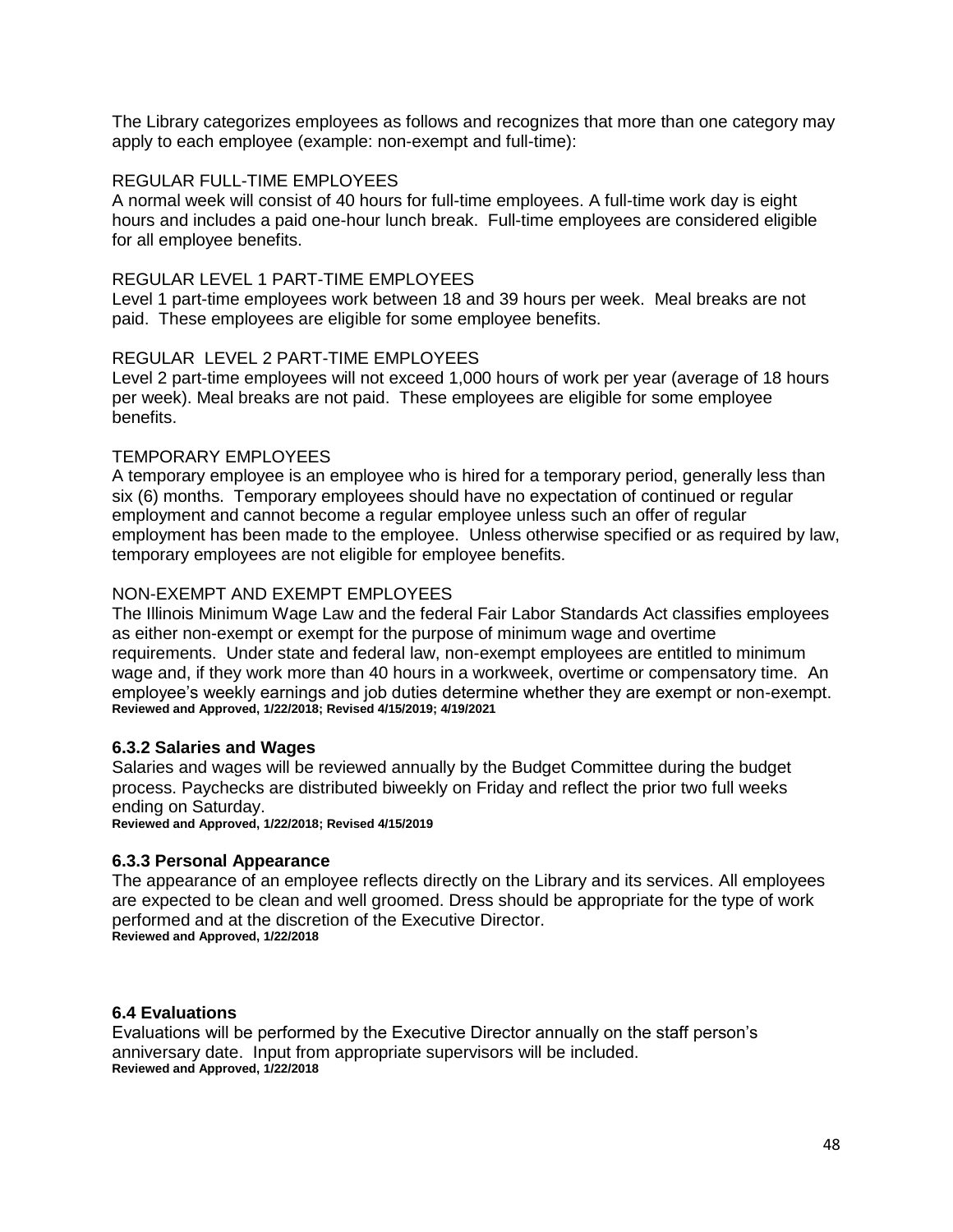#### **6.5 Disciplinary Actions**

#### **6.5.1 Disciplinary Probation**

An employee who receives a poor performance evaluation at any time after the initial probationary period may be placed on disciplinary probation. This probationary period will last for a minimum of three months and will not exceed six months. Anytime during disciplinary probation a decision may be made to take the employee off probation or dismiss the employee. **Reviewed and Approved, 1/22/2018**

#### **6.5.2 Suspension**

An employee charged with an offense that might require dismissal for cause may be suspended without pay pending the outcome of an investigation. If the employee is cleared by investigation, restitution of unpaid salary will be made. **Reviewed and Approved, 1/22/2018**

#### **6.6 Separations**

Upon separation from employment, all employees are required to return Library keys and any Library property that might be in their possession. Library materials checked out on an individual's personal Library account are not subject to early return. **Reviewed and Approved, 1/22/2018**

#### **6.6.1 Resignation**

Employees resigning their position should notify the Executive Director in writing, including their anticipated last day of work. A minimum of two weeks written notice is customary for support staff, and four weeks written notice for professional staff is preferred. Failure to give proper notice will be recorded in the employee's personnel file. **Reviewed and Approved, 1/22/2018**

#### **6.6.2 Dismissal**

The employment relationship may be terminated at any time by the Executive Director. When desirable, the administration and the employee may mutually agree on separation of employment. If a staff member fails to perform adequately or does not respond to corrective job instructions or disciplinary measures the employee may be dismissed. Instances of serious misconduct will result in immediate dismissal. **Reviewed and Approved, 1/22/2018**

#### **6.6.3 Retirement**

Retirement from the Mississippi Valley Library District is governed by the retirement rules of the Illinois Municipal Retirement Fund and the Social Security Administration. Unused vacation and sick leave will be paid to the employee at the time of retirement. **Reviewed and Approved, 1/22/2018**

#### **6.7 Grievance Policy**

The Board of Trustees realizes that employee problems and concerns arise from time to time. Usually, these concerns can be resolved through informal and open discussion on a day-to-day basis. Employees are encouraged to reach satisfactory solutions to these concerns by regular and open communication.

**Reviewed and Approved, 1/22/2018. Revised 2/12/2018.**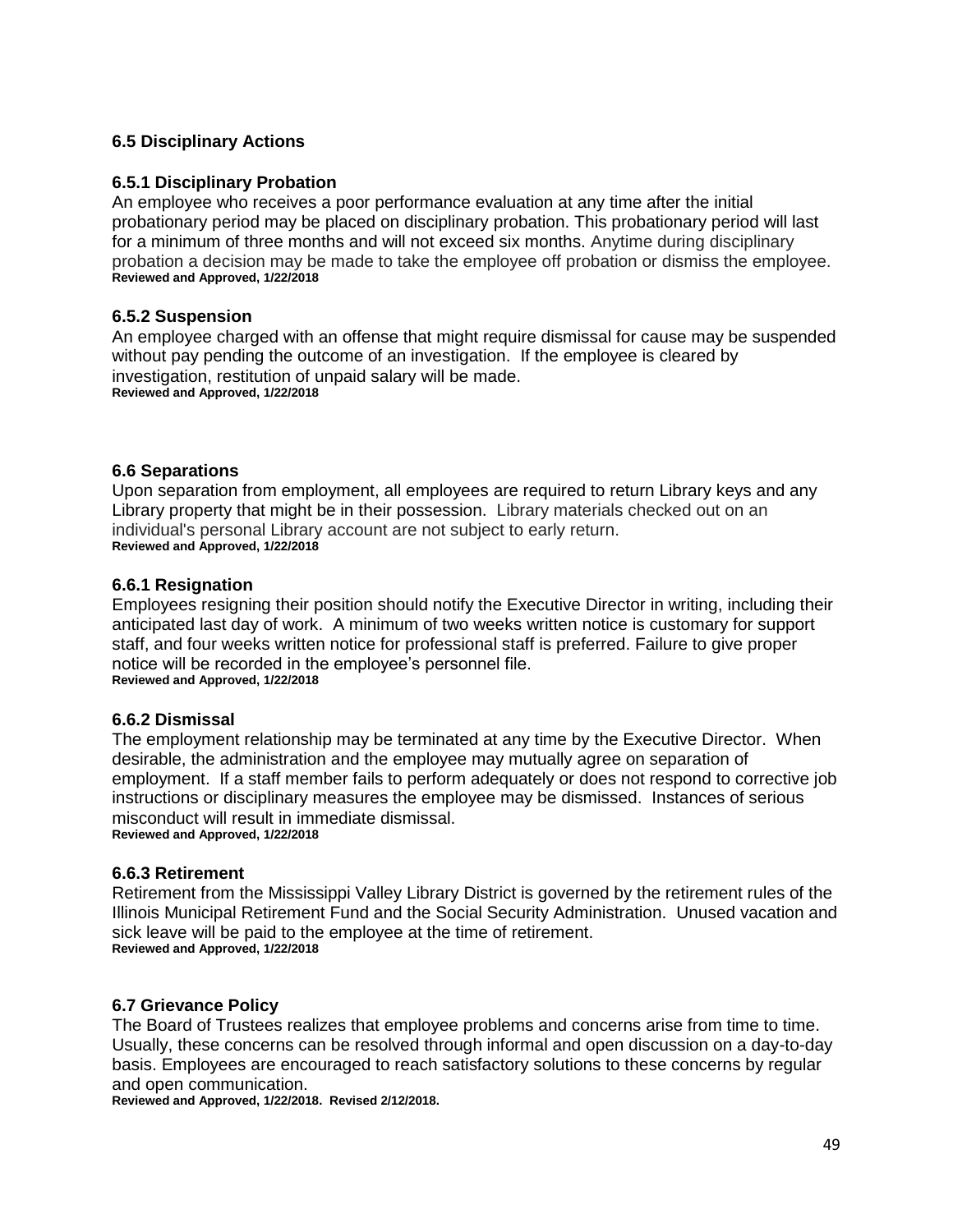#### **6.7.1 Definition**

A grievance is any difference arising between the employer and an employee in interpretation or application of Library policy or condition of employment which directly affects the employee in the performance of his or her duties. **Reviewed and Approved, 1/22/2018 Updated, 2/12/2018**

#### **6.7.2 Purpose and Scope**

The Library's philosophy is that all employees should have free and immediate access to management to raise any type of work-related concerns. Employees are encouraged to raise work-related concerns with their immediate supervisor as soon as possible after an event that may cause an employee to be concerned. Alternatively, if an employee believes that their immediate supervisor is not the appropriate person with whom to raise such matters, the employee is encouraged to bring their concerns to the attention of any other supervisor or any member of management.

Employees are further encouraged to pursue discussion of their work-related concerns with the management official under the Grievance/Complaint Procedure until their concerns are fully resolved. The Library cannot guarantee that in each instance the employee will be satisfied with the result, but in each case an attempt will be made to explain the resolution of the matter to the employee, even when it is not the result that the employee sought. The Library believes that such concerns are best addressed through informal and open communication. No employee will be disciplined or otherwise penalized for raising a good-faith concern.

The Library will attempt to keep confidential all such expressions of concern, their investigation, and the terms of their resolution. At the same time however, some dissemination of information to others may be appropriate and necessary during the process of investigating and resolving the employee's concerns.

**Reviewed and Approved, 1/22/2018. Revised, 2/12/2018**

#### **6.8 Benefits**

#### **6.8.1 Vacation**

After one year (computed from date of employment), employees shall become eligible for vacation with pay as defined in this section. Eligible employees will be compensated for the number of hours usually worked on the day for which vacation is taken. All vacations credited to an employee must be used by December 31st of the same year or be forfeited. There is no vacation accrual from year to year.

#### **Full-Time Employees:**

Vacation leave for the Executive Director and Assistant Director will be negotiated at time of hire. The Executive Director and Assistant Director will be granted an additional week of vacation at 5 years, and again at 10 years (not to exceed 5 weeks).

Vacation leave for full-time employees, excluding the Executive Director and Assistant Director, will be based on the following schedule and credited to each employee at the beginning of the first full pay period in January: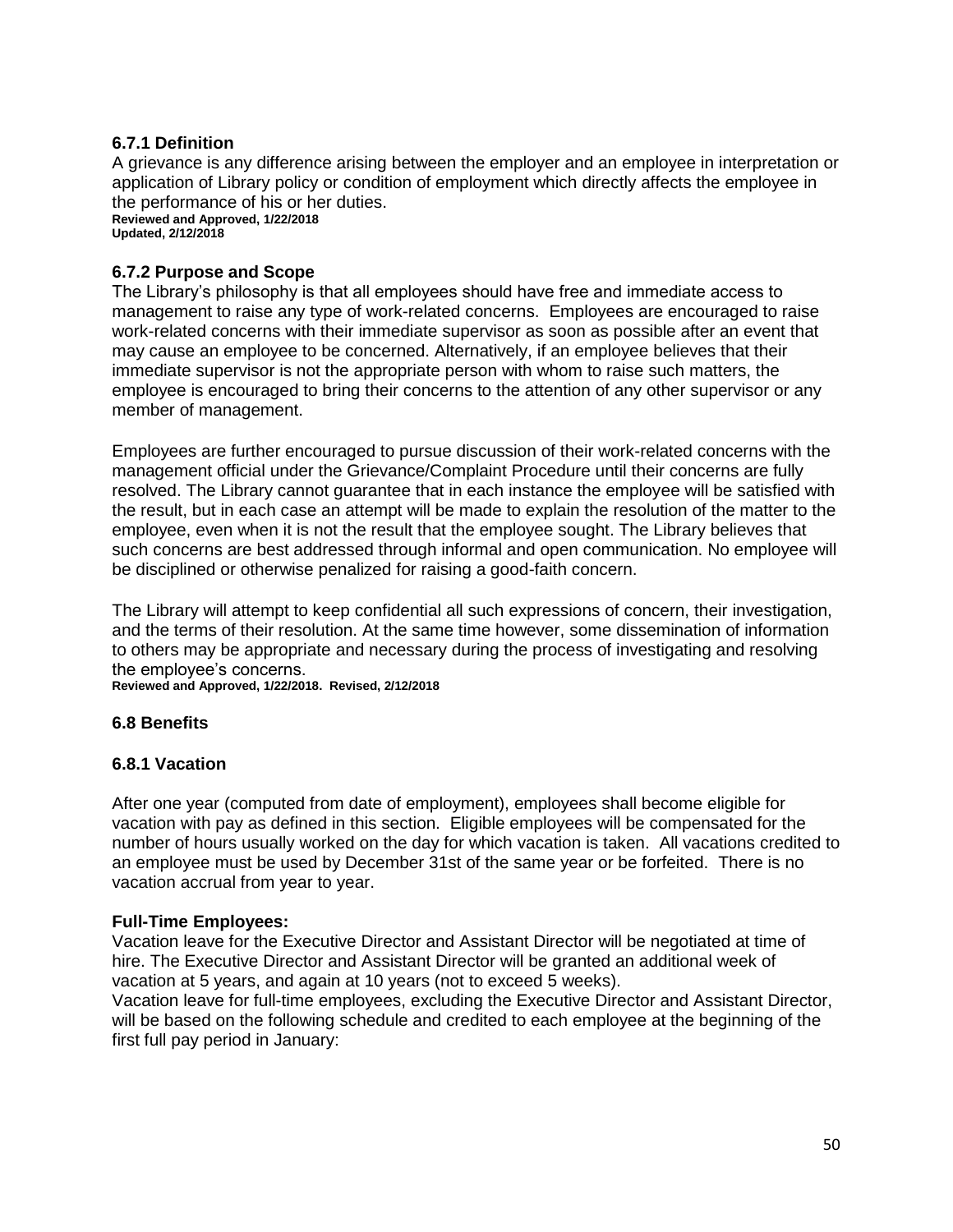Length of Service **Vacation** After 1 year to 23 months 1 week per year 2 years to 4 years 2 weeks per year 5 years to 9 years 3 weeks per year 10 years and over 10 years 4 weeks per year

#### **Level 1 Part-Time Employees:**

Level 1 part-time employees will receive paid vacation leave based on the following schedule and credited to each employee at the beginning of the first full pay period in January:

Length of Service Vacation After 1 year to 9 years 1 week prorated 10+ years 2 weeks prorated The prorated vacation leave will be based on the average number of hours an employee works in a typical week.

#### **Level 2 Part-Time Employees**

Level 2 part-time employees will receive 18 hours of paid vacation after one year of employment, credited at the beginning of the first full pay period in January.

#### **Vacation scheduling:**

Requests for vacation will be submitted to the Executive Director in accordance with current Library procedures. Requests should be submitted as far in advance as possible. In cases of two or more requests being received for the same period, priority will be given to the request(s) received first. Employees may not take more than two (2) weeks of vacation leave at one time. Final approval is at the discretion of the Executive Director after giving due consideration to the needs of the Library.

**Reviewed and Approved, 3/19/2018. Revised 4/19/2021.**

#### **6.8.2 Sick Leave**

#### **General**

Sick leave may be used for personal physical or mental illness, the care of a family member, medical testing and diagnosis, treatment, or preventative care. This includes, but not limited to, doctor, dentist, and eye doctor appointments. Eligible family members are defined as a child (biological, adopted, stepchild, or legal ward), spouse, sibling, parent, mother- or father-in-law, grandchild, grandparent, stepparent, or a member of the employee's household not previously defined.

After three consecutive days of sick leave, a doctor's statement may be required. Suspected abuse of sick leave may result in the requirement of a doctor's statement.

#### **Full-Time Employees:**

Each full-time employee will be granted four hours of paid sick leave per pay period. A maximum of 30 days at eight (8) hours a day, for a total of 240 hours, of unused sick leave may be accumulated for employee use in case of illness. Unused sick leave over 30 days/240 hours will be recorded for purposes of pension service credit in accordance with IMRF regulations.

Upon retirement, the employee may choose to be paid 50% of accrued sick leave or choose to convert the unused, unpaid sick leave into retirement service credit. The Illinois Pension Code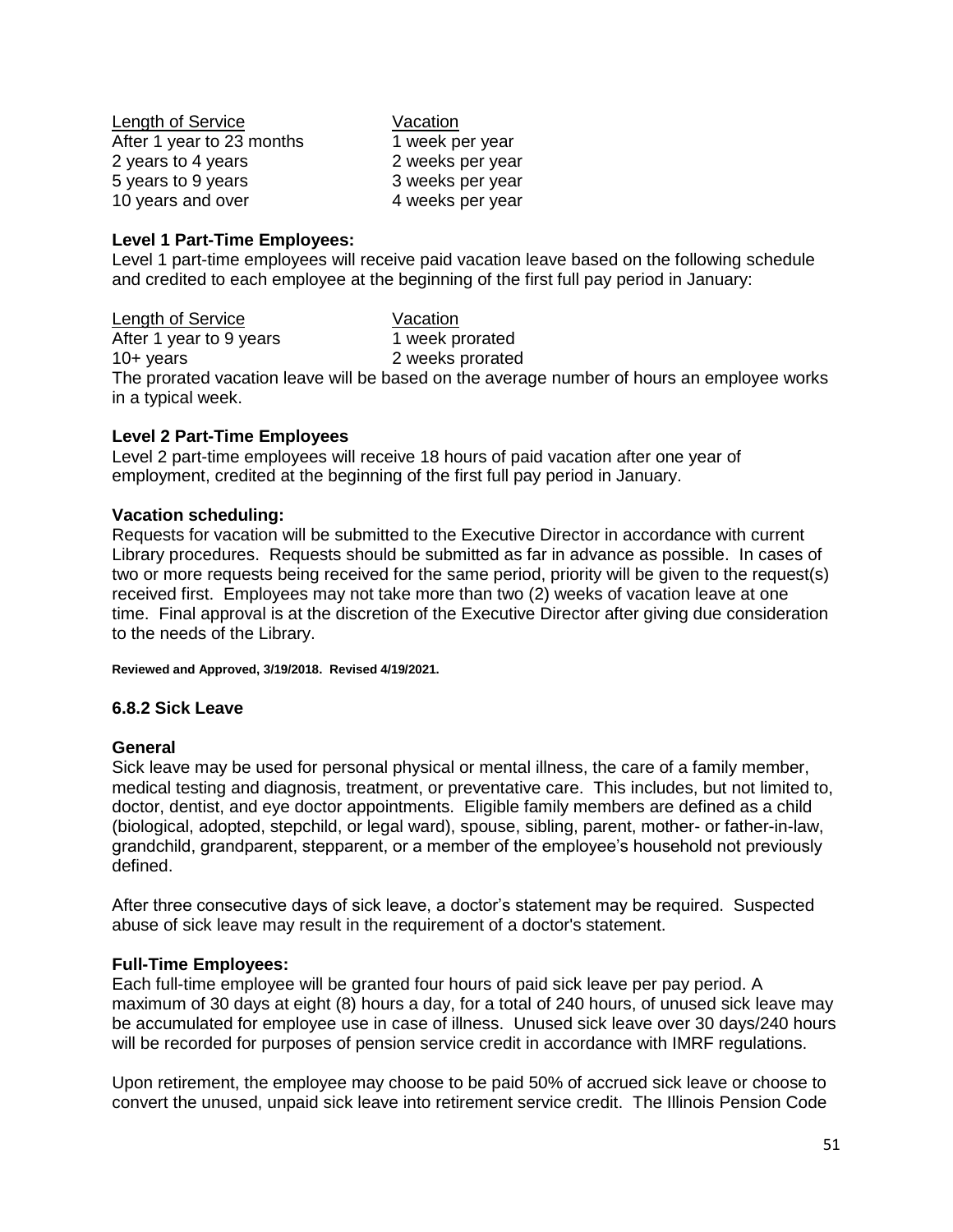(ILCS 7/5-139(a)8) allows retiring members to convert unused, unpaid sick leave to service credit. A member can convert up to 240 days; they receive one month of service credit for every 20 days (or fraction thereof) of unused, unpaid sick leave up to a maximum of one year of pension credit. For example, if a member has 20 days of sick leave, they can receive one month of service credit; if they have 21 days of sick leave, two months of service credit, etc. Fifty percent (50%) of sick leave will be paid to a beneficiary upon the death of the employee. Voluntary resignations and involuntary terminations do not qualify for sick leave payout.

## **Level 1 Part-Time Employees:**

Level 1 part-time employees will be granted 2 hours of paid sick leave per pay period. A maximum of 30 days at eight (8) hours a day, for a total of 240 hours, of unused sick leave may be accumulated for employee use in case of illness. Unused sick leave over 30 days/240 hours will be recorded for purposes of pension service credit in accordance with IMRF regulations.

Upon retirement, the employee may choose to be paid 50% of accrued sick leave or choose to convert the unused, unpaid sick leave into retirement service credit. The Illinois Pension Code (ILCS 7/5-139(a)8) allows retiring members to convert unused, unpaid sick leave to service credit. A member can convert up to 240 days; they receive one month of service credit for every 20 days (or fraction thereof) of unused, unpaid sick leave up to a maximum of one year of pension credit. For example, if a member has 20 days of sick leave, they can receive one month of service credit; if they have 21 days of sick leave, two months of service credit, etc. Fifty percent (50%) of sick leave will be paid to a beneficiary upon the death of the employee. Voluntary resignations and involuntary terminations do not qualify for sick leave payout.

#### **Level 2 Part-Time Employees**

Level 2 part-time employees will be granted 1 hour of paid sick leave per pay period. Unused sick leave can be accumulated to a maximum of 240 hours.

**Reviewed and Approved, 3/19/2018. Revised 4/19/2021.**

#### **6.8.3 Personal Leave**

Each full-time employee will be credited with two personal leave days on January 1st. All personal leave must be used by December 31st of the same year or be forfeited. **Reviewed and Approved, 3/19/2018**

#### **6.8.4 Family and Medical Leave**

Family and medical leave will be granted when a full-time employee or immediate family member becomes seriously ill or disabled or when a new child is in the home. To be eligible for family and medical leave, an employee must be full-time and have 12 months of continuous service with the Library. Employees who do not meet these requirements are not entitled to leave under this policy. An eligible employee may request up to 12 work weeks of this category of leave during any 12 month period.

#### **Parental Leave**

Parental leave under this policy is a paid leave associated with the birth of an employee's own child or the placement of a child with the employee in connection with adoption or foster care. Parental leave is not charged against the employee's leave credits, and the amount of paid days received is two weeks. To be eligible for parental leave, employees must be full-time and have worked for the Mississippi Valley Library District for one full year.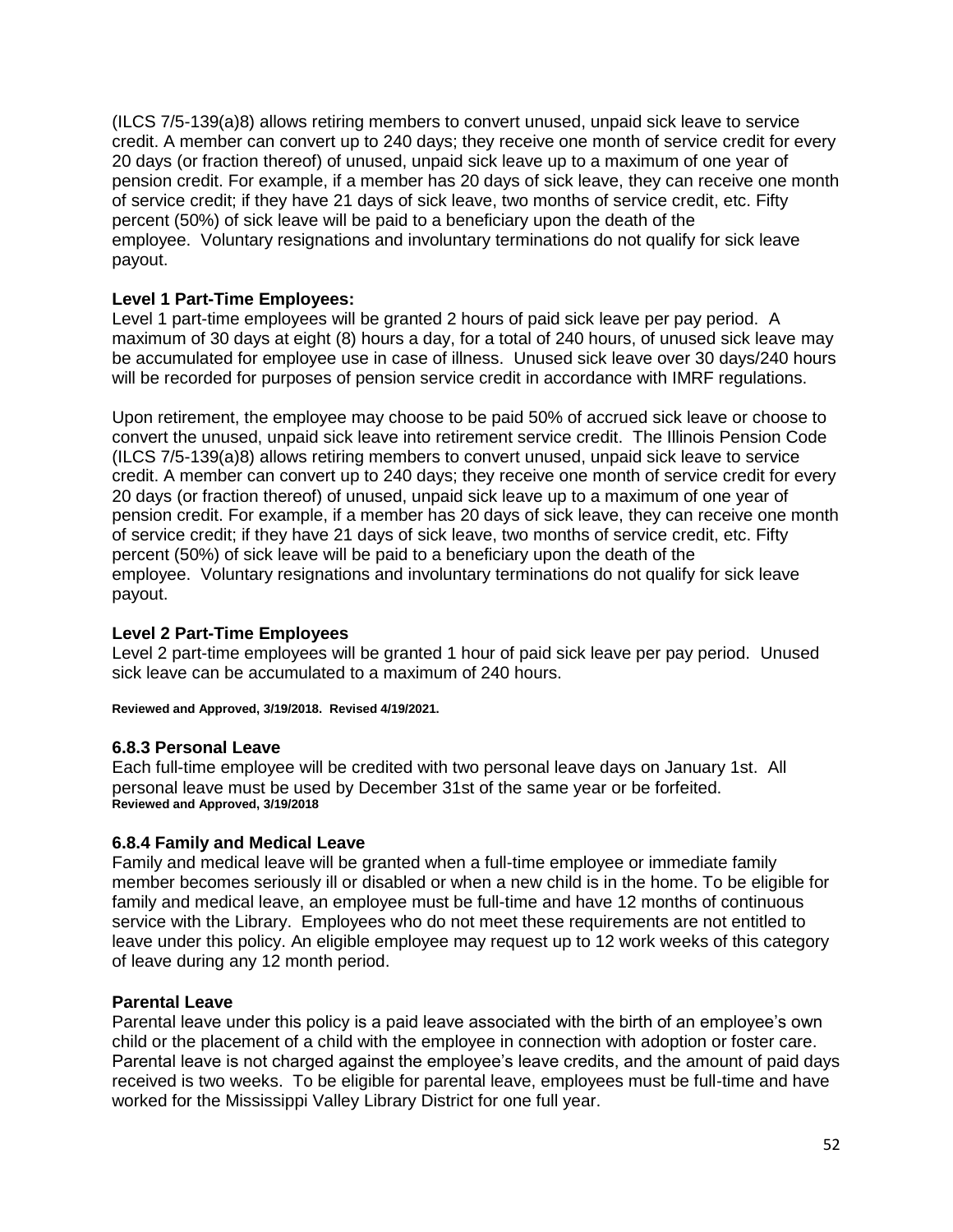Health insurance benefits will continue to be provided during the paid parental leave under this policy at the same rate as in effect before the leave was taken regardless of length of service provided the employee has at least one full year of service.

Two weeks of leave shall be paid with benefits for the care of a newly born or adopted/fostered child. The employee must provide 30 days' notice (or as much notice as practicable if the leave is not foreseeable) to the Executive Director.

After the two weeks of parental leave has concluded, subsequent leave shall be covered under appropriate policies. The Family and Medical Leave Act (FMLA) allows employees up to 12 workweeks of unpaid leave annually. Paid leave under this policy shall run concurrently with FMLA leave. The balance of FMLA leave beyond the two weeks of paid parental leave is unpaid unless the employee chooses to use sick and/or vacation time. Parental leave is considered time used against the maximum 12 weeks of family medical leave and runs concurrently with FMLA or any other leaves for which the employee is eligible. After the paid parental leave is exhausted, the employee may charge sick leave and/or vacation leave.

Temporary employees are not eligible for parental leave. Temporary employees who may be eligible for leave under the FMLA are limited to 12 workweeks of unpaid leave and are ineligible for additional leave granted under this policy. **Reviewed and Approved, 9/16/2019**

#### **Employee's Serious Health Condition**

If the leave is planned in advance, employees must provide the Library with at least 30 days notice prior to the anticipated leave, in writing to the Executive Director. If the leave is unexpected, employees should notify the Executive Director immediately and put the request in writing as soon as possible.

The employee will be required to use all unused sick, vacation and personal days during the leave period. Once such benefits are exhausted, the balance of the leave will be without pay. Sick leave will cease to accrue during the leave period.

All group health benefits will continue during the leave provided employees continue any payments they regularly make to the plan. Other benefits (such as pension) will be governed by the terms of the plan.

During this leave, employees may be required to provide the Library with additional physician's statements on request explaining their disability and inability to work. Before employees can return from medical leave, they must present a statement from their physician indicating that they are able to return to work and perform the functions of their position or indicate any limitations that have been placed upon them.

#### **Reinstatement Rights**

Eligible employees returning from leave are entitled to be reinstated to their former position or one equivalent in benefits, pay and other conditions of employment. Exceptions to this provision may apply if financial circumstances have changed and caused the position to be eliminated. Exceptions may also apply for certain highly compensated employees under certain conditions.

#### **Leave for Employees Who Do Not Meet the Minimum Service Requirements**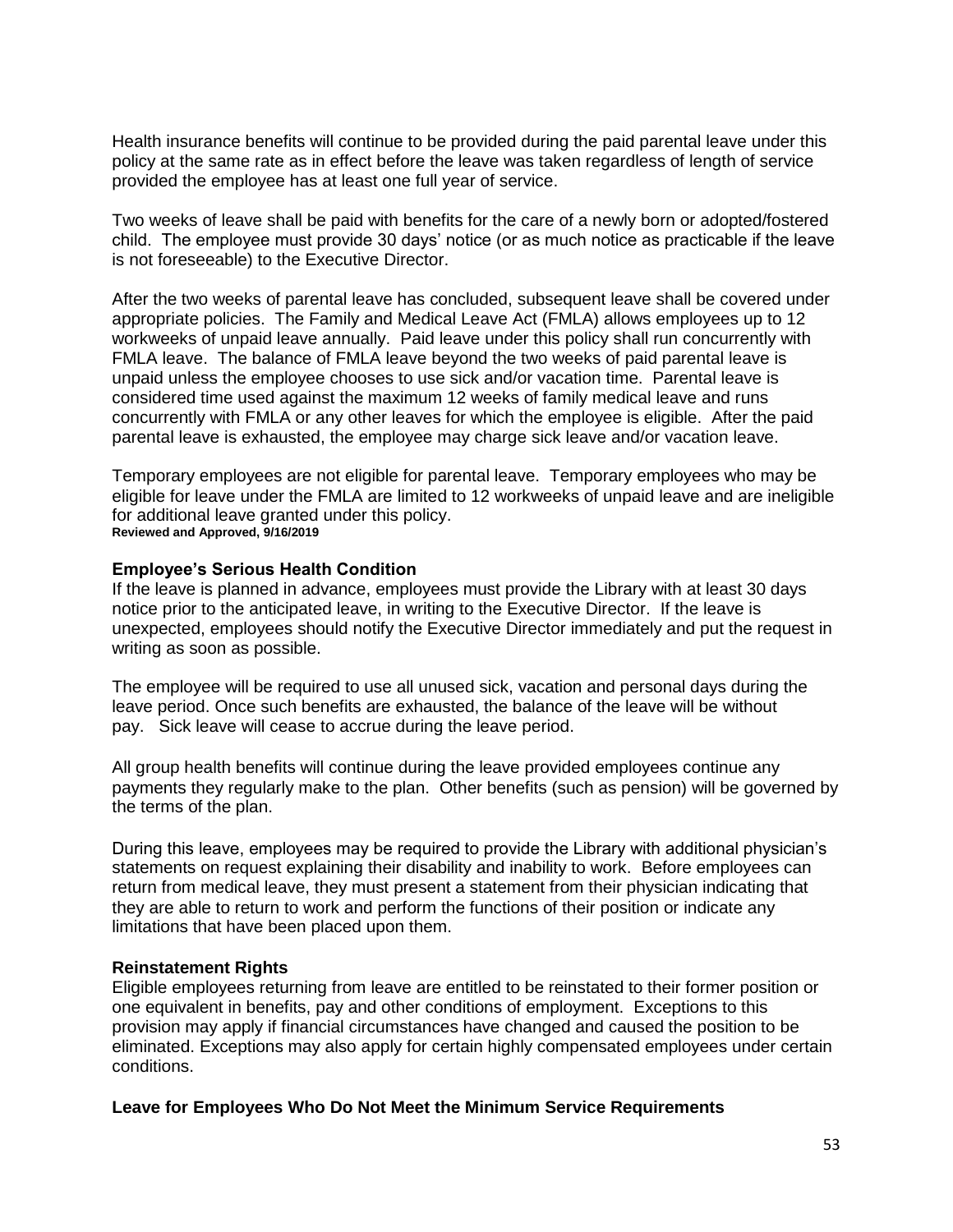Employees who do not meet the employment requirements stated above may request leave with the same notification processes listed above. The certification requirements and conditions for required use of accrued time off, benefits accrual, and continuation of group health insurance during the leave will be the same as those indicated above. Unless applicable state or local law requires otherwise, reinstatement will not be guaranteed to any employee requesting leave under this section of this policy. The Library will attempt to place the employee returning from leave in their former position or a comparable one dependent upon the library's budget, the need to fill vacancies, and the library's ability to find a qualified temporary replacement. **Reviewed and Approved, 3/19/2018**

## **6.8.5 Victims' Economic Security and Safety Act (VESSA)**

The Library complies with the Victims' Economic Security and Safety Act (VESSA). Any part- or full-time employee who is a victim of domestic violence, sexual violence, gender violence, or any other crime of violence, or who has a family or household member who is a victim of domestic violence, sexual violence, gender violence, or any other crime of violence, may take an unpaid VESSA leave up to 12 work weeks during any 12 month period to:

- Seek medical attention for, or recovery from, physical or psychological injuries;
- Obtain victim services;
- Obtain psychological or other counseling;
- Participate in safety planning, including temporary or permanent relocation or other actions to increase the safety of the victim from future crimes of violence or domestic, sexual, or gender violence or ensuring economic security; or
- Seek legal assistance or remedies to ensure the health and safety of the victim, including preparing for or participating in any civil or criminal legal proceeding related to the violence.

"Family or household member" as defined by the Act means a spouse or party to a civil union, parent, grandparent, child, grandchild, sibling, or any other person related by blood or by present or prior marriage or civil union, other person who shares a relationship through a child, or any other individual whose close association with the employee is the equivalent of a family relationship as determined by the employee, and persons jointly residing in the same household. [820 ILCS 180/10]

Employees taking leave under this policy may elect to substitute accrued paid vacation, sick, or personal time or any other applicable paid time off for any part of the victims' economic security and safety leave. Such substitution will not extend the employee's total allotment of time off under this policy.

An employee requesting VESSA leave is required to give 48 hours' notice in the event of a foreseeable leave. In unexpected or unforeseeable situations, an employee should provide as much notice as is practicable, usually verbal notice within one or two business days of when the need for leave becomes known.

Upon return from VESSA leave, the employee shall be reinstated to their original job or a job of like status and pay. The employee may be required to submit a certification demonstrating the need for leave. The certification must be provided by the employee as soon as reasonably possible and within 15 days after leave is requested. The certification requirement may be satisfied by the submission of a sworn statement from the employee and one of the following: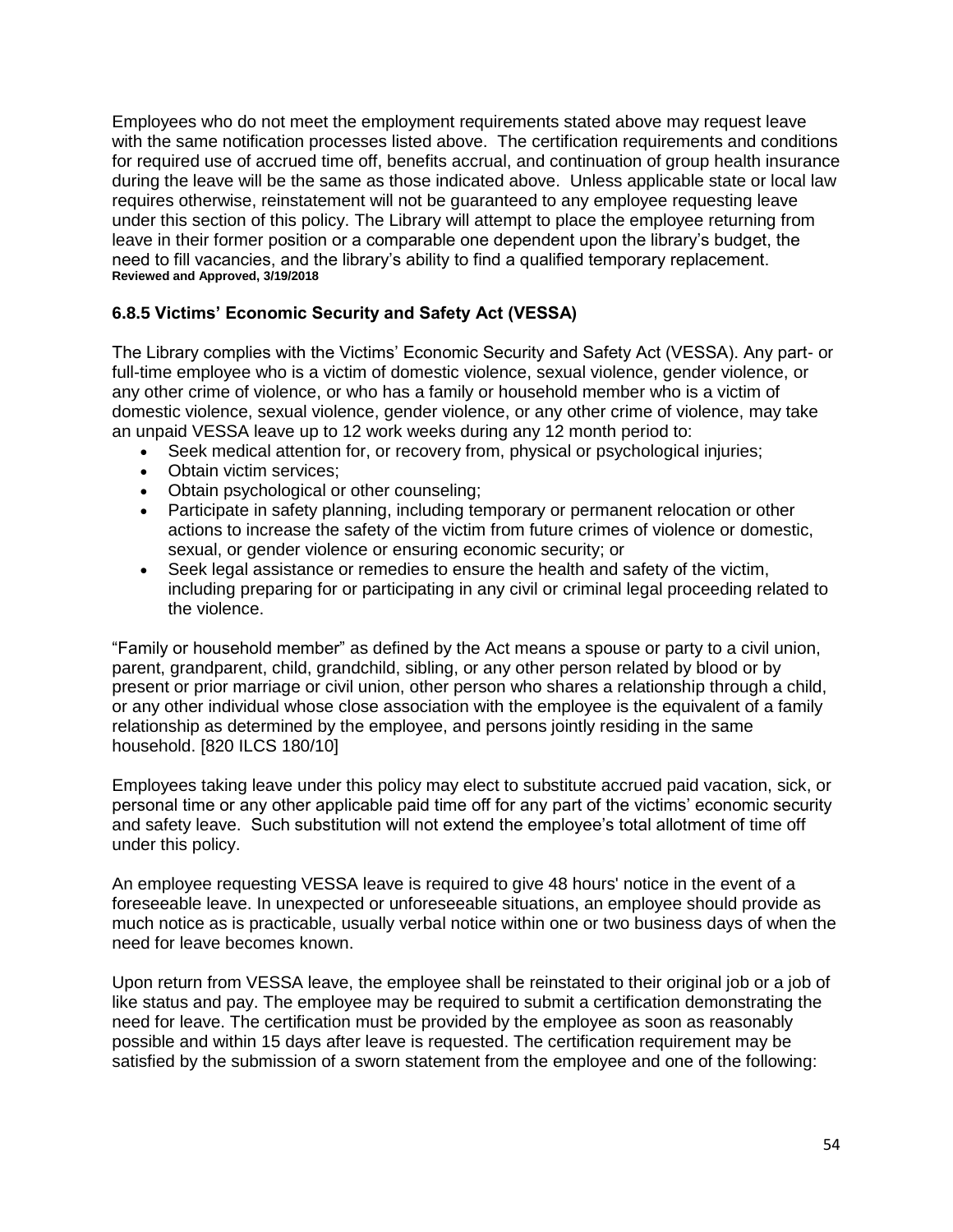- Documentation from a victim services organization, attorney, clergy, or medical or other professional from whom the employee or the family/household member has sought assistance from in addressing domestic, sexual, or gender violence and/or its effects;
- A police or court record; or
- Other corroborating evidence.

All documentation related to the employee's need for the leave pursuant to this policy will be held in strict confidence and will only be disclosed as required/permitted by law.

The Library will require the employee to report periodically on their status and intent to return to work.

VESSA leave will be counted on a 12-month period rolling forward from the date of the first day of VESSA leave. VESSA leave may be taken intermittently or on a reduced work schedule. If elected by the employee, VESSA leave will run concurrently with other eligible paid leaves of absence (for example, sick leave, paid vacation, personal day). When the employee's need for leave also qualifies as FMLA leave, or for long-time disability, these leaves will run concurrently. The Library will attempt to provide reasonable accommodations for VESSA, unless such accommodations would present undue hardship. Reasonable accommodation applies to applicants and employees and may include adjustment to a job structure, workplace facility, or work requirement, transfer, reassignment, or modified schedule, leave, a changed telephone number or seating arrangement, installation of a lock, implementation of a safety procedure or assistance in documenting domestic violence, sexual violence, gender violence, or any other crime of violence that occurs at the workplace or in work-related settings, in response to actual or threatened domestic violence, sexual violence, gender violence, or any other crime of violence. To request a reasonable accommodation, the employee should give a written request to the Executive Director at the earliest possible time. **Reviewed and Approved 3/19/2018. Revised 2/10/2020; 9/20/2021.**

#### **6.8.6 Holidays**

The library will be closed and all full-time employees will be paid for all holidays approved by the Board of Trustees. Those holidays are as follows:

New Year's Day **Labor Day** Martin Luther King Day **Veterans Day** President's Day **Thanksgiving Day** Memorial Day **Christmas Eve Day** Juneteenth Christmas Day Independence Day New Year's Eve

Easter Day Family Day (the day after Thanksgiving)

When a holiday falls on a Sunday, the immediately following Monday is the observed holiday.

**Reviewed and Approved, 3/19/2018. Revised 10/18/2021, 3/21/2022.**

#### **6.8.7 Bereavement**

Bereavement leave with pay will be granted per occurrence to employees to mourn the passing or to prepare for the imminent death of a person or persons of significant importance to the employee: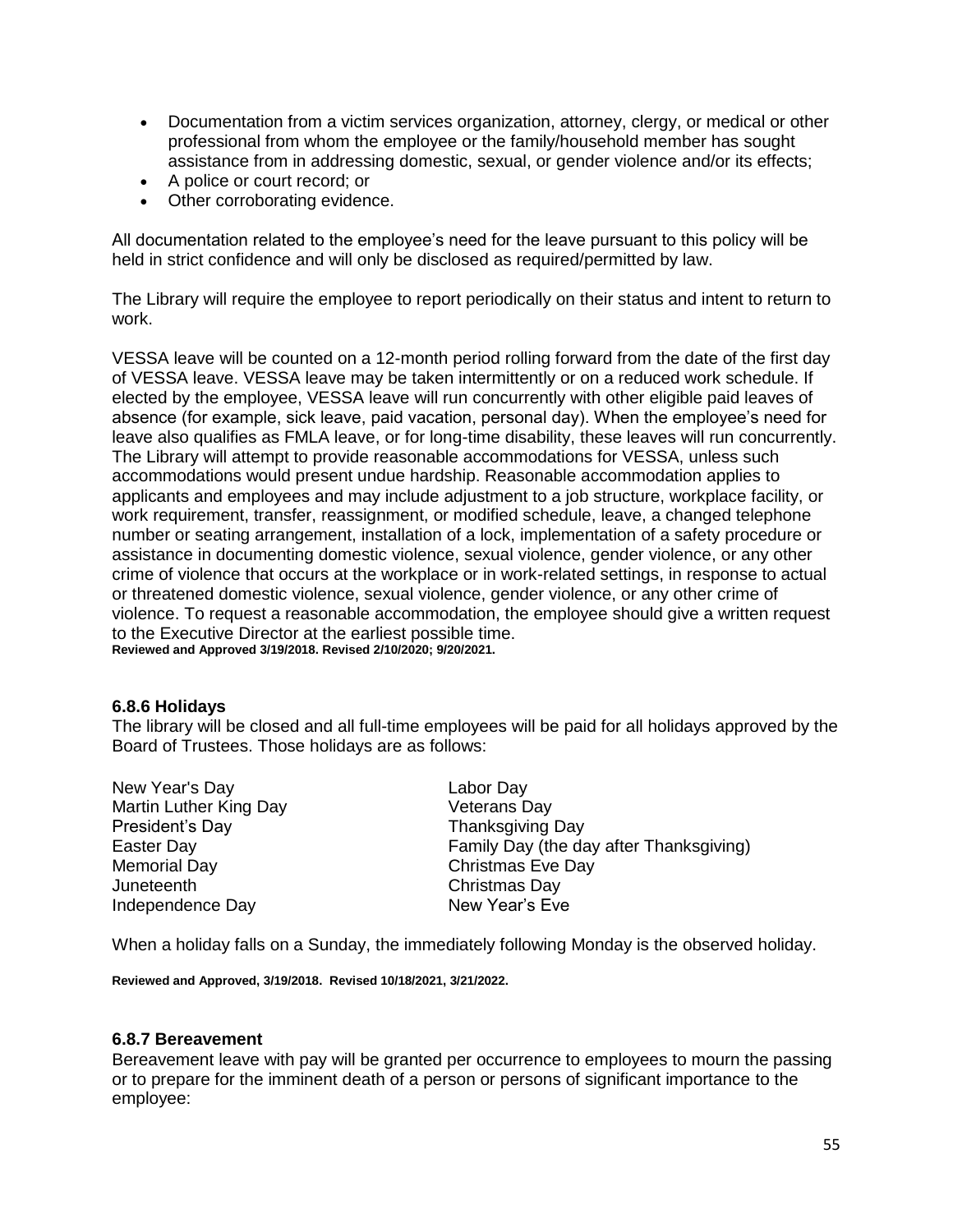- Up to 40 hours for full-time employees
- Up to 18 hours for part-time employees

#### **Reviewed and Approved, 3/19/2018. Revised 5/16/2022**

## **6.8.8 Jury Duty**

Full-time employees called for jury duty will receive their regular pay during the time they are serving. Part-time employees called for jury duty will be excused from their scheduled shifts. The jury stipend may be kept by the employee. A copy of the certification of jury duty service will be given to the Executive Director upon completion of said service. **Reviewed and Approved, 3/19/2018**

#### **6.8.9 Military Leave**

Leaves of absence for military or reserve duty are granted to all employees of the Library. Employees called to active military duty or to reserve or National Guard training, or volunteering for the same, should submit copies of their military orders to their supervisor as soon as is practicable. Employees will be granted a military leave of absence for the period of military service in accordance with applicable federal and State laws. Employees who are reservists or members of the National Guard are granted time off for required military training. This leave of absence includes time off for (i) service in a federally recognized auxiliary of the U.S. Armed Forces when performing official duties in support of military or civilian authorities as the result of an emergency; (ii) service covered in the Illinois State Guard as defined by the Illinois State Guard Act; and (iii) a period for which an employee is absent from a position of employment for the purpose of medical or dental treatment for a condition, illness, or injury sustained or aggravated during a period of active service in which treatment is paid by the United States Department of Defense Military Health System.

Their eligibility for reinstatement after the completion of above, benefit continuation/eligibility and payment for leave issues are determined in accordance with applicable federal and State laws. Employees may elect, but are not required, to use any vacation entitlement for any portion of the absence that may be unpaid. Training leaves will not normally exceed two weeks per year, plus reasonable travel time.

Employees who are required to serve in the Armed Forces must give advance written or verbal notice for military duty, unless giving notice is impossible, unreasonable, or is precluded by military necessity. **Reviewed and Approved, 10/21/2019**

#### **6.8.10 Other Leaves of Absence**

From time to time an employee may request a leave of absence not covered under another policy. The Executive Director has the authority to decide on a case-by-case and equitable basis whether or not to approve such leaves of absence and whether or not the leaves of absence will be paid. **Reviewed and Approved 4/19/2021.**

#### **6.8.11 Requests and Approval of Leave**

All leave requests should be made in accordance with current Library procedures to the Executive Director before the schedule covering the date(s) is posted. In emergency situations, leave may be granted verbally by the Executive Director or the Assistant Director. Requests for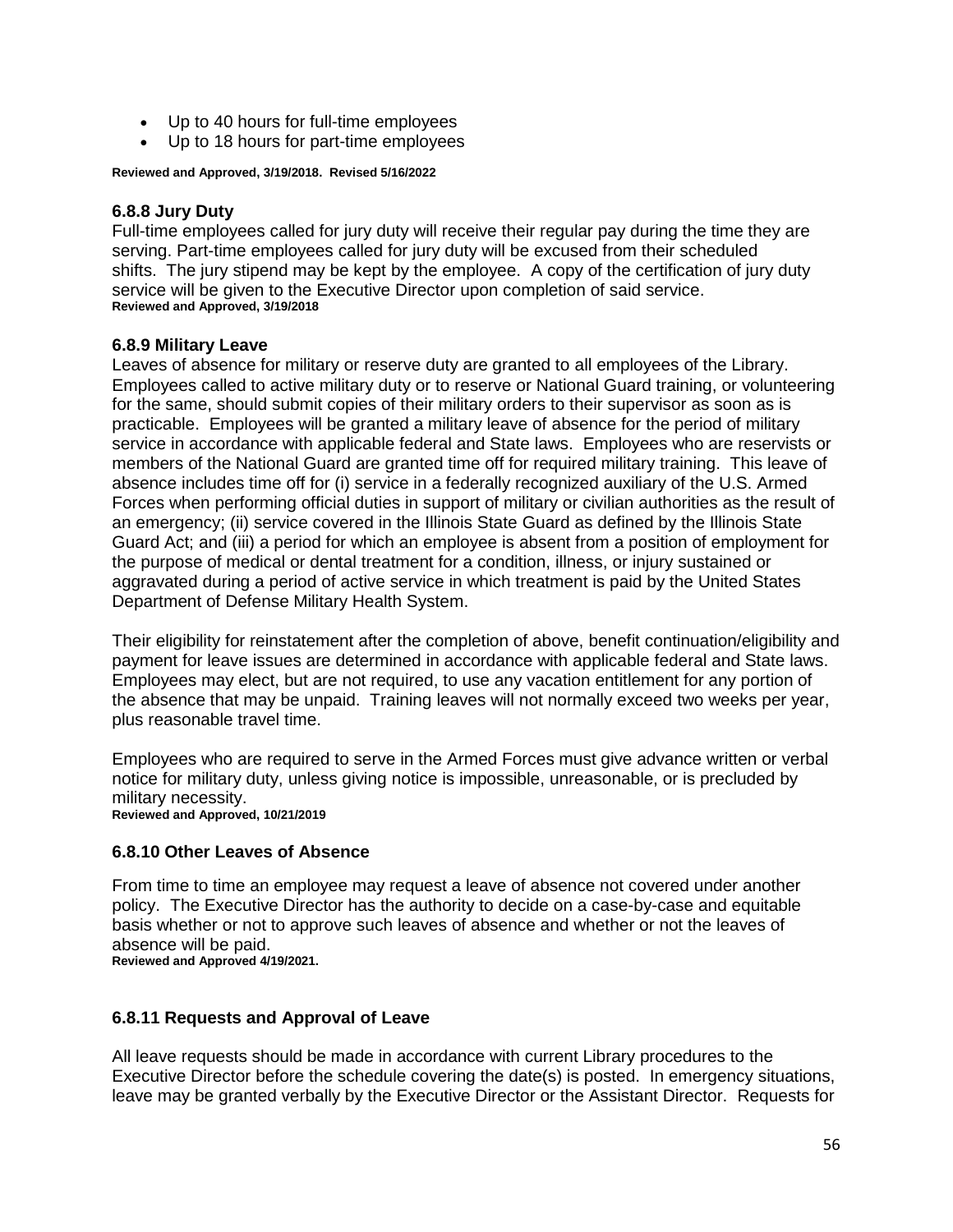leave will be approved or denied in a timely manner. Every effort will be made to honor employees' requests, but first consideration goes to the proper staffing of the Library.

When an employee wants to take leave after the schedule has been posted, the employee will ask the Executive Director for the schedule adjustment. The Executive Director will make a final determination for the employee's request.

**Reviewed and Approved, 3/19/2018. Revised 4/19/2021.**

#### **6.8.12 Pensions**

Participation in the Illinois Municipal Retirement Fund (IMRF) is required by law for full-time employees and part-time employees working more than 1000 hours per anniversary year. The employee contribution rate is set by state statute and is currently 4.5% which will be deducted per pay period.

IMRF's Voluntary Additional Contribution (VAC) program is available to any IMRF participant. Voluntary Additional Contributions:

- Are limited to a maximum of 10% of an employee's IMRF reportable earnings, up to the Tier 2 wage cap.
- Are after tax, not tax-deferred.
- Are a separate individual account consisting only of the employee's contributions and any interest earned on them. Employers do not make any contributions to employees' VAC accounts.
- Accrue interest differently than traditional saving accounts.
- Continue to earn interest for as long as they are left on deposit with IMRF.

**Reviewed and Approved, 3/19/2018**

#### **6.8.13 Health Insurance**

- 100% of the premium for Health Insurance is paid by the Library for the employee only; additional family members may be added and that share of the premium will be deducted monthly.
- 100% of the premium for Dental Insurance is paid by the Library for the employee only; additional family members may be added and that share of the premium will deducted monthly.

**Reviewed and Approved, 3/19/2018**

#### **6.8.14 Workers Compensation Insurance**

Workers' compensation is a form of insurance providing wage replacement and medical benefits to employees injured in the course of employment in exchange for mandatory relinquishment of the employee's right to sue their employer for the tort of negligence. This insurance covers all Library employees who qualify for this benefit as defined. **Reviewed and Approved, 3/19/2018**

#### **6.8.15 Reimbursements**

The Mississippi Valley Library District (hereafter "Library") will comply with the Illinois Wage Payment and Collection Act [820 ILCS 115]. In compliance with section 9.5, the Library will reimburse staff for necessary expenses.

#### **General**

**1. Definitions**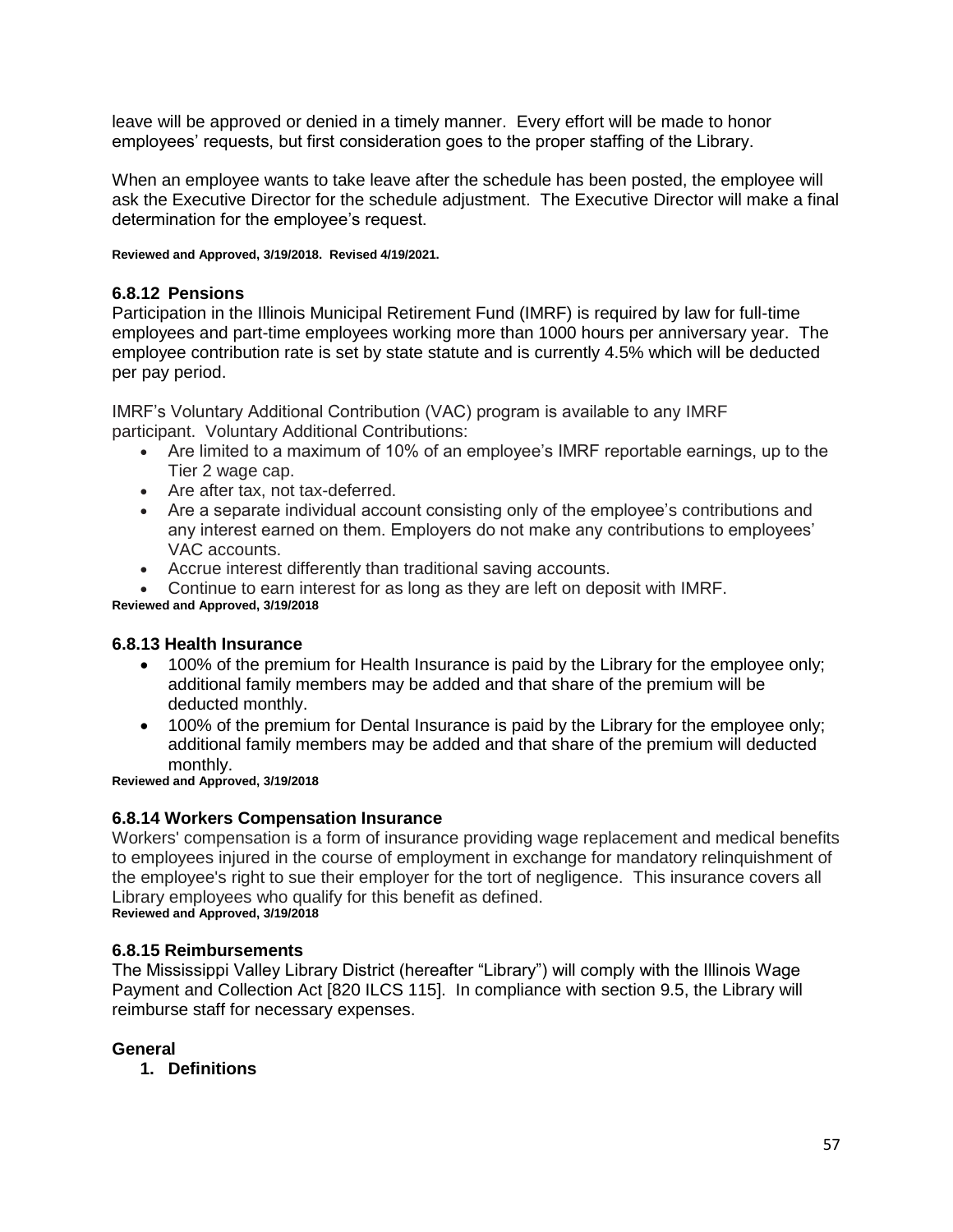"Necessary expenses" or "necessary expenditures" are defined by this Act as "all reasonable expenditures or losses required of the employee in the discharge of employment duties and that inure to the primary benefit of the employer."

## **2. Procedure for Reimbursement**

No expenses shall be reimbursed without a reimbursement request form as supplied by the Library. The form is to be completely filled in and receipts are to be attached. If supporting documentation is lost, missing, or does not exist, the employee requesting reimbursement must provide a signed, written statement in lieu of a receipt. Unless otherwise stated, reimbursement requests are to be submitted within 30 days after the expense was incurred. In the event that travel is prepaid, actual receipts must be turned in and attached to the reimbursement request form within 30 days of the completion of travel. Any amount paid in excess of the actual receipts filed must be repaid to the Library within 30 days.

**Reviewed and Approved 2/10/2020**

#### **Travel Reimbursement**

The Mississippi Valley Library District will comply with the Local Government Travel and Expense Control Act [50 ILCS 150/1].

#### **1. Definitions**

"Entertainment" includes, but is not limited to, shows, amusements, theaters, circuses, sporting events, or any other place of public or private entertainment or amusement, unless ancillary to the purpose of the program or event.

"Travel expense" means any expenditure directly incident to official travel by employees, members of the governing board (hereafter "Board"), and officers of the Library for specific Library purposes.

#### **2. Types of Travel**

The Library will only approve travel expenses for employees or officers if the travel is necessary to complete official Library business, for the education of employees or officers, or necessary to obtain information for the betterment of the Library in some capacity.

#### **3. Types of Expenses Allowed and Prohibited**

- a. The actual cost of transportation is allowed (for example, airline tickets, train tickets, taxi fare and the like), as well as personal vehicle costs reimbursed at the current IRS mileage rate for business.
- b. The costs of lodging at a hotel or motel are allowed if an overnight stay is necessary.
- c. The costs of meals while traveling are allowed.
- d. The costs of conference fees, supplies, and books for educational purposes are allowed.
- e. Other costs that are allowed include: tolls and tips paid to service providers (such as skycaps, concierges, taxi drivers, and hotel housekeepers) while traveling on Library business.
- f. Entertainment expenses, as defined above, are not allowed and must be paid for personally by the traveler, and no costs for alcohol or liquor are permitted.

#### **4. Maximum Allowable Reimbursement Without Board Approval**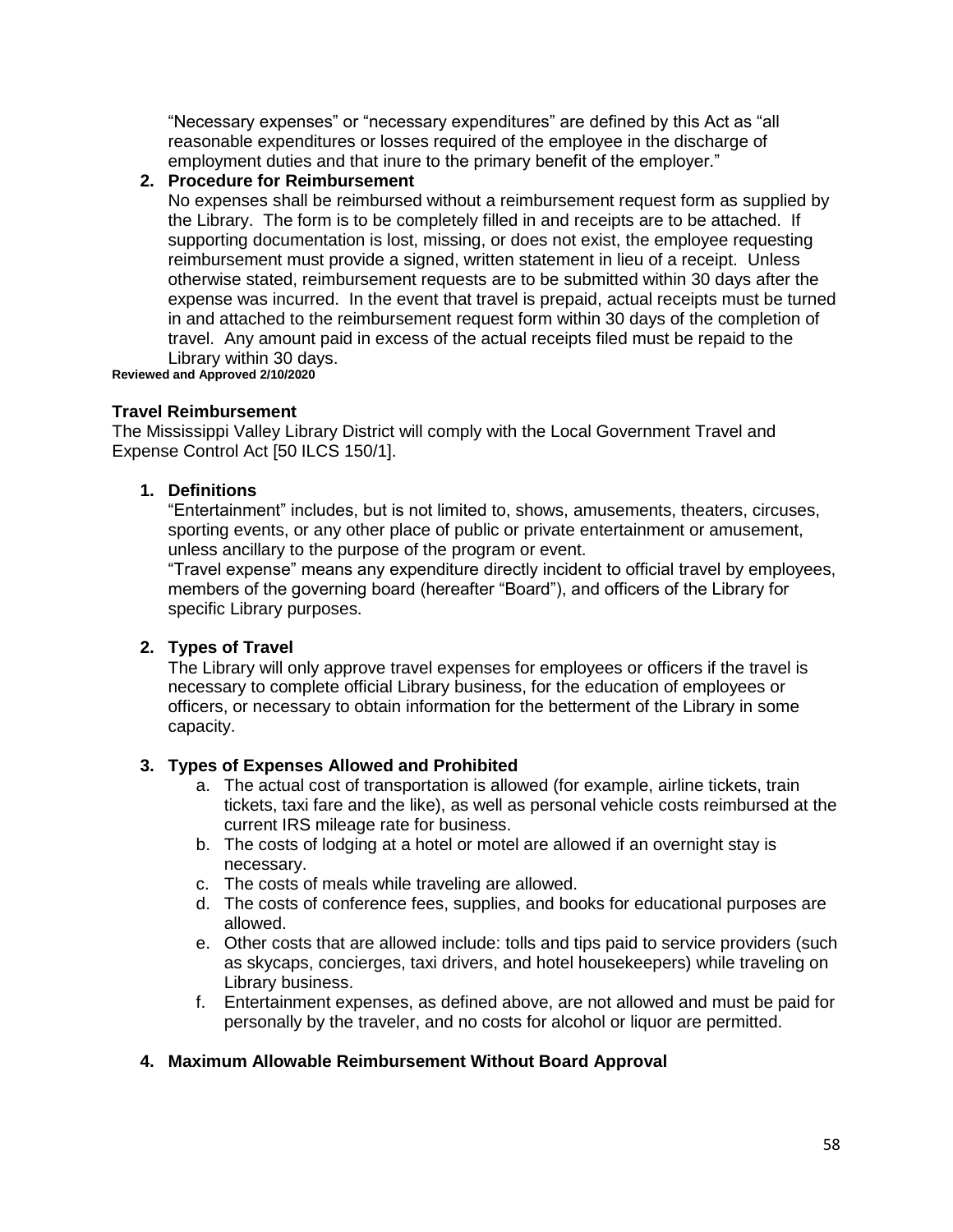Library employees and officers may receive reimbursement for travel expenses without specific Board approval as long as the expenses are under the Maximum Allowable Reimbursement as stated herein and the Procedure for Reimbursement is followed.

- a. The Board will post the maximum allowable reimbursement for food, lodging, and transportation in the office of the Executive Director. The maximum allowable reimbursement shall change from time to time at the direction of the Board. The Board shall use the following overriding principles to determine the maximum:
	- i. Cost of travel shall be the actual expense incurred. Only coach flight expenses will be approved; any upgrades to first or business class will be at the expense of the traveler. Any personal automobile expenses will always be approved at the IRS rate for business travel if the traveler uses their own automobile.
	- ii. Cost of food shall not include the cost of alcoholic beverages and should be reasonable and customary for the area.
	- iii. Cost of lodging should be reasonable and customary for the area where the traveler is staying.
- b. The total maximum for any travel for Library purposes allowed is \$3,000.
- c. In the event of an emergency or extraordinary circumstance, reimbursement may be approved over the \$3,000 maximum reimbursement limit if approved by a majority of the Board at a properly noticed and regularly scheduled Board meeting subject to a roll call vote.

## **5. Expenses Incurred by Board Members**

Expenses may only be approved for reimbursement by the Board as a whole at a normally scheduled Board meeting subject to a roll call vote.

**Reviewed and Approved 2/10/2020**

## **Personal Device Reimbursement**

The Library does not offer reimbursement of employee expenses related to the use of personal devices including, but not limited to, mobile phones, tablets, and computers for Library business. The Library does not require any employee to use their personal devices for Library business.

#### **1. Expectations**

It is expected that all Library staff will take reasonable measures to prevent unnecessary use of their personal devices for Library business. Examples of these measures include, but are not limited to: limiting email correspondence to business hours and on Library devices, making phone calls with Library phones, scheduling future social media posts during business hours, and using Library devices to make social media posts during business hours.

#### **Reviewed and Approved 2/10/2020**

#### **Tuition Reimbursement**

- Budget permitting, the Library will pay up to \$500 per term for a class or classes approved in advance by the Executive Director.
- The Executive Director has sole discretion to approve or deny a tuition reimbursement request.
- Full-time and part-time staff are eligible to request tuition reimbursement.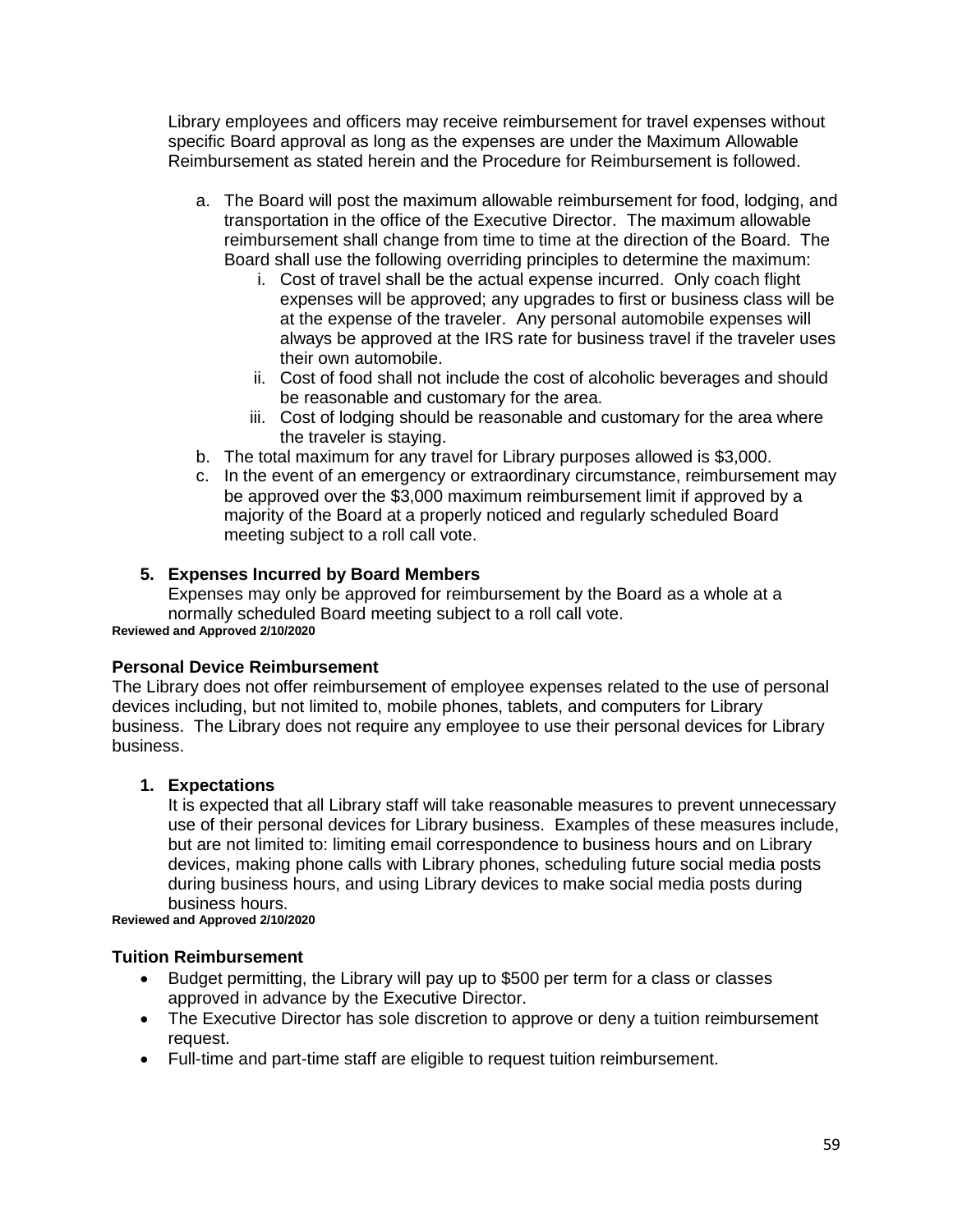- The Library will reimburse the actual amount of the class or \$500, whichever is less, upon completion of the class(es) with proof of initial payment and a grade of B or better. A class taken pass/fail is not eligible.
- Classes are to be taken on the employee's own time.
- If an employee voluntarily terminates employment with the Library within 12 months of receiving a tuition reimbursement, the employee will reimburse the Library for the full amount received under this policy within the last 12 months. The Library will settle the employee's reimbursement dues at the time of separation.

**Reviewed and Approved, 3/19/2018. Revised 11/18/2019**

#### **6.8.16 Staff Development and Training**

- Staff development and training improves the quality of library service offered to the users of the Library by encouraging and providing for the growth and the skills of staff members. The Library will be closed until 1:00 p.m. on designated Fridays for staff development and training.
- Budget permitting, the Executive Director may send staff members to training classes on a case by case basis.

**Reviewed and Approved, 3/19/2018**

#### **6.8.17 Professional Affiliations**

Exempt staff are encouraged to become members of professional organizations and to participate in the work of these organizations.

- Budget permitting, time with pay and expenses may be allowed for the Executive Director and/or the Center Managers to attend library conferences and other professional meetings.
- Budget permitting, the Library will pay membership dues for the Executive Director, the Center Managers, and any interested Trustees in the American Library Association and the Illinois Library Association.

**Reviewed and Approved, 3/19/2018**

#### **6.9 Miscellaneous Personnel Policies**

#### **6.9.1 Personnel Files**

A personnel file will be maintained for each employee. Each employee will have the right upon written request to the Executive Director, or the Secretary of the Board of Trustees, to review the contents of the employee's own personnel file in the presence of the Executive Director or Board Secretary, and place in the file written reactions to any of its contents. An employee can petition in writing to the Executive Director or the Board of Trustees to have subjective materials removed from their file. Personnel files will be kept in a locked filing cabinet in the Executive Director's office. Files on pending disciplinary action will be separate and remain confidential until the conclusion of all disciplinary procedures.

**Reviewed and Approved, 3/19/2018**

#### **6.9.2 Drug Free Workplace**

The Mississippi Valley Library District has a longstanding commitment to provide a safe and productive work environment. Alcohol and drugs in the workplace, including cannabis, pose a threat to the health and safety of employees and to the security of our equipment and facilities. For these reasons, the Mississippi Valley Library District is committed to the elimination of drug and/or alcohol use and abuse in the workplace.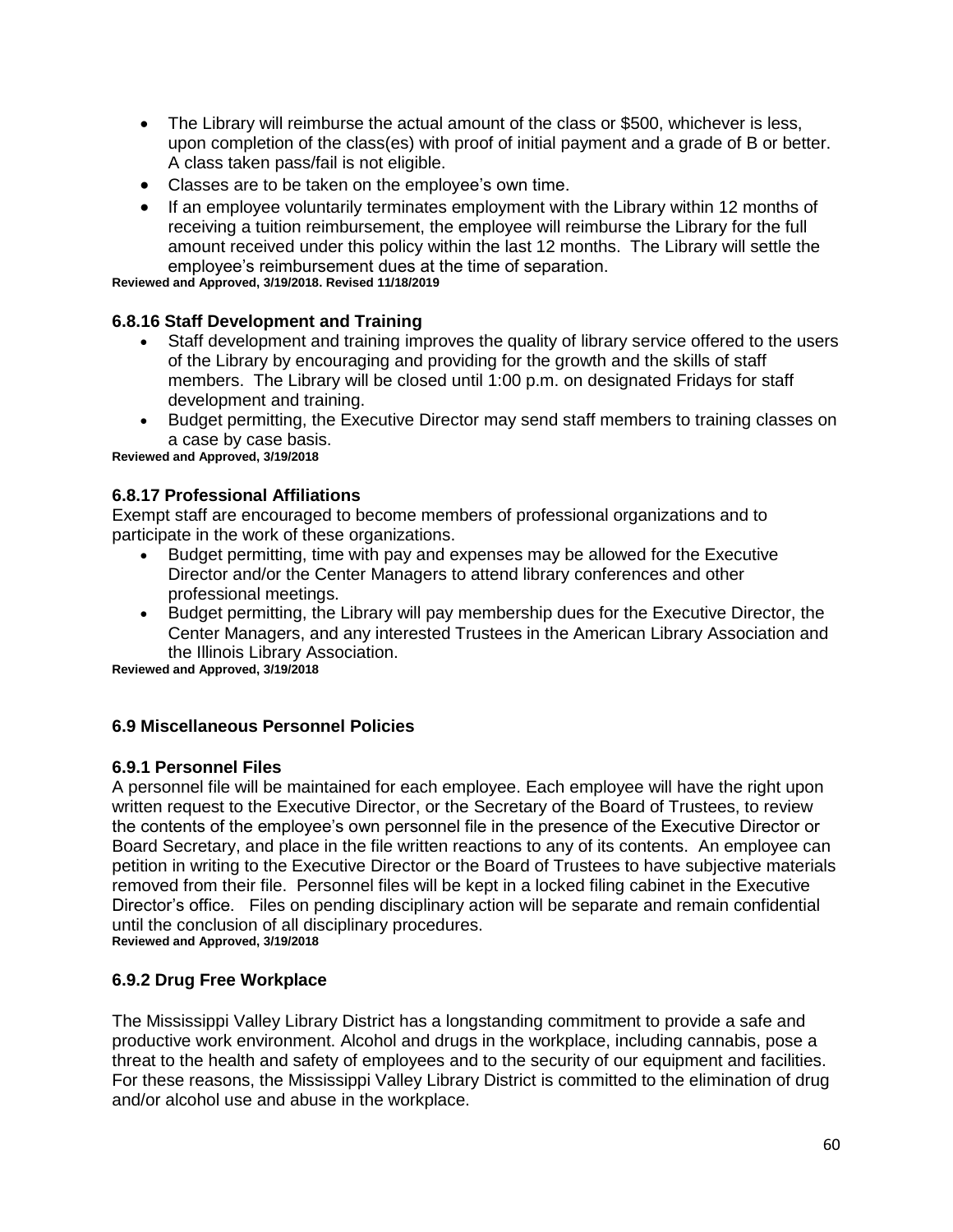## **Prohibited Activity**

The possession, consumption, purchase, sale, delivery, transfer, or distribution of alcohol, cannabis, or illegal drugs on Mississippi Valley Library District premises is prohibited, unless an exception is made by the Mississippi Valley Library District. No employee shall be under the influence of alcohol, cannabis, or illegal drugs while on Mississippi Valley Library District premises or while performing Mississippi Valley Library District business off Mississippi Valley Library District premises except a moderate amount of alcohol may be consumed at approved Mississippi Valley Library District events provided such consumption does not adversely affect an employee's behavior or judgment and, if the employee will drive a motor vehicle following the event, does not adversely affect the employee's ability to safely and legally drive the vehicle. A violation of this moderate consumption rule will result in discipline up to and including termination of employment.

"Legal drugs" are: (1) drugs that are permitted under state or federal law, (2) obtained by an employee with a physician's prescription or over-the-counter, and (3) used for the purposes for which they were prescribed or sold. Employees using cannabis must be aware of any potential effect such drugs may have on their judgment or ability to perform their duties and may not possess, use, or be under the influence of cannabis while performing their duties, while on Mississippi Valley Library District property, or while operating vehicles for the Mississippi Valley Library District. Employees are responsible for consulting with their doctors about a prescription medication's effect on their ability to work safely, and promptly disclose any restrictions to their supervisor. In the event an employee fails to report such restrictions and creates a safety threat, neither a physician's prescription nor other medical reason will be an acceptable excuse for being in violation of this policy. Employees should not, however, disclose underlying medical conditions unless specifically directed to so.

"Illegal drugs" are drugs or controlled substances that are: (1) not legally obtainable under federal or state law, or (2) legally obtainable under federal and state law, but not obtained and/or used in a lawful manner. The use, purchase, sale, transfer, possession, being under the influence, or the presence in one's system of a detectable amount of an illegal drug by any employee is prohibited: (1) on Mississippi Valley Library District premises or (2) where the employee is performing Mississippi Valley Library District business off Mississippi Valley Library District premises.

#### **Testing for alcohol and drugs**

The Mississippi Valley Library District will require a drug and alcohol test of any employee where there is a reasonable suspicion to believe that he or she may be using drugs or may be under the influence of drugs or alcohol while working, on Mississippi Valley Library District premises, or operating Mississippi Valley Library District vehicles. "Reasonable suspicion" will be based on objective factors such as the employee's appearance, speech, behavior, or other conduct or facts that indicate the employee is under the influence of legal or illegal drugs, cannabis, alcohol, or any or all of the above. Involvement in an injury or accident at work or while performing Mississippi Valley Library District business may also be grounds for testing if a member of management has a reasonable belief that drugs/alcohol may have contributed to the injury or accident. Employees will be required to sign a consent and release form prior to drug or alcohol testing. Test results will be kept confidential to the extent possible and consistent with applicable law.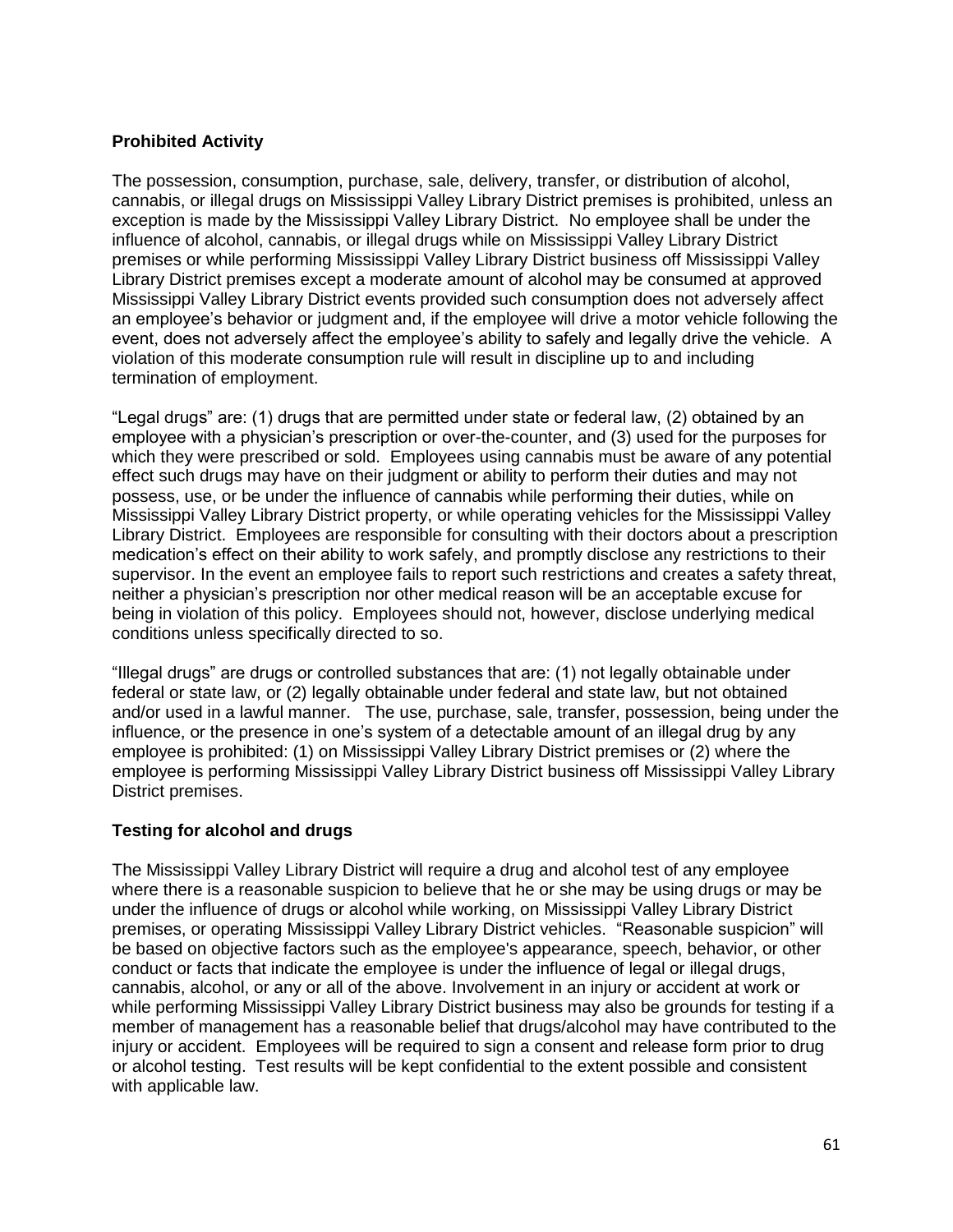Employees who refuse to cooperate in required tests; test positive for alcohol, cannabis, or illegal drugs; are found to be under the influence of alcohol, cannabis, or illegal drugs; or use, possess, buy, sell, manufacture or dispense alcohol, cannabis, or illegal drugs in violation of this policy (as discussed above) will be terminated. In addition, if an employee fails to report immediately to the testing location upon request, comply with any testing procedures (including attempting to substitute, dilute, or otherwise change specimens to be tested) and/or fails to provide specimens unless medically incapable, he or she will be considered as refusing to test and subject to discipline, up to and including termination.

The laboratory conducting the tests shall transmit positive drug tests results to a doctor ("MRO"), retained by the Mississippi Valley Library District, who shall offer persons with positive results a reasonable opportunity to establish that their results are caused by lawful prescribed medicines or other lawful substances. (A medical cannabis prescription or a claim that cannabis was used "off duty" is not a defense to a reasonable suspicion test). Persons with positive test results may also ask the MRO to have their split specimen sent to another federally certified lab, to be tested at the employee's or applicant's own expense. Such requests must be made within three (3) working days of notice of test results. If the second lab fails to find any evidence of drug use in the split specimen, the employee or applicant will be treated as passing the test.

#### **Notification of Drug Conviction**

Employees must notify the Mississippi Valley Library District of any criminal drug conviction occurring in the workplace no later than five days after such conviction. For the purpose of this notice requirement, a conviction includes a finding of guilt, a no contest plea, and/or an imposition of sentence by any judicial body for any violation of a criminal statute involving the unlawful manufacture, distribution, sale, dispensation, possession or use of any controlled substance or cannabis. Failure to notify the Executive Director may subject the employee to disciplinary action, up to and including dismissal.

#### **Employee Assistance Program**

The Mississippi Valley Library District will assist and support employees who voluntarily seek help for alcohol or drug problems *before* they become subject to disciplinary action under this or other Mississippi Valley Library District policies. Employees who seek such assistance will be allowed to use accrued paid time off, placed on leaves of absence, where available, referred to treatment providers or otherwise accommodated as required by law. Such employees may be required to document that they are successfully following prescribed treatment and required to take and pass follow-up tests.

**Reviewed and Approved, 3/19/2018; Revised 11/18/2019**

#### **6.9.3 Adverse Weather Conditions**

In the event of extreme adverse weather, the Executive Director and/or the Center Managers, will determine whether the Library will be open and at what time. If the Library is to be officially closed, employees will be notified by 7:00 a.m. Those scheduled to work will be paid for their entire shift.

If it is necessary to have a late opening, employees will be notified by 7:00 a.m. By midmorning, the staff will be notified of the official opening time. Those scheduled to work will be paid for their entire shift. When the Library has not been officially closed, and an employee arrives late or must miss work due to weather conditions, the missed time will be charged to vacation or personal leave. If an employee has scheduled time off on an adverse weather day, his/her time will be credited for the amount of excused time allowed for the adverse weather.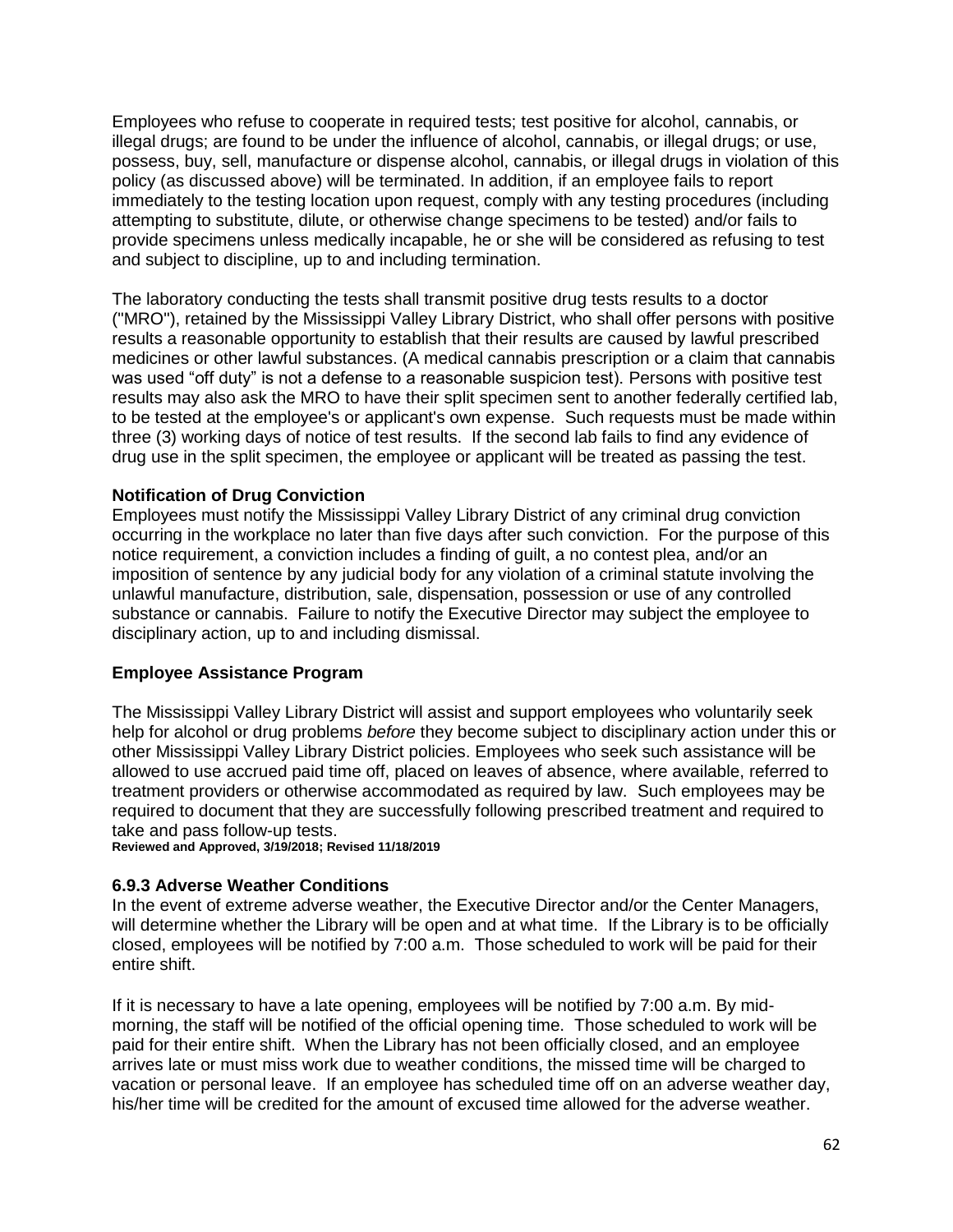#### **6.9.4 Employee Internet, Email, and Telephone Use Policy**

The Mississippi Valley Library District (hereafter "Library") furnishes computers for employees' use in conducting official business. This includes access to email and the Internet. The Library also has software and systems in place that can monitor and record all Internet usage. The email and Internet access systems in place are the sole property of the Library. The technology is in place for business related to the Library. The technology may not be used for any purpose which would violate the Library's policies or state or federal law. If an employee is found to be abusing the technology, his or her access may be limited or eliminated altogether. Nothing on the Internet system or any property of the Library, including phones or voicemail, is or can become the private property of any employee.

Employees may use the technology for some limited personal use as long as that use does not result in cost to the Library, does not interfere with the performance of duties, is brief in duration and frequency, does not distract from the conduct of the Library's business, and does not compromise the security or integrity of the Library's information or software. Such limited use shall not occur on paid time, but is permitted immediately before or after work hours and during an employee's breaks. Any personal use of Library computers, Internet, telephones, and email service must comply with all applicable laws and employer policies.

There can be no expectation of privacy or assurance of confidentiality for any messages or for any use or pattern of usage of the Library's Internet, phones, or any other property. Work related social media and work email accounts are Freedom of Information Act requestable and work related content must be retained.

A. MANAGEMENT AND ADMINISTRATION OF THE INTERNET AND PHONE SYSTEMS The library reserves the right to record the digital activities of each and every user, including but not limited to Internet site visits, chat activity, newsgroups, email messages, and file transfers into and out of the Library's internal networks. The Library reserves at all times the right to monitor such activity. No employee should have any expectation of privacy as to any Internet usage or telephone system. The Library's Executive Director and Center Managers may analyze usage patterns and review Internet activity and voicemail messages in an effort to maintain the highest levels of productivity. The Library reserves the right to inspect any and all files stored in private areas of its network in order to assure compliance with this policy.

The system must never be used to create or access offensive or disruptive messages. The display or access of any kind of sexually explicit image or document on any Library system (other than for legitimate law enforcement purposes) is a violation of both this Internet policy and the Library's Policy Prohibiting Sexual Harassment. In addition, sexually explicit material may not be archived, stored, distributed, edited, or recorded using our network or computing resources except for a legitimate law enforcement purpose. The Library may use independentlysupplied software and data to identify inappropriate or sexually-explicit Internet sites. The Library may block access from within its networks to all such sites. If an employee inadvertently connected to a site that contains sexually explicit or offensive material, he or she must immediately disconnect from that site, regardless of whether that site has been previously deemed acceptable by any monitoring, screening, or rating program.

The Library's Internet facilities and computing resources must not be used knowingly to violate